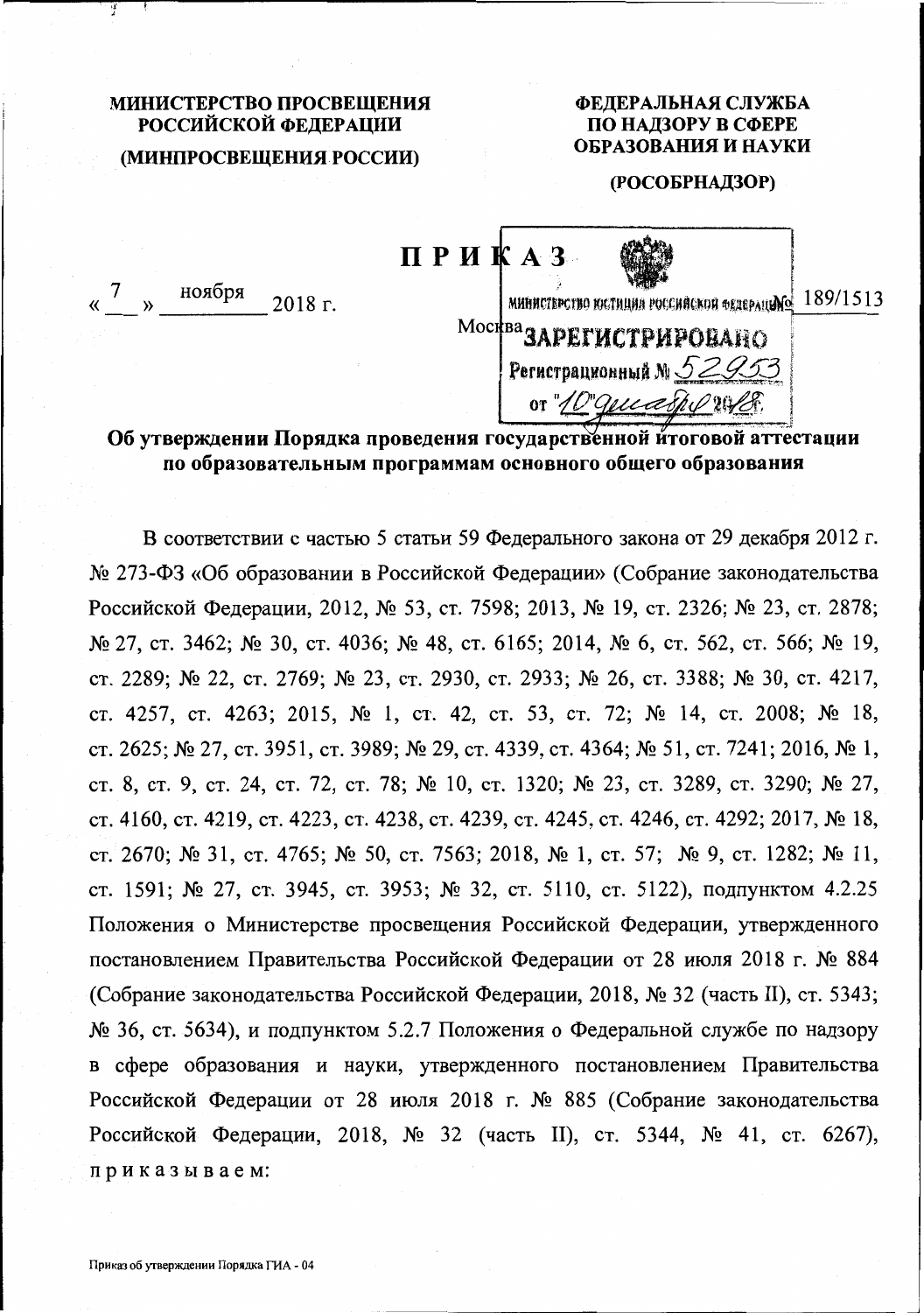1. Утвердить прилагаемый Порядок проведения государственной итоговой аттестации по образовательным программам основного общего образования.

2. Признать утратившими силу приказы Министерства образования и науки Российской Федерации:

от 25 декабря 2013 г. № 1394 «Об утверждении Порядка проведения государственной итоговой аттестации по образовательным программам основного общего образования» (зарегистрирован Министерством юстиции Российской Федерации 3 февраля 2014 г., регистрационный № 31206);

от 15 мая 2014 г. № 528 «О внесении изменений в Порядок проведения государственной итоговой аттестации по образовательным программам основного общего образования, утвержденный приказом Министерства образования и науки Российской Федерации от 25 декабря 2013 г. № 1394» (зарегистрирован Министерством юстиции Российской Федерации 26 мая 2014 г., регистрационный  $N<sub>2</sub>$  32436);

от 30 июля 2014 г. № 863 «О внесении изменения в Порядок проведения государственной итоговой аттестации по образовательным программам основного общего образования, утвержденный приказом Министерства образования и науки Российской Федерации от 25 декабря 2013 г. № 1394» (зарегистрирован Министерством юстиции Российской Федерации 8 августа 2014 г., регистрационный  $N<sub>2</sub>$  33487);

от 16 января 2015 г. № 10 «О внесении изменений в Порядок проведения государственной итоговой аттестации по образовательным программам основного общего образования, утвержденный приказом Министерства образования и науки Российской Федерации от 25 декабря 2013 г. № 1394» (зарегистрирован Министерством Российской Федерации 27 2015 юстиции января Г., регистрационный № 35731);

от 7 июля 2015 г. № 692 «О внесении изменений в Порядок проведения государственной итоговой аттестации по образовательным программам основного общего образования, утвержденный приказом Министерства образования и науки Российской Федерации от 25 декабря 2013 г. № 1394» (зарегистрирован Министерством юстиции Российской Федерации 28 июля 2015 г., регистрационный  $N<sub>2</sub>$  38233);

 $\overline{2}$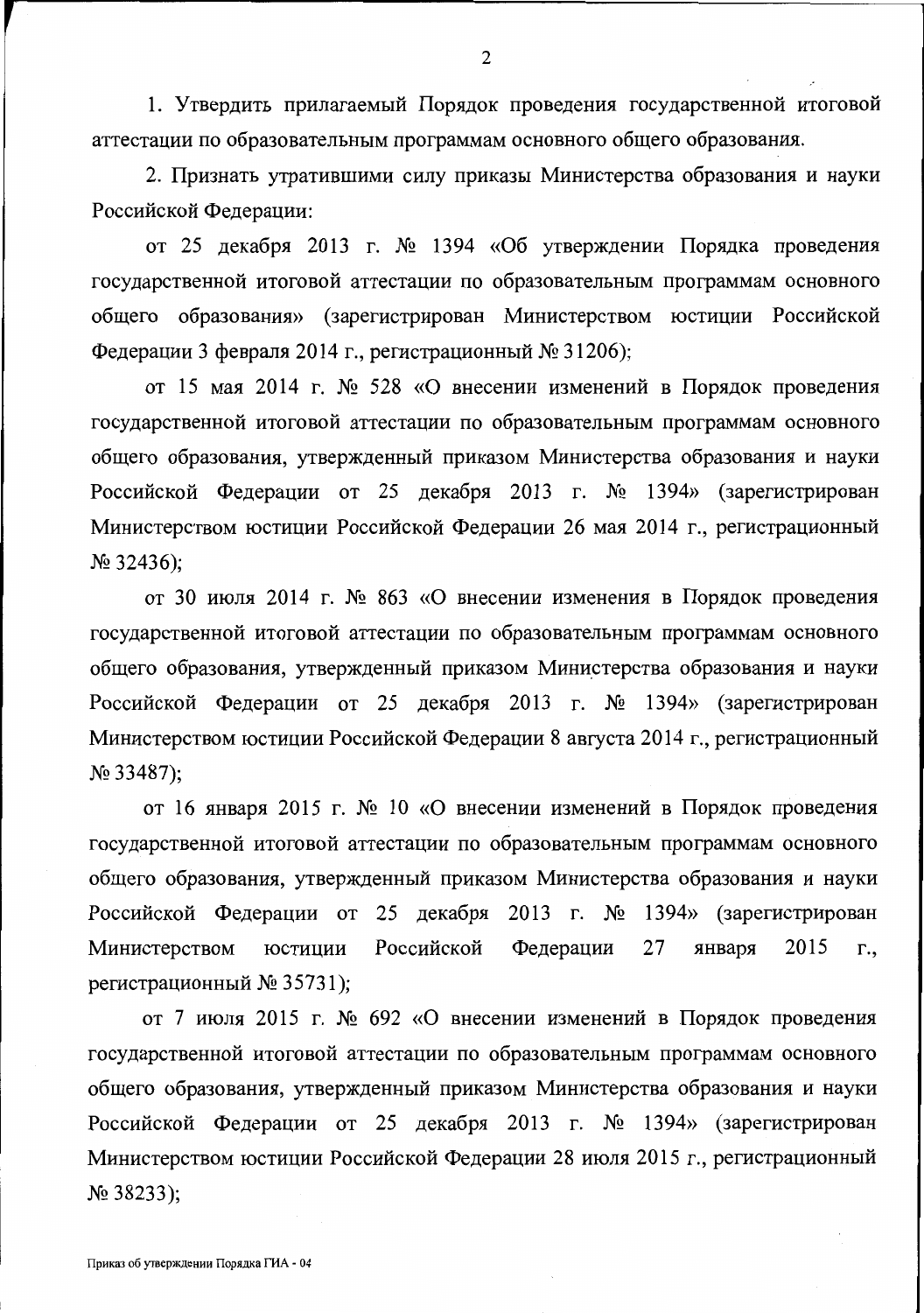от 3 декабря 2015 г. № 1401 «О внесении изменения в Порядок проведения государственной итоговой аттестации по образовательным программам основного общего образования, утвержденный приказом Министерства образования и науки Российской Федерации от 25 декабря 2013 г. № 1394» (зарегистрирован Министерством юстиции Российской Федерации 30 декабря 2015 г., регистрационный № 40407);

от 24 марта 2016 г. № 305 «О внесении изменений в Порядок проведения государственной итоговой аттестации по образовательным программам основного общего образования, утвержденный приказом Министерства образования и науки Российской Федерации от 25 декабря 2013 г. № 1394» (зарегистрирован Министерством юстиции Российской Федерации 13 апреля 2016 г., регистрационный № 41778);

от 9 января 2017 г. № 7 «О внесении изменений в Порядок проведения государственной итоговой аттестации по образовательным программам основного общего образования, утвержденный приказом Министерства образования и науки Российской Федерации от 25 декабря 2013 г. № 1394» (зарегистрирован Министерством юстиции Российской Федерации 3 февраля 2017 г., регистрационный № 45523).

Министр просвещения Российской Федерации

 $\left(\begin{matrix} p \ p \end{matrix}\right)$  O.IO. Васильева

Руководитель Федеральной службы по надзору в сфере образования и науки

С.С. Кравцов

3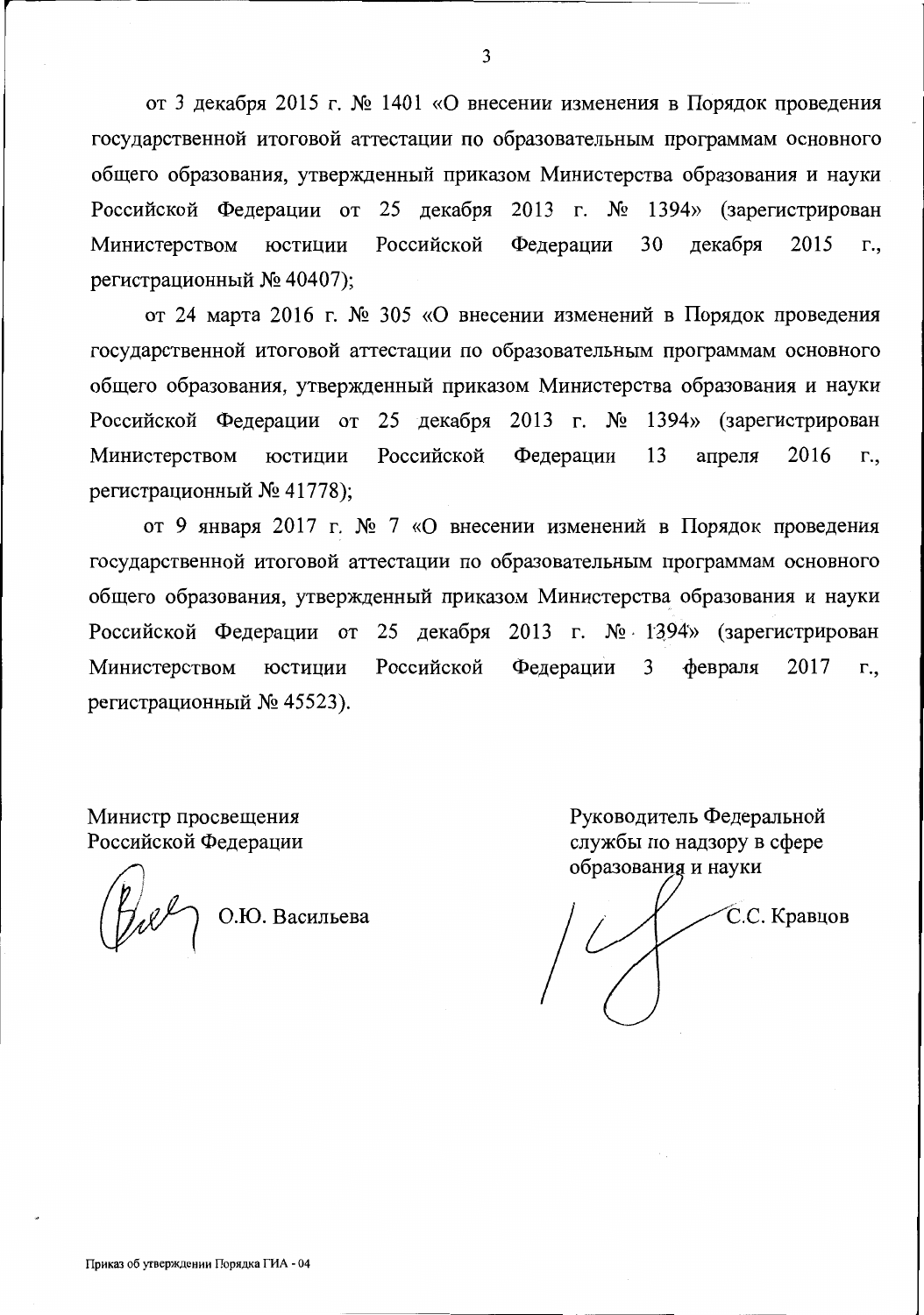# Приложение

**УТВЕРЖДЕН** приказом Министерства просвещения Российской Федерации и Федеральной службы по надзору в сфере образования и науки or « 7 » Keeppe 2018 г. № 189

### ПОРЯДОК

проведения государственной итоговой аттестации по образовательным программам основного общего образования

#### I. Общие положения

1. Порядок проведения государственной итоговой аттестации  $\Pi$ <sup>O</sup> образовательным программам основного общего образования (далее – Порядок) определяет формы проведения государственной итоговой аттестации по образовательным программам основного общего образования (далее – ГИА), участников, требования к использованию средств обучения и воспитания, средств связи при проведении ГИА, требования, предъявляемые к лицам, привлекаемым к проведению ГИА, порядок проверки экзаменационных работ, порядок подачи и рассмотрения апелляций, изменения и (или) аннулирования результатов ГИА.

2. ГИА, завершающая освоение имеющих государственную аккредитацию основных образовательных программ основного общего образования, является обязательной.

 $3. \Gamma$ *HA* проводится государственными экзаменационными комиссиями  $(\text{name} - \Gamma \mathcal{R})$  $\overline{B}$ определения целях соответствия результатов освоения образовательных обучающимися программ основного общего образования соответствующим требованиям федерального государственного образовательного стандарта основного общего образования<sup>1</sup>.

4. Обучающиеся, являющиеся в текущем учебном году победителями или призерами заключительного этапа всероссийской олимпиады школьников,

<sup>&</sup>lt;sup>1</sup> Часть 4 статьи 59 Федерального закона от 29 декабря 2012 г. № 273-ФЗ «Об образовании в Российской Федерации» (далее - Федеральный закон).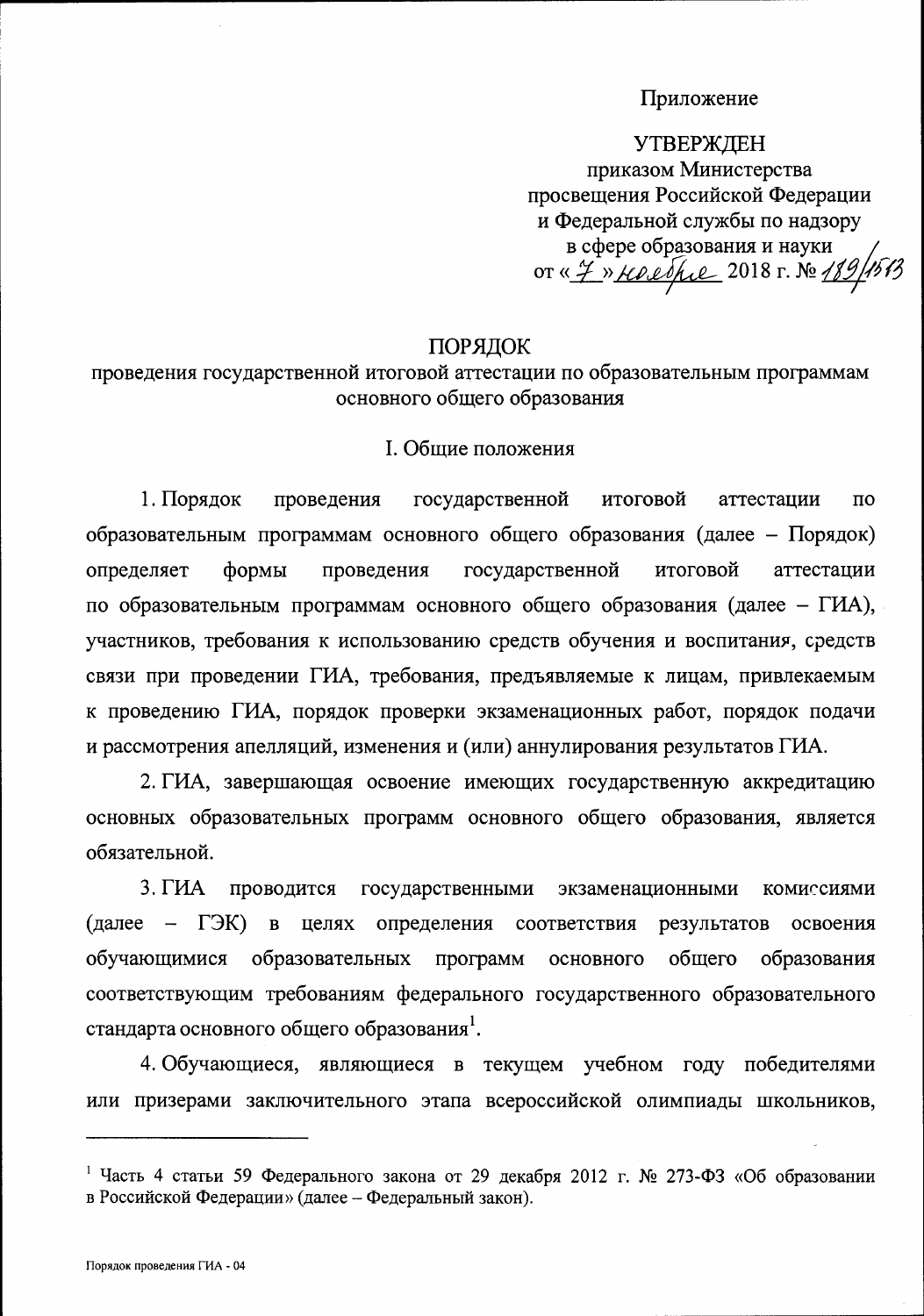членами сборных команд Российской Федерации, участвовавших в международных олимпиадах и сформированных в порядке, устанавливаемом Министерством просвещения Российской Федерации<sup>2</sup>, освобождаются от прохождения ГИА по учебному предмету, соответствующему профилю всероссийской олимпиады школьников, международной олимпиады.

5. Лица, осваивающие образовательные программы основного общего семейного образования, либо  $\phi$ opme лица, обучающиеся образования  $\, {\bf B}$ по не имеющим государственной аккредитации образовательным программам основного общего образования, вправе пройти экстерном ГИА в организации, осуществляющей образовательную деятельность по имеющим государственную аккредитацию образовательным программам основного общего образования (далее - образовательная организация), в формах, устанавливаемых настоящим Порядком<sup>3</sup> (далее – экстерны).

### II. Формы проведения ГИА и участники ГИА

6. ГИА проводится:

форме основного государственного экзамена  $(\text{gance} - \text{OT} \Theta)$ a)  $\, {\bf B}$ с использованием контрольных измерительных материалов, представляющих собой комплексы заданий стандартизированной формы<sup>4</sup> (далее - КИМ), - для обучающихся образовательных организаций, в том числе иностранных граждан, лиц за рубежом, беженцев без гражданства, **B** TOM числе соотечественников и вынужденных переселенцев, освоивших образовательные программы основного общего образования в очной, очно-заочной или заочной формах, лиц, обучающихся в образовательных организациях, расположенных за пределами территории Российской Федерации и реализующих имеющие государственную аккредитацию образовательные программы основного общего образования, и загранучреждениях Министерства иностранных дел Российской Федерации, имеющих в своей

 $\boldsymbol{2}$ Подпункт 4.2.32 Положения о Министерстве просвещения Российской Федерации, утвержденного постановлением Правительства Российской Федерации от 28 июля 2018 г. № 884 (далее – Положение о Министерстве просвещения Российской Федерации).<br><sup>3</sup> Часть 3 статьи 34 Федерального закона.

<sup>&</sup>lt;sup>4</sup> Часть 11 статьи 59 Федерального закона.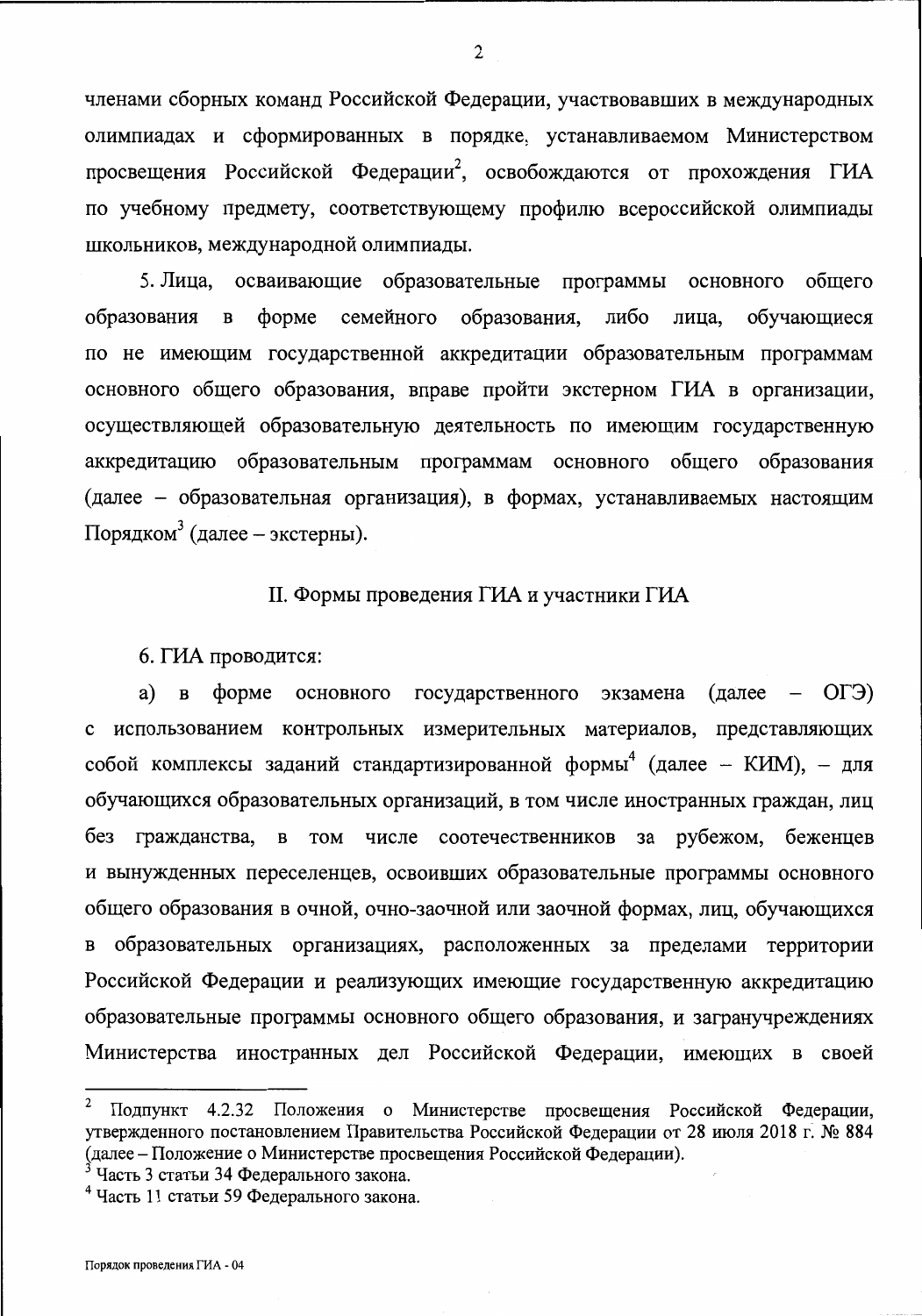структуре специализированные структурные образовательные подразделения (далее - загранучреждения), а также для экстернов, допущенных в текущем году  $K \Gamma M$ A:

форме государственного выпускного экзамена (далее – ГВЭ)  $\delta$ ) B с использованием текстов, тем, заданий, билетов - для обучающихся, осваивающих образовательные программы основного общего образования в специальных учебновоспитательных учреждениях закрытого типа, а также в учреждениях, исполняющих своболы. a обучающихся  $\overline{B}$ лишения также ЛЛЯ наказание виде с ограниченными возможностями здоровья, обучающихся - детей-инвалидов и инвалидов, осваивающих образовательные программы основного общего образования (далее - обучающиеся с ограниченными возможностями здоровья, обучающиеся - дети-инвалиды и инвалиды);

в) в форме, устанавливаемой органами исполнительной власти субъектов Российской Федерации, осуществляющими государственное управление в сфере образования<sup>3</sup> (далее – ОИВ), – для обучающихся образовательных организаций, изучавших родной язык из числа языков народов Российской Федерации (далее – родной язык) и литературу народов России на родном языке из числа языков народов Российской Федерации (далее – родная литература) и выбравших экзамен по родному языку и (или) родной литературе для прохождения ГИА на добровольной основе.

7. ГИА в форме ОГЭ и (или) ГВЭ включает в себя четыре экзамена по следующим учебным предметам: экзамены по русскому языку и математике (далее – обязательные учебные предметы), а также экзамены по выбору обучающегося, экстерна (далее вместе - участники ГИА) по двум учебным предметам из числа учебных предметов: физика, химия, биология, литература, (английский, география, история, обществознание, иностранные языки информатика французский, немецкий  $\mathbf H$ испанский), информационно-И коммуникационные технологии (ИКТ).

Лицам, изучавшим родной язык и родную литературу при получении основного общего образования, предоставляется право при прохождении

<sup>&</sup>lt;sup>5</sup> Пункт 2 части 13 статьи 59 Федерального закона.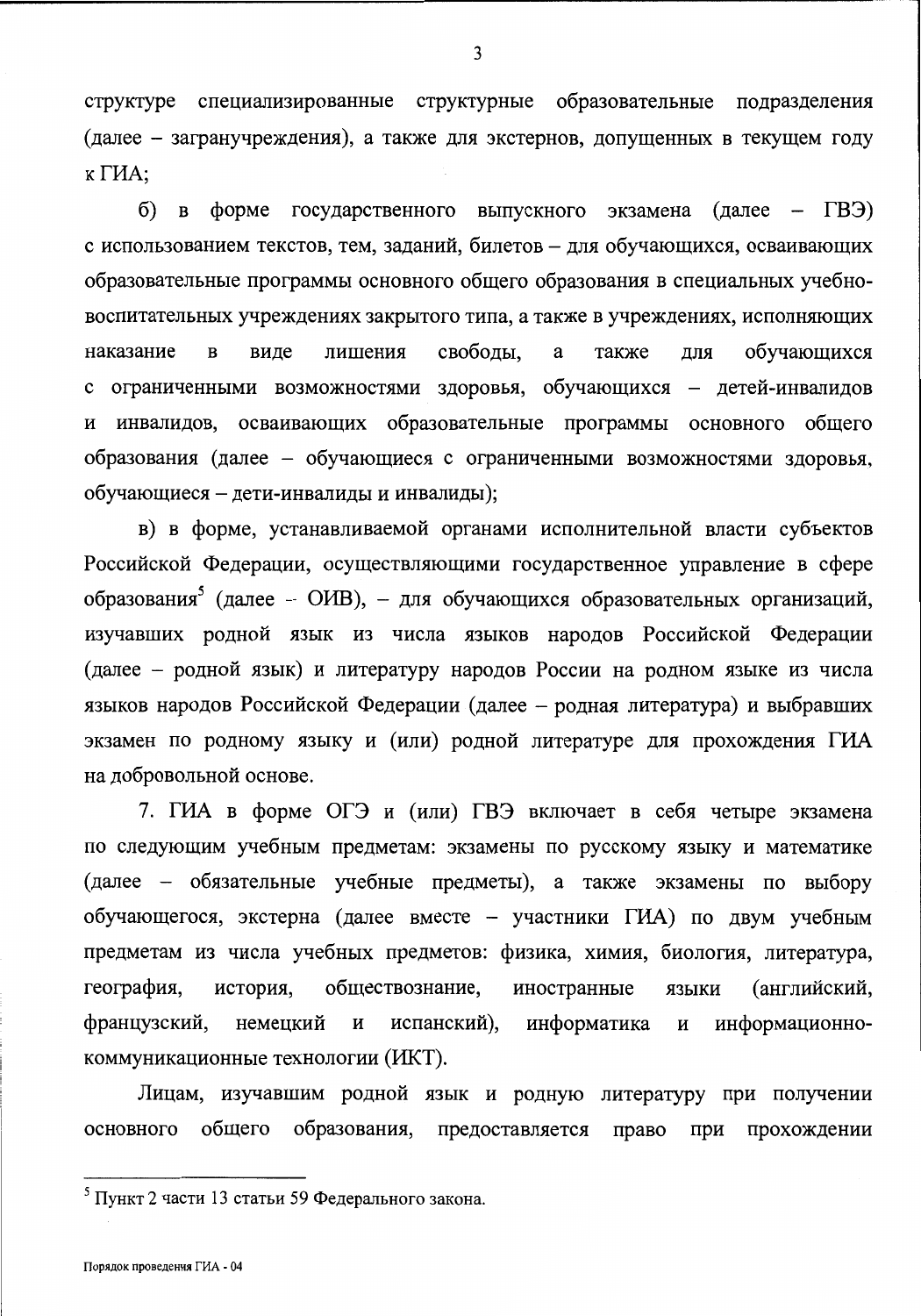ГИА выбрать экзамен по родному языку и (или) родной литературе.

Для участников ГИА с ограниченными возможностями здоровья, участников ГИА - детей-инвалидов и инвалидов ГИА по их желанию проводится только по обязательным учебным предметам (далее - участники ГИА, проходящие ГИА только по обязательным учебным предметам).

8. ГИА в форме ОГЭ и (или) ГВЭ по всем учебным предметам, указанным пункте 7 настоящего Порядка (за исключением иностранных языков,  $\mathbf{B}$ а также родного языка и родной литературы), проводится на русском языке.

9. В случае изучения учебного предмета инвариантной части учебного плана образовательной организации на родном языке ГИА по учебному предмету проводится также на родном языке при условии, что при его изучении использовались учебники, включенные в федеральный перечень учебников, рекомендуемых к использованию при реализации имеющих государственную аккредитацию образовательных программ начального общего, основного общего, среднего общего образования, сформированный в соответствии с установленным Министерством просвещения Российской Федерации порядком <sup>6</sup>.

10. Для лиц, указанных в подпункте «б» пункта 6 настоящего Порядка, ГИА по отдельным учебным предметам по их желанию проводится в форме ОГЭ. При этом допускается сочетание форм проведения ГИА (ОГЭ и ГВЭ).

11. К ГИА допускаются обучающиеся, не имеющие академической задолженности, в полном объеме выполнившие учебный план или индивидуальный учебный план (имеющие годовые отметки по всем учебным предметам учебного плана за IX класс не ниже удовлетворительных), а также имеющие результат «зачет» за итоговое собеседование по русскому языку<sup>7</sup>.

Экстерны допускаются к ГИА при условии получения на промежуточной аттестации отметок не ниже удовлетворительных, а также имеющие результат «зачет» за итоговое собеседование по русскому языку.

12. Выбранные участниками ГИА учебные предметы, форма (формы) ГИА (для лиц, указанных в подпункте «б» пункта 6 настоящего Порядка) и язык, на котором они планируют сдавать экзамены (для обучающихся, указанных

<sup>&</sup>lt;sup>6</sup> Подпункт 4.2.8 Положения о Министерстве просвещения Российской Федерации.

<sup>&</sup>lt;sup>7</sup> Часть 6 статьи 59 Федерального закона.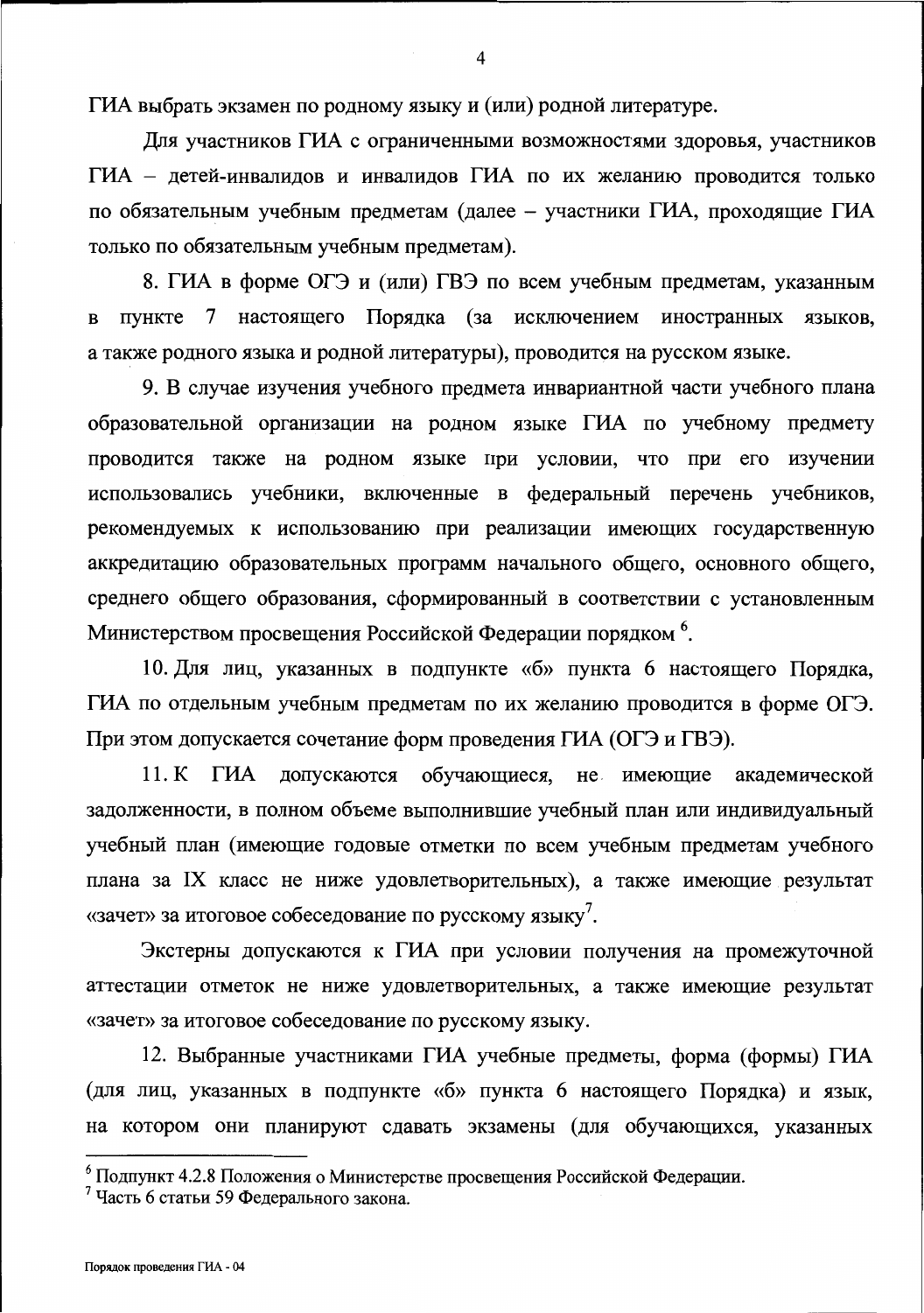в пункте 8 настоящего Порядка), а также сроки участия в ГИА указываются ими в заявлениях.

Заявления об участии в ГИА подаются до 1 марта включительно:

обучающимися - в образовательные организации, в которых обучающиеся осваивают образовательные программы основного общего образования;

экстернами – в образовательные организации по выбору экстернов.

13. Заявления подаются участниками ГИА лично на основании документов, удостоверяющих личность, или их родителями (законными представителями) на основании документов, удостоверяющих личность, или уполномоченными лицами на основании документов, удостоверяющих личность, и доверенности.

Участники ГИА с ограниченными возможностями здоровья при подаче заявления предъявляют копию рекомендаций психолого-медико-педагогической комиссии (далее - ПМПК), а участники ГИА - дети-инвалиды и инвалиды оригинал или заверенную копию справки, подтверждающей факт установления инвалидности, выданной федеральным государственным учреждением медикосоциальной экспертизы (далее - справка, подтверждающая инвалидность), а также копию рекомендаций ПМПК в случаях, предусмотренных пунктом 44 настоящего Порядка.

14. Участники ГИА вправе изменить перечень указанных в заявлениях экзаменов, а также форму ГИА (для лиц, указанных в подпункте «б» пункта 6  $\mathbf H$ ГИА настоящего Порядка) сроки участия  $\bf{B}$ ТОЛЬКО при наличии у них уважительных причин (болезни или иных обстоятельств), подтвержденных документально. В этом случае участники ГИА подают заявления в ГЭК с указанием измененного перечня учебных предметов, по которым они планируют пройти ГИА, и (или) измененной формы ГИА, сроков участия в ГИА. Указанные заявления подаются не позднее чем за две недели до начала соответствующего экзамена.

15. Участники ГИА, проходящие ГИА только по обязательным учебным предметам, вправе дополнить указанный в заявлениях перечень учебных предметов для прохождения ГИА. В этом случае указанные участники ГИА не позднее чем за две недели до начала соответствующего экзамена подают заявления в ГЭК о дополнении перечня учебных предметов, по которым они планируют пройти ГИА.

5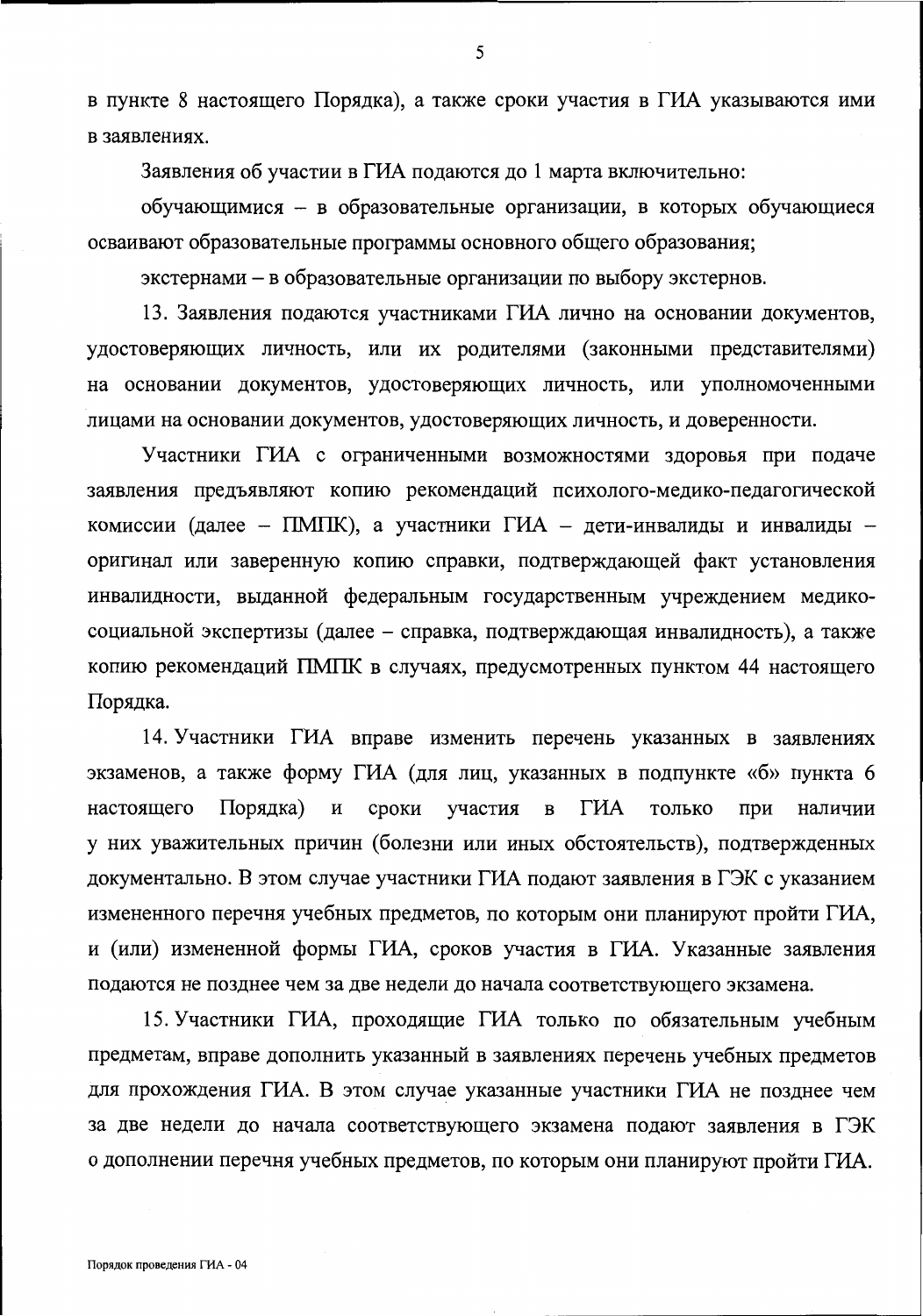### III. Итоговое собеседование по русскому языку

16. Итоговое собеседование по русскому языку проводится для обучающихся, экстернов во вторую среду февраля по текстам, темам и заданиям, сформированным по часовым поясам Рособрнадзором.

17. Для участия в итоговом собеседовании по русскому языку обучающиеся подают заявления в образовательные организации, в которых обучающиеся образовательные программы общего образования, осваивают основного а экстерны - в образовательную организацию по выбору экстерна. Указанные заявления подаются не позднее чем за две недели до начала проведения итогового собеседования по русскому языку.

Итоговое собеседование по русскому языку проводится в образовательных организациях и (или) в местах, определенных ОИВ.

18. Комплекты текстов, тем и заданий итогового собеседования по русскому языку доставляются Рособрнадзором в ОИВ, учредителям образовательных организаций, расположенных за пределами территории Российской Федерации и реализующих имеющие государственную аккредитацию образовательные программы общего образования основного (далее учредители), в загранучреждения в день проведения итогового собеседования по русскому языку.

Хранение комплекта текстов, тем и заданий итогового собеседования по русскому языку осуществляется в условиях, исключающих доступ к нему посторонних лиц и позволяющих обеспечить его сохранность.

Вскрытие комплекта текстов, тем и заданий итогового собеседования по русскому языку до начала проведения итогового собеседования по русскому языку не допускается.

Для лиц, указанных в пункте 44 настоящего Порядка, продолжительность итогового собеседования по русскому языку увеличивается на 30 минут.

19. Проверка ответов участников итогового собеседования по русскому языку завершается не позднее чем через пять календарных дней с даты его проведения. Результатом итогового собеседования по русскому языку является «зачет» или «незачет».

20. Повторно допускаются к итоговому собеседованию по русскому языку в дополнительные сроки в текущем учебном году (во вторую рабочую среду марта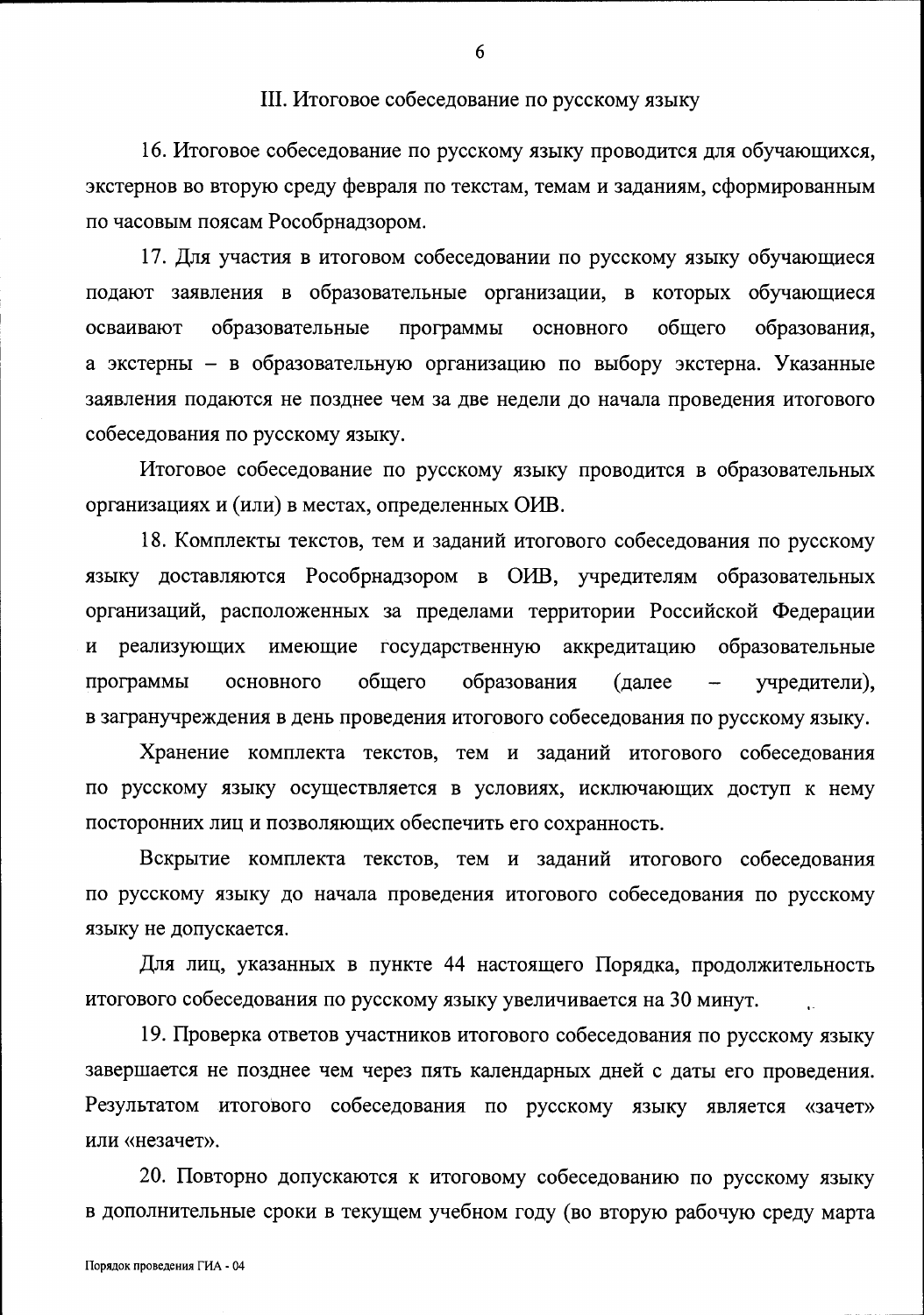и первый рабочий понедельник мая) следующие обучающиеся, экстерны:

собеседованию русскому  $\Pi$ <sup>O</sup> ИТОГОВОМУ  $\Pi$ O языку получившие неудовлетворительный результат («незачет»);

не явившиеся на итоговое собеседование по русскому языку по уважительным причинам (болезнь или иные обстоятельства), подтвержденным документально;

не завершившие итоговое собеседование по русскому языку по уважительным причинам (болезнь или иные обстоятельства), подтвержденным документально.

### IV. Организация проведения ГИА

21. Рособрнадзор в рамках проведения ГИА осуществляет следующие функции:

устанавливает порядок разработки, использования и хранения КИМ (включая требования к режиму их защиты, порядку и условиям размещения информации, содержащейся в КИМ, в информационно-телекоммуникационной сети «Интернет» (далее – сеть «Интернет»)<sup>8</sup>;

организует разработку КИМ для проведения ГИА и критериев оценивания экзаменационных работ, выполненных на основе этих КИМ (далее - критерии оценивания), организует обеспечение этими КИМ ГЭК<sup>9</sup>, а также создает комиссии по разработке КИМ по каждому учебному предмету (далее - Комиссия по разработке КИМ);

обеспечивает O<sub>H</sub>B. учредителей  $\mathbf{H}$ загранучреждения комплектами тем, текстов и заданий итогового собеседования по русскому языку и разрабатывает критерии оценивания итогового собеседования по русскому языку;

направляет OHB, учредителям, загранучреждениям рекомендации по определению минимального количества первичных баллов, подтверждающих освоение обучающимися образовательных программ основного общего образования в соответствии с требованиями федерального государственного образовательного стандарта основного общего образования (далее - минимальное количество первичных баллов), рекомендации по переводу суммы первичных баллов за экзаменационные работы ОГЭ и ГВЭ в пятибалльную систему оценивания;

<sup>&</sup>lt;sup>8</sup> Часть 11 статьи 59 Федерального закона.

<sup>&</sup>lt;sup>9</sup> Часть 14 статьи 59 Федерального закона.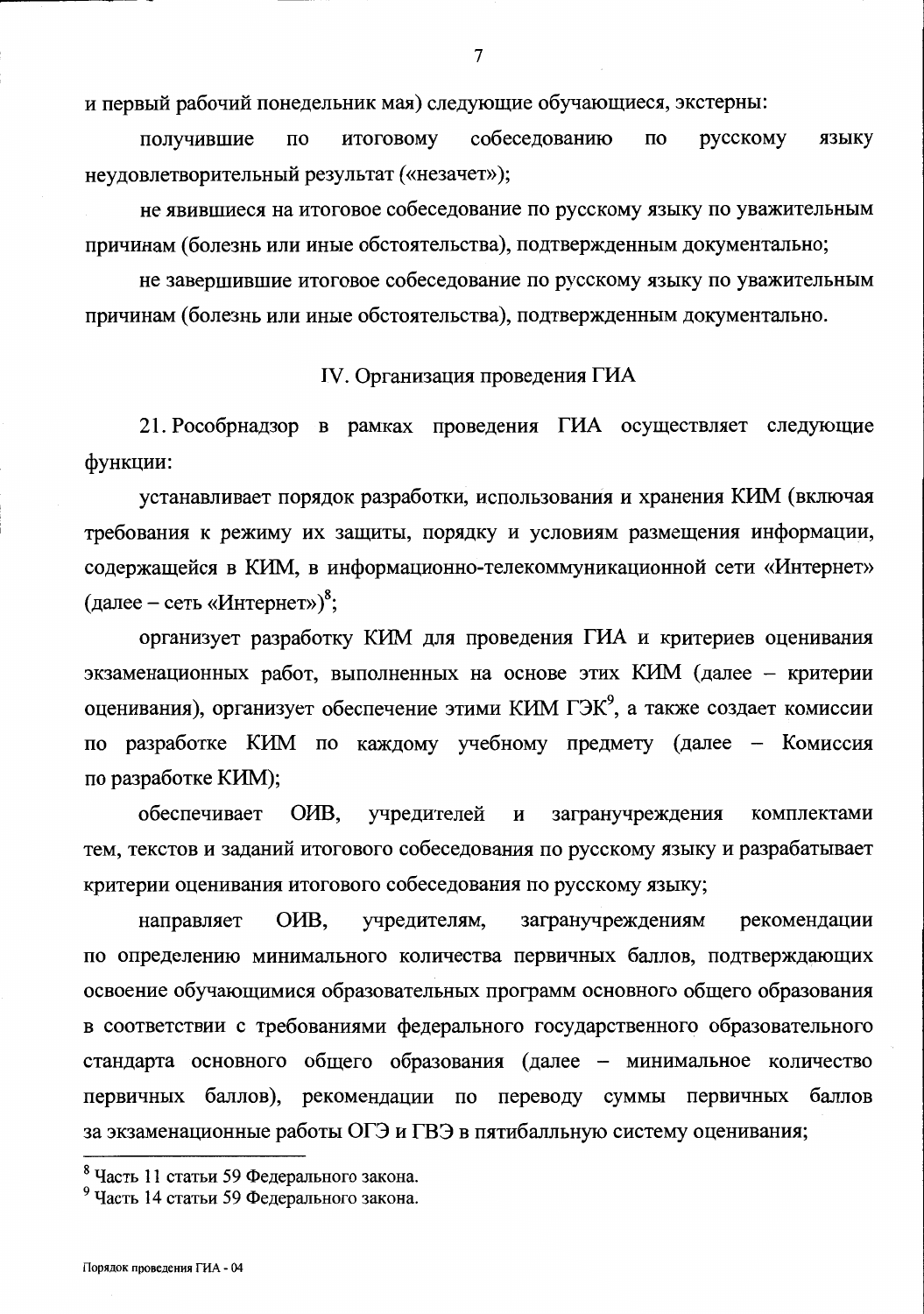организует формирование и ведение федеральной информационной системы обеспечения проведения государственной итоговой аттестации обучающихся, освоивших основные образовательные программы основного общего и среднего общего образования, и приема граждан в образовательные организации для образования<sup>10</sup> профессионального высшего получения среднего И (далее - федеральная информационная система) в порядке, устанавливаемом Правительством Российской Федерации<sup>11</sup>;

осуществляет методическое обеспечение проведения ГИА<sup>12</sup> и итогового собеседования по русскому языку;

совместно с учредителями и загранучреждениями обеспечивает проведение ГИА за пределами территории Российской Федерации<sup>13</sup>, в том числе создает ГЭК<sup>14</sup>, предметные и конфликтную комиссии для проведения ГИА за пределами территории Российской Федерации и организует их деятельность;

определяет дополнительный срок проведения итогового собеседования по русскому языку на основании обращения ОИВ.

22. ОИВ обеспечивают проведение ГИА<sup>15</sup>, в том числе:

создают ГЭК<sup>16</sup>, предметные и конфликтные комиссии субъектов Российской Федерации и организуют их деятельность;

определяют и представляют на согласование в ГЭК руководителей пунктов проведения экзаменов (далее - ППЭ);

определяют и утверждают составы организаторов ППЭ, членов ГЭК, технических специалистов. специалистов проведению  $\Pi$ <sup>O</sup> инструктажа и обеспечению лабораторных работ, экзаменаторов-собеседников для проведения ГВЭ в устной форме (далее - экзаменаторы-собеседники), экспертов, оценивающих выполнение лабораторных работ по химии, ассистентов для лиц, указанных в пункте 44 настоящего Порядка (далее – ассистенты);

<sup>10</sup> Пункт 1 части 2 статьи 98 Федерального закона.

<sup>11</sup> Часть 4 статьи 98 Федерального закона.

<sup>&</sup>lt;sup>12</sup> Часть 14 статьи 59 Федерального закона.

<sup>&</sup>lt;sup>13</sup> Пункт 2 части 12 статьи 59 Федерального закона.

<sup>14</sup> Пункт 2 части 9 статьи 59 Федерального закона.

<sup>15</sup> Пункт 1 части 12 статьи 59 Федерального закона.

<sup>16</sup> Пункт 1 части 9 статьи 59 Федерального закона.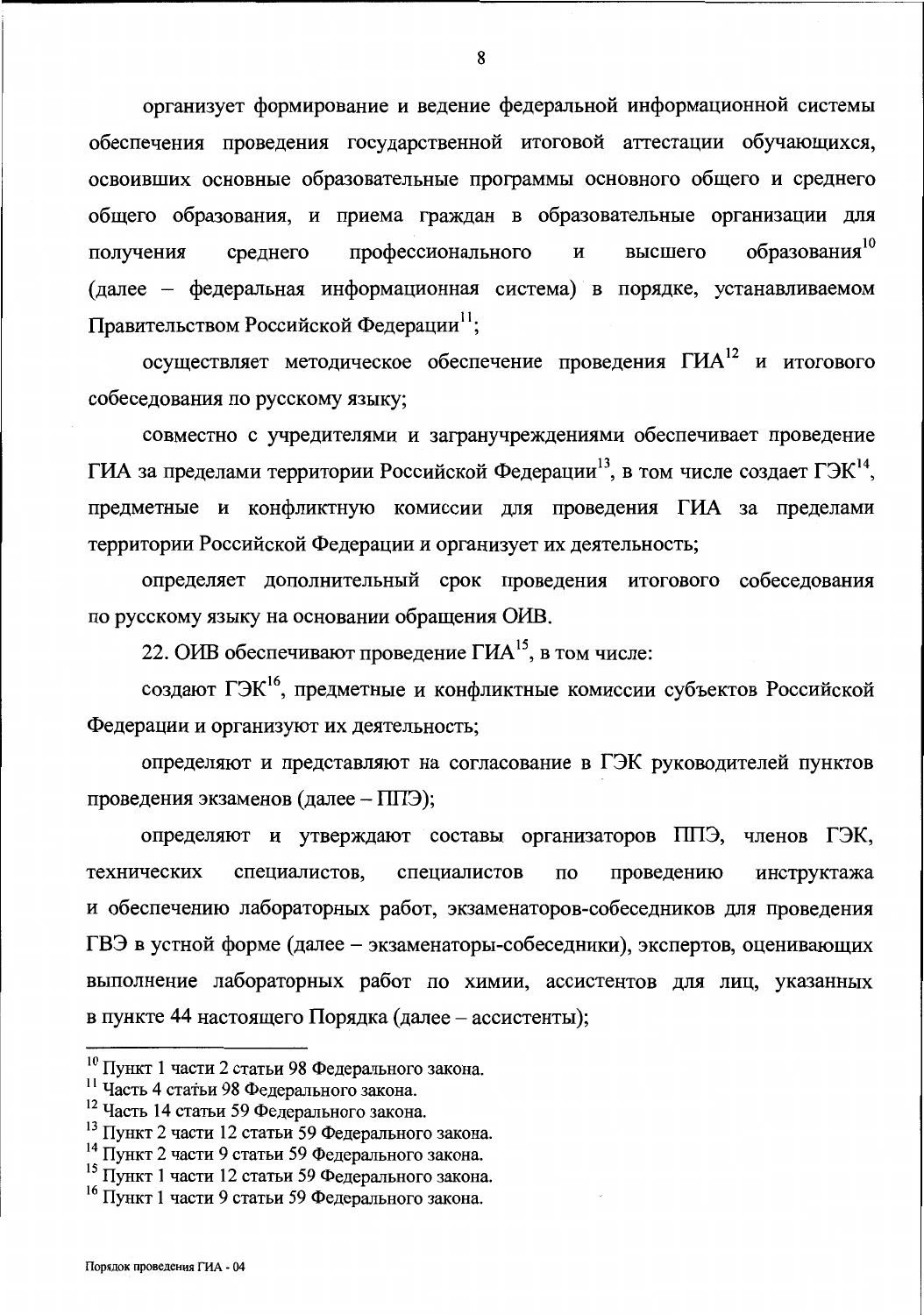по согласованию с ГЭК определяют места расположения ППЭ, распределяют между ними участников ГИА, руководителей и организаторов ППЭ, членов ГЭК, проведению технических специалистов, специалистов  $\Pi$ O инструктажа обеспечению лабораторных работ, экзаменаторов-собеседников, И экспертов. оценивающих выполнение лабораторных работ по химии, ассистентов;

определяют порядок проведения, а также порядок проверки итогового собеседования по русскому языку;

устанавливают форму<sup>17</sup>, сроки, порядок проведения ГИА по родному языку и родной литературе и порядок проверки экзаменационных работ ГИА по родному языку и родной литературе;

разрабатывают экзаменационные материалы для проведения ГИА по родному языку и родной литературе;

организуют формирование и ведение региональных информационных систем обеспечения проведения государственной итоговой аттестации обучающихся, освоивших основные образовательные программы основного общего и среднего общего образования<sup>18</sup> (далее - региональные информационные системы), и внесение сведений в федеральную информационную систему в порядке, устанавливаемом Правительством Российской Федерации<sup>19</sup>;

организуют информирование участников ГИА и их родителей (законных представителей) по вопросам организации и проведения итогового собеседования по русскому языку, ГИА через образовательные организации и органы местного самоуправления, осуществляющие управление в сфере образования, а также путем взаимодействия со средствами массовой информации, организации работы телефонов «горячих линий» и ведения раздела на официальных сайтах в сети «Интернет» ОИВ или специализированных сайтах;

обеспечивают подготовку и отбор специалистов, привлекаемых к проведению ГИА, в соответствии с требованиями настоящего Порядка;

осуществляют аккредитацию граждан в качестве общественных наблюдателей

Порядок проведения ГИА - 04

<sup>17</sup> Пункт 2 части 13 статьи 59 Федерального закона.

<sup>18</sup> Пункт 2 части 2 статьи 98 Федерального закона.

<sup>&</sup>lt;sup>19</sup> Часть 4 статьи 98 Федерального закона.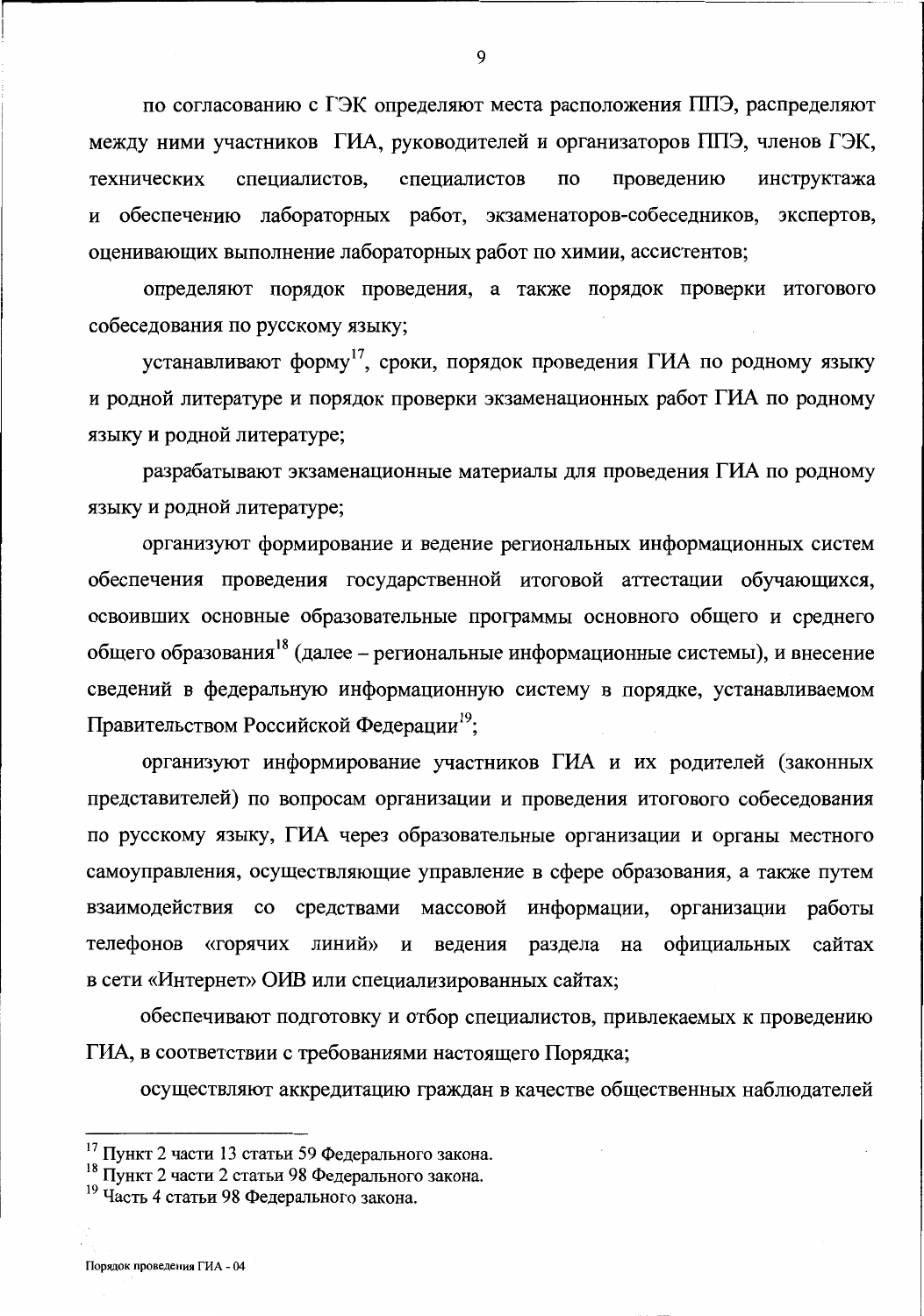в порядке, устанавливаемом Рособрнадзором<sup>20</sup>;

оборудовании **EIIII** стационарными решение  $\overline{00}$ принимают и (или) переносными металлоискателями, средствами видеонаблюдения, средствами подавления сигналов подвижной связи;

определяют минимальное количество первичных баллов;

обеспечивают ППЭ необходимым комплектом экзаменационных материалов для проведения ГИА, в том числе экзаменационными материалами на родном языке;

обеспечивают информационную безопасность при хранении, использовании и передаче экзаменационных материалов, в том числе определяют места хранения экзаменационных материалов, лиц, имеющих  ${\bf K}$ **HIM** доступ, принимают меры по защите КИМ от разглашения содержащейся в них информации;

обеспечивают проведение ГИА в ППЭ в соответствии с требованиями настоящего Порядка;

обеспечивают обработку и проверку экзаменационных работ в соответствии с настоящим Порядком;

обеспечивают перевод суммы первичных баллов за экзаменационные работы ОГЭ и ГВЭ в пятибалльную систему оценивания;

обеспечивают ознакомление участников ГИА с результатами ГИА по всем учебным предметам в устанавливаемые настоящим Порядком сроки.

23. Учредители  $\overline{M}$ загранучреждения обеспечивают проведение ГИА за пределами территории Российской Федерации, в том числе:

участвуют в деятельности ГЭК, предметных и конфликтной комиссий, создаваемых для проведения ГИА за пределами территории Российской Федерации;

определяют и представляют на согласование в ГЭК руководителей ППЭ;

определяют и утверждают составы организаторов ППЭ, членов ГЭК, технических специалистов. специалистов  $\Pi$ <sup>o</sup> проведению инструктажа обеспечению лабораторных работ, экзаменаторов-собеседников, экспертов,  $\mathbf{M}$ оценивающих выполнение лабораторных работ по химии, ассистентов;

по согласованию с ГЭК определяют места расположения ППЭ, распределяют

<sup>20</sup> Подпункт 5.2.10 Положения о Федеральной службе по надзору в сфере образования и науки, утвержденного постановлением Правительства Российской Федерации от 28 июля 2018 г. № 885 (далее - Положение о Рособрнадзоре).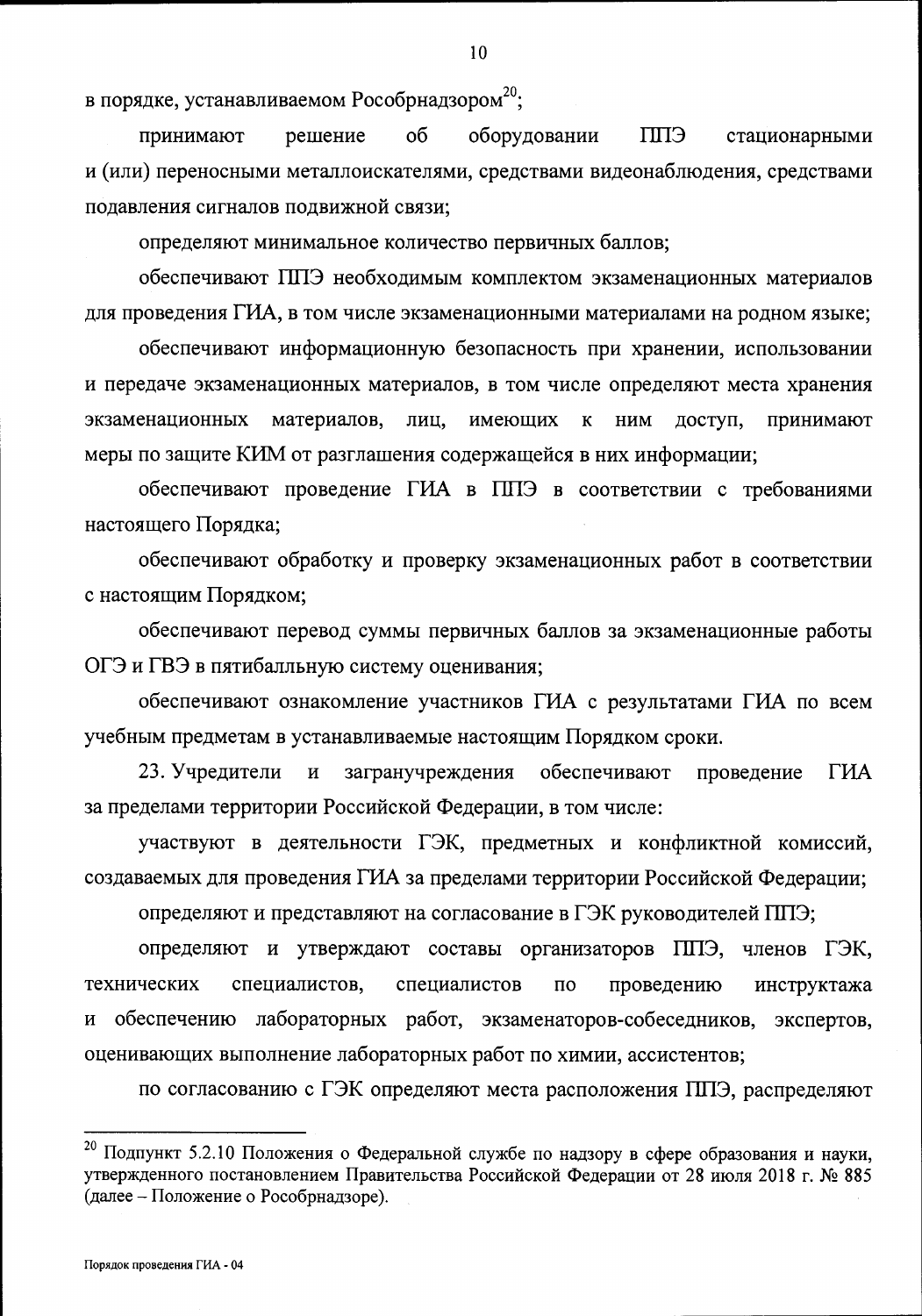между ними участников ГИА, руководителей и организаторов ППЭ, членов ГЭК, специалистов технических специалистов,  $\overline{10}$ проведению инструктажа и обеспечению лабораторных работ, экзаменаторов-собеседников, экспертов, оценивающих выполнение лабораторных работ по химии, ассистентов;

определяют порядок проведения, а также порядок проверки итогового собеседования по русскому языку;

организуют внесение сведений в федеральную информационную систему в порядке, устанавливаемом Правительством Российской Федерации<sup>21</sup>;

организуют информирование участников ГИА и их родителей (законных представителей) по вопросам организации и проведения итогового собеседования по русскому языку, ГИА через образовательные организации и загранучреждения, а также путем взаимодействия со средствами массовой информации, организации работы телефонов «горячих линий» и ведения раздела на официальных сайтах в сети «Интернет» учредителей и загранучреждений или специализированных сайтах:

обеспечивают подготовку и отбор специалистов, привлекаемых к проведению ГИА, в соответствии с требованиями настоящего Порядка;

аккредитацию осуществляют общественных граждан  $\mathbf{B}$ качестве наблюдателей;

ЕЩ принимают решение об оборудовании стационарными и (или) переносными металлоискателями, средствами видеонаблюдения, средствами подавления сигналов подвижной связи;

определяют минимальное количество первичных баллов;

обеспечивают ППЭ необходимым комплектом экзаменационных материалов для проведения ГИА;

обеспечивают информационную безопасность при хранении, использовании и передаче экзаменационных материалов, в том числе определяют места хранения имеющих экзаменационных материалов, лиц. принимают  $\mathbf K$ НИМ доступ, меры по защите КИМ от разглашения содержащейся в них информации;

обеспечивают проведение ГИА в ППЭ в соответствии с требованиями

<sup>21</sup> Часть 4 статьи 98 Федерального закона.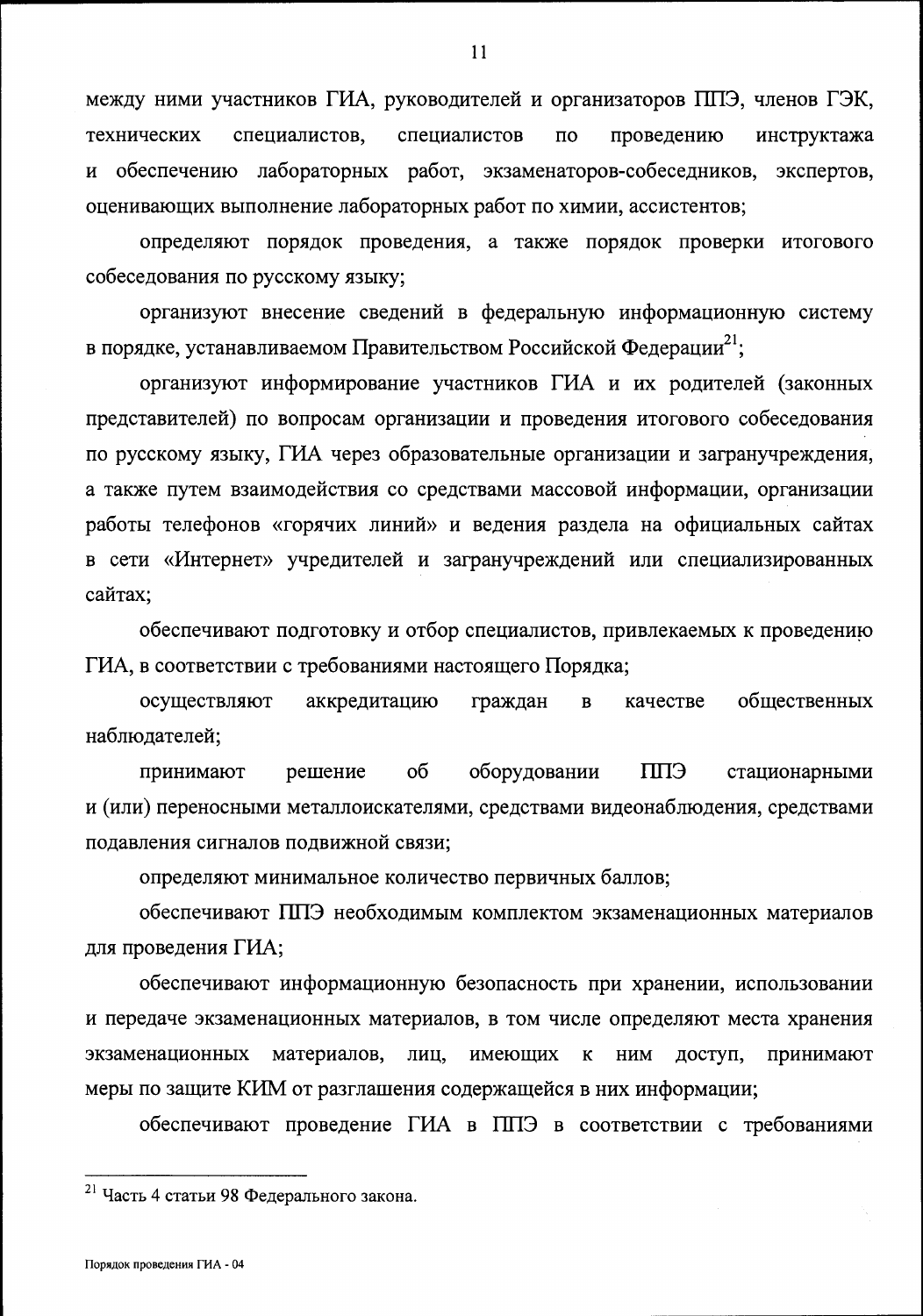настоящего Порядка;

обеспечивают обработку и проверку экзаменационных работ в соответствии с требованиями настоящего Порядка;

обеспечивают перевод суммы первичных баллов за экзаменационные работы ОГЭ и ГВЭ в пятибалльную систему оценивания;

обеспечивают ознакомление участников ГИА с результатами ГИА по всем учебным предметам в устанавливаемые настоящим Порядком сроки.

24. В целях информирования граждан о порядке проведения итогового собеседования по русскому языку, ГИА в средствах массовой информации, в которых осуществляется официальное опубликование нормативных правовых органов государственной власти субъектов Российской Федерации, актов на официальных сайтах ОИВ, учредителей, загранучреждений, организаций, осуществляющих образовательную деятельность, и (или) на специализированных сайтах публикуется следующая информация:

проведения итогового собеседования о сроках  $\overline{10}$ русскому языку, ГИА – не позднее чем за месяц до завершения срока подачи заявления;

сроках и местах подачи заявлений на сдачу ГИА по учебным  $\mathbf{o}$ предметам - не позднее чем за два месяца до завершения срока подачи заявления;

о сроках, местах и порядке подачи и рассмотрения апелляций - не позднее чем за месяц до начала экзаменов;

о сроках, местах и порядке информирования о результатах итогового ГИА  $\overline{\phantom{0}}$  $He$ собеседования  $\overline{a}$ русскому языку, позднее чем  $3a$ месяц до дня проведения итогового собеседования по русскому языку, начала ГИА.

25. Организационное и технологическое обеспечение проведения ГИА за пределами территории Российской Федерации, обеспечение деятельности эксплуатации федеральной информационной осуществляются  $\overline{a}$ системы соответствии с законодательством Российской Федерации определенной  $\, {\bf B}$ организацией (далее – уполномоченная организация).

Организационное обеспечение  $\mathbf{M}$ технологическое проведения ГИА на территориях субъектов Российской Федерации, в том числе обеспечение деятельности  $\Pi$ O эксплуатации региональных информационных систем взаимодействию федеральной информационной системой, обработке  $\overline{\mathbf{M}}$  $\mathbf c$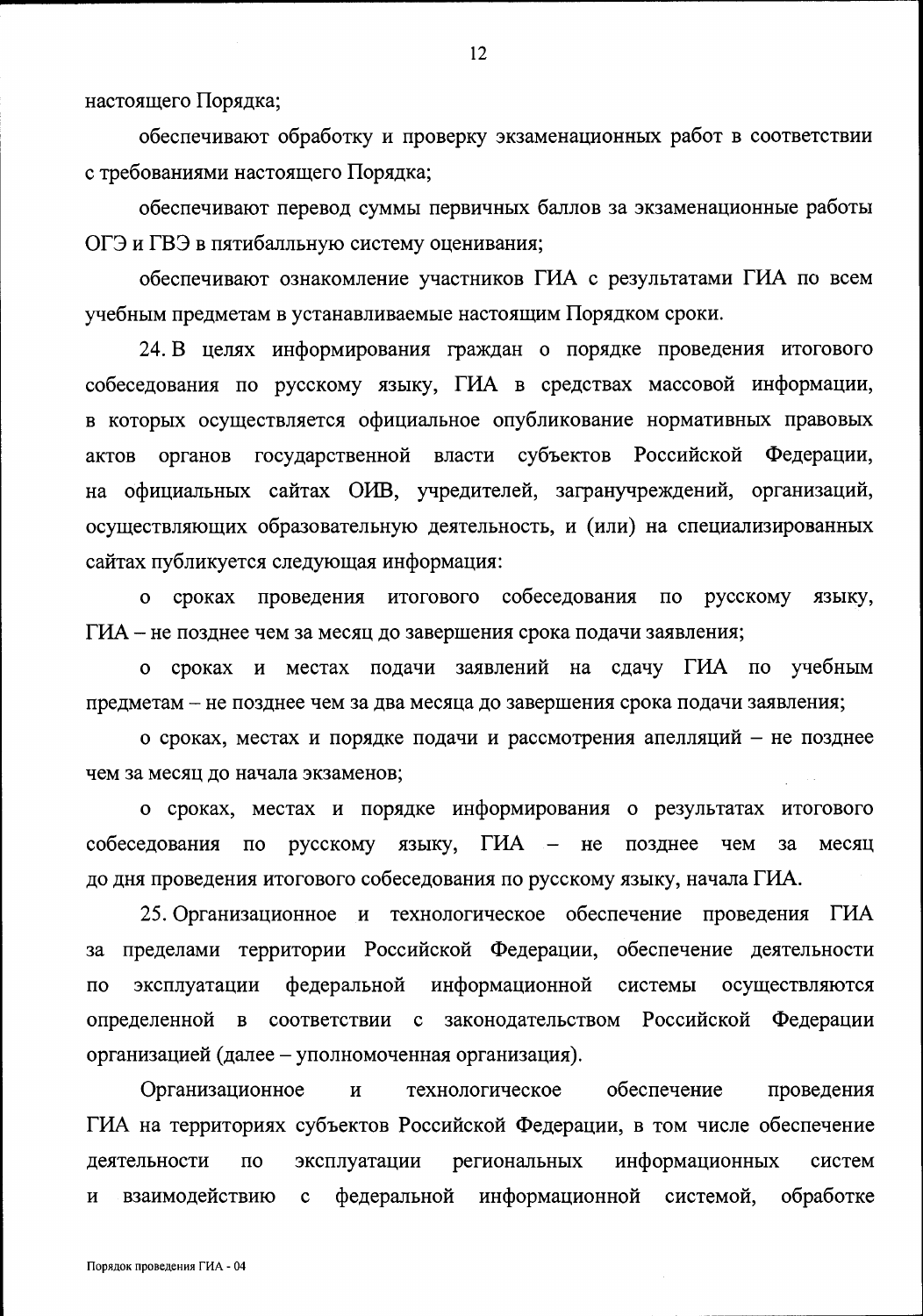ГИА, осуществляется определенными работ участников экзаменационных Российской Федерации законодательством соответствии  $\mathbf c$  $\bf{B}$ организациями - региональными центрами обработки информации (далее - РЦОИ).

ГЭК представителей OHB,  $26.$  Состав формируется **ИЗ** органов власти субъектов Российской Федерации, исполнительной осуществляющих переданные полномочия Российской Федерации в сфере образования, учредителей, МИД России и загранучреждений, органов местного самоуправления, организаций, осуществляющих образовательную деятельность, научных, общественных организаций и объединений.

27. Председатель ГЭК осуществляет общее руководство и координацию деятельности ГЭК по подготовке и проведению ГИА, в том числе:

организует формирование состава ГЭК;

утверждает руководителей ППЭ по представлению ОИВ, учредителей, МИД России и загранучреждений;

согласует места расположения ППЭ и распределение между ними участников ГИА, руководителей и организаторов ППЭ, членов ГЭК, технических специалистов, специалистов по проведению инструктажа и обеспечению лабораторных работ, экзаменаторов-собеседников, экспертов, оценивающих выполнение лабораторных работ по химии, ассистентов по представлению ОИВ, учредителей, МИД России и загранучреждений;

председателей предметных комиссий организует  $\Pi$ O представлению формирование составов предметных комиссий, представляет на согласование в Рособрнадзор кандидатуры председателей предметных комиссий;

принимает решение о направлении членов ГЭК в ППЭ, РЦОИ, предметные комиссии и конфликтную комиссию для осуществления контроля за проведением экзаменов, а также в места хранения экзаменационных материалов;

после каждого экзамена рассматривает информацию, полученную от членов ГЭК, общественных наблюдателей, должностных лиц Рособрнадзора (включая иных лиц, определенных Рособрнадзором), ОИВ, органа исполнительной власти субъекта Российской Федерации, осуществляющего переданные полномочия Российской Федерации в сфере образования, и иных лиц о нарушениях, выявленных при проведении ГИА, принимает меры по противодействию нарушениям

13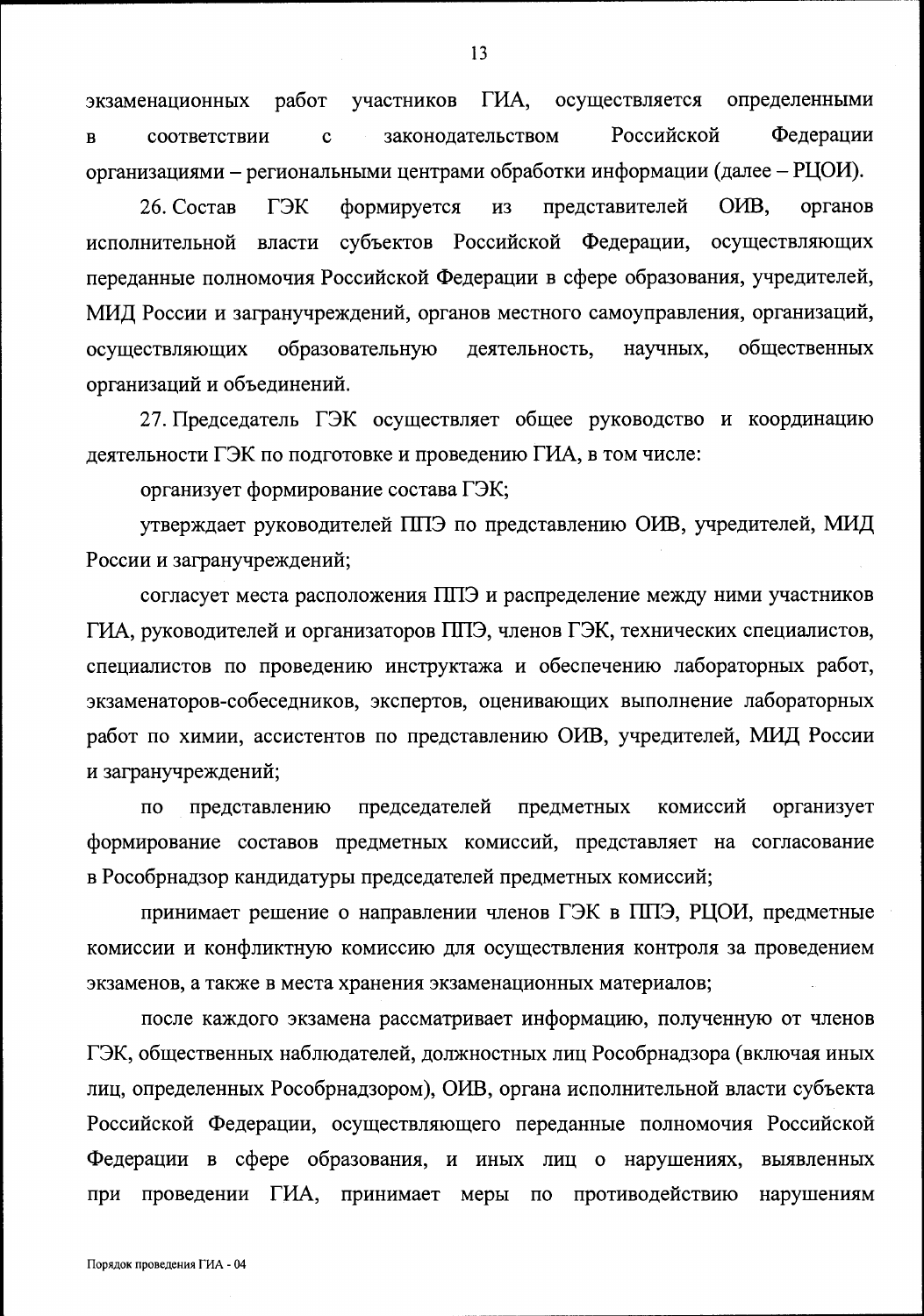настоящего Порядка, в том числе организует проведение проверок по фактам нарушения настоящего Порядка, принимает решение об отстранении лиц. нарушивших Порядок, от работ, связанных с проведением ГИА;

рассматривает результаты проведения **THA**  $\overline{\mathbf{M}}$ принимает решение об утверждении, изменении и (или) аннулировании результатов ГИА в случаях, устанавливаемых настоящим Порядком;

принимает решение о допуске (повторном допуске) участников ГИА к сдаче экзаменов в случаях, устанавливаемых настоящим Порядком.

28. Члены ГЭК:

обеспечивают соблюдение настоящего Порядка, в том числе по решению председателя ГЭК не позднее чем за две недели до начала экзаменов проводят проверку готовности ППЭ, обеспечивают доставку экзаменационных материалов в ППЭ в день проведения ГИА по соответствующему учебному предмету, осуществляют контроль за проведением ГИА в ППЭ, РЦОИ, в местах работы предметных комиссий и конфликтной комиссии, а также в местах хранения экзаменационных материалов;

осуществляют взаимодействие с лицами, присутствующими в ППЭ, РЦОИ, в местах работы предметных комиссий и конфликтной комиссии, по обеспечению соблюдения требований настоящего Порядка;

в случае выявления нарушений настоящего Порядка принимают решение об удалении с экзамена участников ГИА, а также иных лиц, находящихся в ППЭ.

29. Проверка экзаменационных работ (в том числе устных ответов) участников ГИА осуществляется предметными комиссиями по соответствующим учебным предметам.

Состав предметных комиссий по каждому учебному предмету формируется из лиц, отвечающих следующим требованиям (далее - эксперты):

наличие высшего образования;

соответствие квалификационным требованиям, указанным в квалификационных справочниках и (или) профессиональных стандартах;

наличие опыта работы в организациях, осуществляющих образовательную деятельность и реализующих образовательные программы основного общего, среднего общего, среднего профессионального ИЛИ высшего образования

14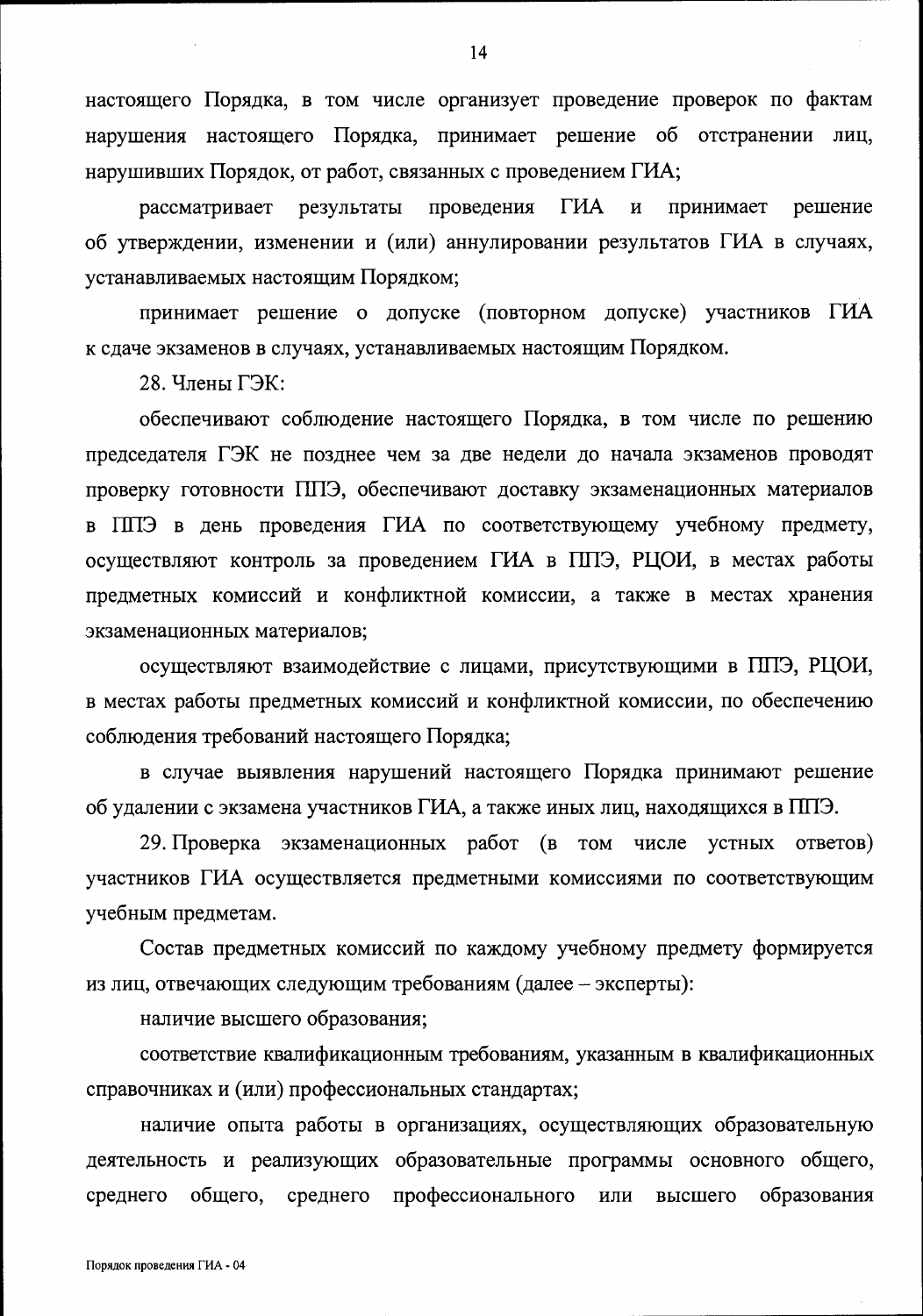(не менее трех лет);

наличие документа, подтверждающего получение дополнительного профессионального образования, включающего в себя практические занятия (не менее чем 18 часов) по оцениванию образцов экзаменационных работ по соответствующему учебному предмету.

30. Общее руководство и координацию деятельности предметной комиссии соответствующему учебному предмету осуществляет ee председатель.  $\overline{a}$ Кандидатуры председателей предметных комиссий, создаваемых в субъектах Российской Федерации, согласовываются Рособрнадзором.

Председатель предметной комиссии:

представляет председателю ГЭК предложения по составу предметной комиссии:

по согласованию с руководителем РЦОИ формирует график работы предметной комиссии;

осуществляет консультирование экспертов  $\overline{a}$ вопросам оценивания экзаменационных работ (в том числе устных ответов);

взаимодействует с руководителем РЦОИ, председателем конфликтной комиссии, Комиссией по разработке КИМ.

31. Рассмотрение апелляций участников ГИА осуществляется конфликтной комиссией, в состав которой не включаются члены ГЭК и члены предметных комиссий. Состав конфликтной комиссии формируется из представителей ОИВ, исполнительной органов власти субъектов Российской Федерации, переданные полномочия Российской Федерации в сфере осуществляющих образования, учредителей, МИД России и загранучреждений, органов местного самоуправления, организаций, осуществляющих образовательную деятельность, научных, общественных организаций и объединений.

Конфликтная комиссия:

принимает и рассматривает апелляции участников ГИА по вопросам нарушения настоящего Порядка, а также о несогласии с выставленными баллами;

 $\overline{10}$ представлению председателя предметной комиссии привлекает к рассмотрению апелляции о несогласии с выставленными баллами эксперта предметной комиссии по соответствующему учебному предмету для установления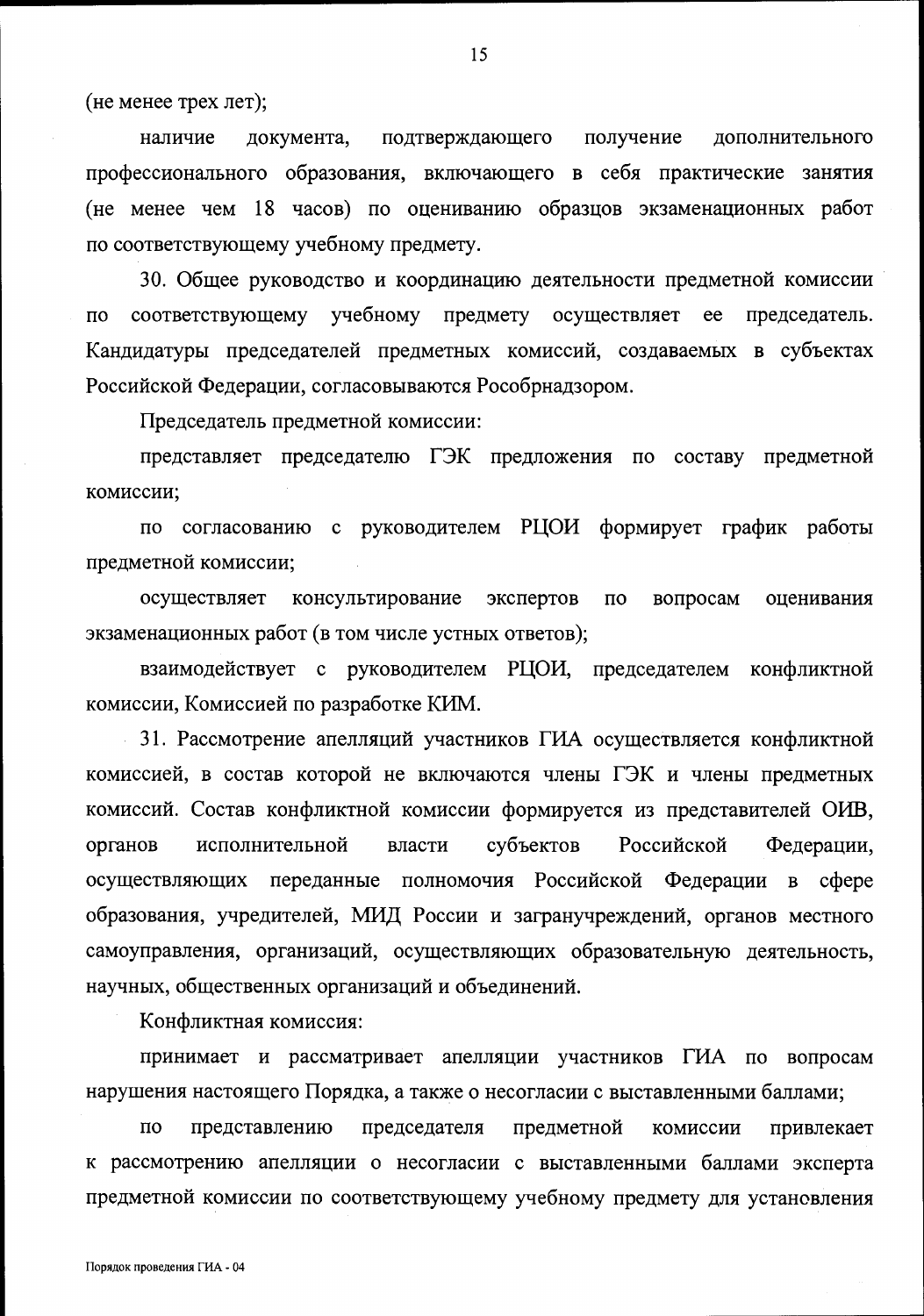правильности оценивания развернутых ответов участника ГИА, подавшего указанную апелляцию;

принимает результатам рассмотрения решение  $\Pi$ O апелляции об удовлетворении или отклонении апелляции участника ГИА;

информирует участников ГИА, подавших апелляции, и (или) их родителей (законных представителей), а также ГЭК о принятых решениях не позднее трех рабочих дней со дня принятия соответствующих решений.

Общее руководство и координацию деятельности конфликтной комиссии осуществляет ее председатель.

32. По решению ОИВ в составе ГЭК, предметных и конфликтной комиссий создаются территориальные экзаменационные, предметные  $\mathbf{M}$ конфликтные подкомиссии, осуществляющие отдельные полномочия ГЭК, предметных и конфликтной комиссий на территории одного или нескольких муниципальных районов и (или) городских округов.

33. Решения ГЭК и конфликтной комиссии оформляются протоколами. В случае равенства голосов решающим является голос председателя ГЭК, конфликтной комиссии.

34. В целях содействия проведению ГИА образовательные организации, а также органы местного самоуправления, осуществляющие управление в сфере образования:

направляют своих работников для работы в качестве руководителей и организаторов ППЭ, членов ГЭК, предметных комиссий, конфликтной комиссии, технических специалистов, специалистов  $\Pi$ O проведению инструктажа обеспечению лабораторных работ, экзаменаторов-собеседников, экспертов, и оценивающих выполнение лабораторных работ  $\Pi$ <sup>O</sup> ассистентов химии, и осуществляют контроль за участием своих работников в проведении ГИА;

под подпись информируют работников, привлекаемых к проведению ГИА, о сроках, местах и порядке проведения ГИА, в том числе о ведении в ППЭ и аудиториях видеозаписи (в случае, если такое решение было принято ОИВ настоящего  $\overline{B}$ соответствии  $\mathbf c$ ПУНКТОМ 22 Порядка, учредителями И загранучреждениями  $\overline{B}$ соответствии с ПУНКТОМ 23 настоящего Порядка), о применении мер дисциплинарного и административного воздействия в отношении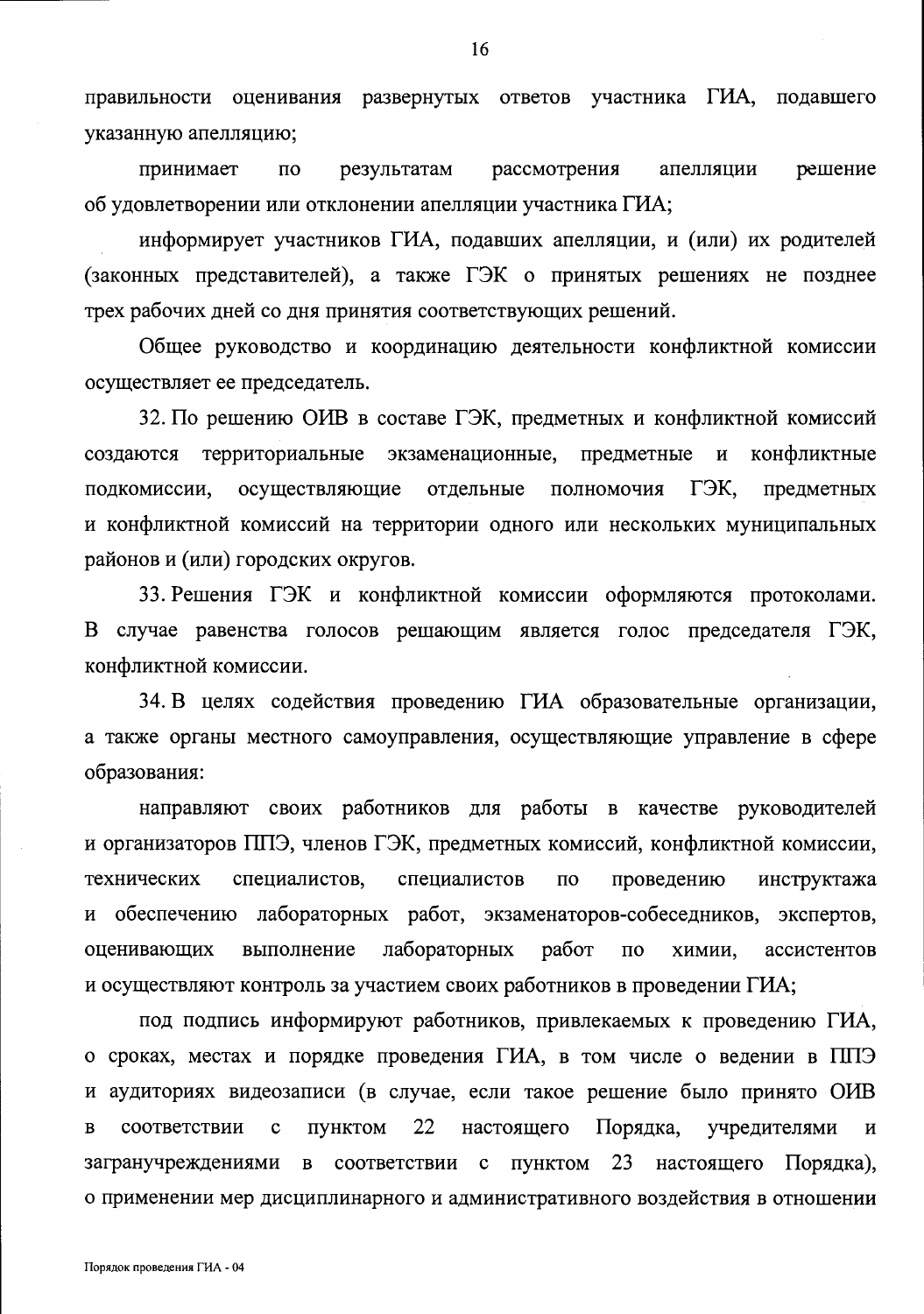лиц, привлекаемых к проведению ГИА и нарушивших Порядок;

под подпись информируют участников ГИА и их родителей (законных представителей) о сроках, местах и порядке проведения ГИА, в том числе об основаниях для удаления из ППЭ, о ведении в ППЭ и аудиториях видеозаписи (в случае, если такое решение было принято ОИВ в соответствии с пунктом 22 настоящего Порядка, учредителями и загранучреждениями в соответствии с пунктом 23 настоящего Порядка), о порядке подачи апелляций о нарушении настоящего Порядка и о несогласии с выставленными баллами, о времени и месте ознакомления с результатами ГИА, а также о результатах ГИА, полученных участниками ГИА;

вносят сведения в региональные информационные системы в порядке, устанавливаемом Правительством Российской Федерации<sup>22</sup>.

ГИА  $35. B$ целях обеспечения соблюдения порядка проведения аккредитованным общественным наблюдателям предоставляется право:

при предъявлении документа, удостоверяющего личность, и удостоверения общественного наблюдателя присутствовать на всех этапах проведения ГИА, в том числе при обработке экзаменационных материалов в РЦОИ, при проверке экзаменационных работ в местах работы предметных комиссий, при рассмотрении апелляций о нарушении настоящего Порядка и о несогласии с выставленными баллами в месте работы конфликтной комиссии;

направлять информацию о нарушениях настоящего Порядка, выявленных при проведении ГИА, в федеральные органы исполнительной власти, ОИВ и органы местного самоуправления, осуществляющие управление в сфере образования<sup>23</sup>.

36. Для проведения ГИА на территории Российской Федерации и за ее пределами устанавливаются сроки и продолжительность проведения экзаменов по каждому учебному предмету<sup>24</sup> (далее – единое расписание ОГЭ, ГВЭ).

ГИА проводится в досрочный, основной и дополнительный периоды. В каждом из периодов проведения ГИА предусматриваются резервные сроки.

<sup>&</sup>lt;sup>22</sup> Часть 4 статьи 98 Федерального закона.

<sup>&</sup>lt;sup>23</sup> Часть 15 статьи 59 Федерального закона.

<sup>&</sup>lt;sup>24</sup> Подпункт 4.2.25 Положения о Министерстве просвещения Российской Федерации и подпункт 5.2.9 Положения о Рособрнадзоре.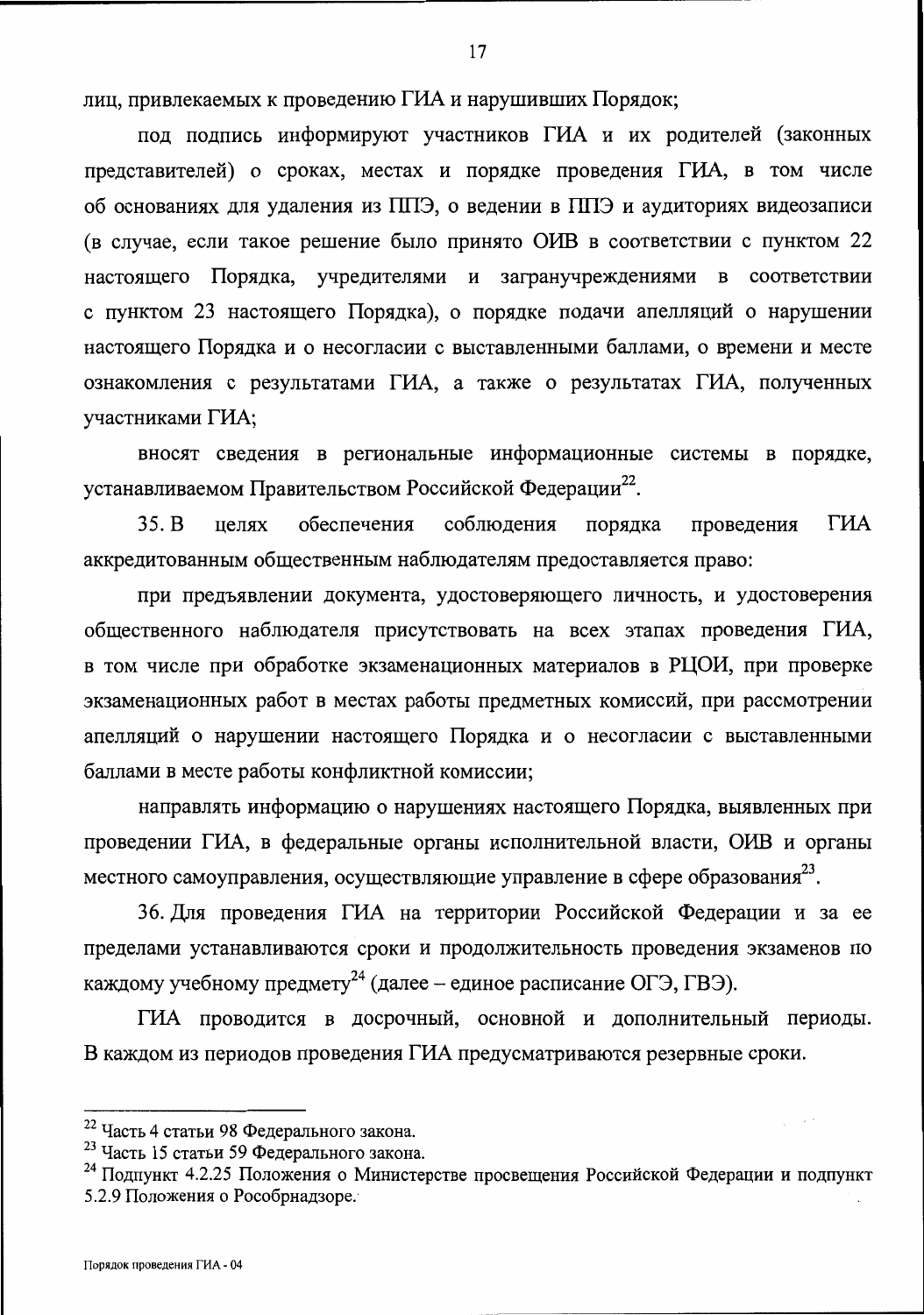37. Лица, повторно допущенные к ГИА в текущем учебном году по соответствующим учебным предметам в случаях, предусмотренных настоящим Порядком, а также участники ГИА, у которых совпали сроки проведения экзаменов по отдельным учебным предметам, участвуют в экзаменах по соответствующим учебным предметам в резервные сроки.

38. Для участников ГИА, не имеющих возможности по уважительным причинам, подтвержденным документально, пройти ГИА в сроки, устанавливаемые в соответствии с пунктом 36 настоящего Порядка, ГИА проводится в досрочный период, но не ранее 20 апреля, в формах, устанавливаемых настоящим Порядком.

39. ГИА для обучающихся образовательных организаций при исправительных учреждениях уголовно-исполнительной системы, освобождаемых от отбывания наказания не ранее чем за три месяца до начала ГИА, проводится в досрочный период в сроки, определяемые ОИВ, по согласованию с учредителями таких исправительных учреждений, но не ранее 20 февраля текущего года.

40. Перерыв между проведением экзаменов по обязательным учебным предметам, сроки проведения которых установлены в соответствии с пунктом 36 настоящего Порядка, составляет не менее двух дней.

41. В продолжительность экзаменов по учебным предметам не включается время, выделенное на подготовительные мероприятия (настройку необходимых технических средств, используемых при проведении экзаменов, инструктаж участников ГИА, выдачу им экзаменационных материалов, заполнение ими регистрационных полей листов (бланков).

При продолжительности экзамена более четырех часов организуется питание участников ГИА.

42. По решению председателя ГЭК повторно допускаются к сдаче ГИА учебном текущем году соответствующему учебному  $\mathbf{B}$  $\Pi$ O предмету (соответствующим учебным предметам) в резервные сроки:

участники ГИА, получившие на ГИА неудовлетворительные результаты не более чем по двум учебным предметам (кроме участников ГИА, проходящих ГИА только по обязательным учебным предметам);

участники ГИА, не явившиеся на экзамены по уважительным причинам (болезнь или иные обстоятельства), подтвержденным документально;

участники ГИА, не завершившие выполнение экзаменационной работы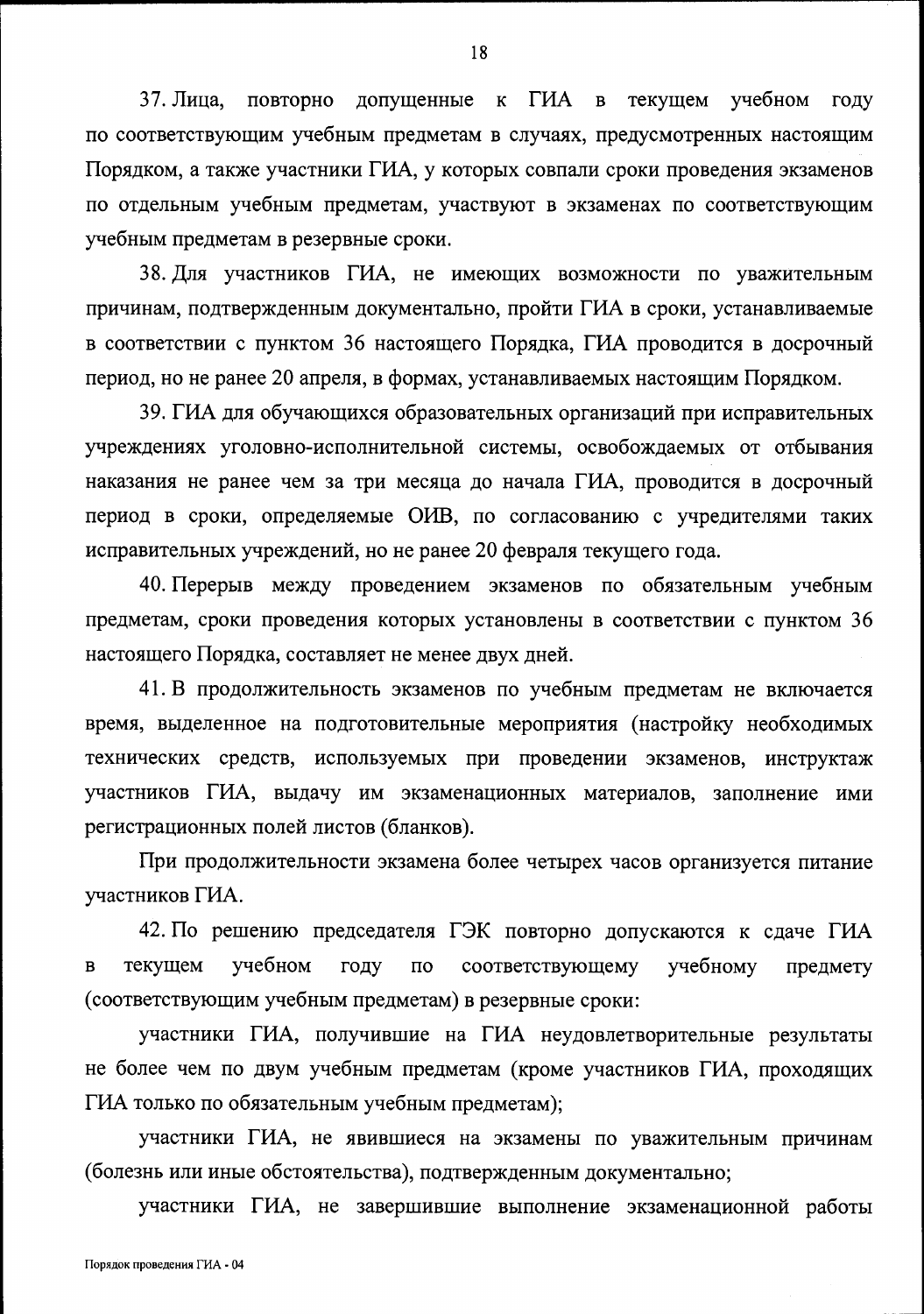по уважительным причинам (болезнь или иные обстоятельства), подтвержденным документально;

участники ГИА, апелляции которых о нарушении порядка проведения ГИА конфликтной комиссией были удовлетворены;

участники ГИА, чьи результаты были аннулированы  $\Pi$ O решению председателя ГЭК в случае выявления фактов нарушений настоящего Порядка, совершенных лицами, указанными в пунктах 49 и 50 настоящего Порядка, или иными (в том числе неустановленными) лицами.

### V. Проведение ГИА

43. КИМ для проведения ОГЭ формируются и тиражируются ОИВ, учредителями и загранучреждениями с помощью открытого банка заданий и специализированного программного обеспечения, размещенных на официальном сайте Рособрнадзора или специально выделенном сайте в сети «Интернет».

Тексты, темы, задания, билеты для проведения ГВЭ направляются в ОИВ, учредителям и загранучреждениям на электронных носителях в зашифрованном виде.

Хранение экзаменационных материалов осуществляется в соответствии разработки, требованиями порядка использования КИМ,  $\mathbf{C}$  $\mathbf H$ хранения Рособрнадзором<sup>25</sup>. Вскрытие экзаменационных материалов устанавливаемого до начала экзамена, разглашение информации, содержащейся в КИМ, текстах, темах, заданиях, билетах для проведения ГВЭ, запрещено.

44. Для участников ГИА с ограниченными возможностями здоровья, участников ГИА - детей-инвалидов и инвалидов, а также лиц, обучающихся по состоянию здоровья на дому, в образовательных организациях, в том числе санаторно-курортных, которых проводятся необходимые лечебные,  $\overline{B}$ реабилитационные оздоровительные мероприятия  $\mathbf H$ ДЛЯ нуждающихся лечении, ОИВ, учредители и загранучреждения организуют длительном  $\, {\bf B}$ проведение экзаменов условиях, учитывающих состояние  $\, {\bf B}$  $\ensuremath{\textit{HX}}\xspace$ здоровья, особенности психофизического развития.

<sup>&</sup>lt;sup>25</sup> Часть 11 статьи 59 Федерального закона.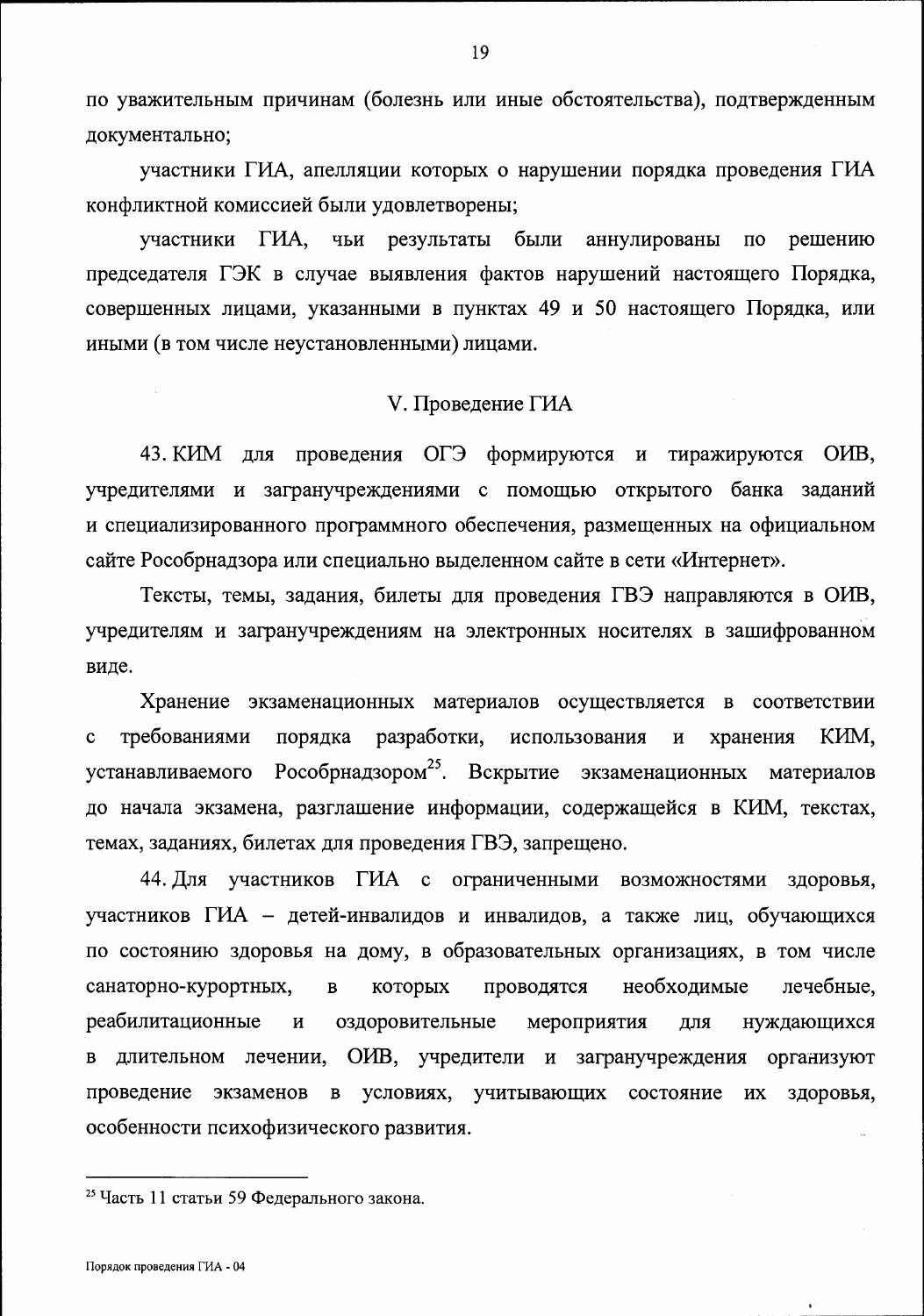Основанием для организации экзамена на дому, в медицинской организации являются заключение медицинской организации и рекомендации ПМПК.

Для участников ГИА  $\mathbf c$ ограниченными возможностями здоровья (при предъявлении копии рекомендации ПМПК), для участников ГИА детей-инвалидов и инвалидов (при предъявлении справки, подтверждающей инвалидность) ОИВ, учредители и загранучреждения обеспечивают создание следующих условий проведения ГИА:

проведение ГВЭ по всем учебным предметам в устной форме по желанию;

беспрепятственный доступ участников ГИА в аудитории, туалетные и иные помещения, а также их пребывание в указанных помещениях (наличие пандусов, поручней, расширенных дверных проемов, лифтов, при отсутствии лифтов аудитория располагается на первом этаже; наличие специальных кресел и других приспособлений);

увеличение продолжительности экзамена по учебному предмету на 1,5 часа, увеличение продолжительности итогового собеседования по русскому языку на 30 минут;

организация питания и перерывов для проведения необходимых лечебных и профилактических мероприятий во время проведения экзамена.

ГИА Для участников ограниченными возможностями здоровья,  $\mathbf c$ дому и обучающихся в медицинских организациях для обучающихся на (при предъявлении копии рекомендаций ПМПК), для участников ГИА детей-инвалидов и инвалидов (при предъявлении справки, подтверждающей инвалидность, и копии рекомендаций ПМПК) ОИВ, учредители и загранучреждения обеспечивают создание следующих специальных условий, учитывающих состояние здоровья, особенности психофизического развития:

присутствие ассистентов, оказывающих указанным лицам необходимую особенностей техническую помощь  $\mathbf c$ учетом состояния ИX здоровья, психофизического возможностей, помогающих развития и индивидуальных им занять рабочее место, передвигаться, прочитать задание, перенести ответы в экзаменационные листы (бланки) для записи ответов;

использование на ГИА необходимых для выполнения заданий технических средств;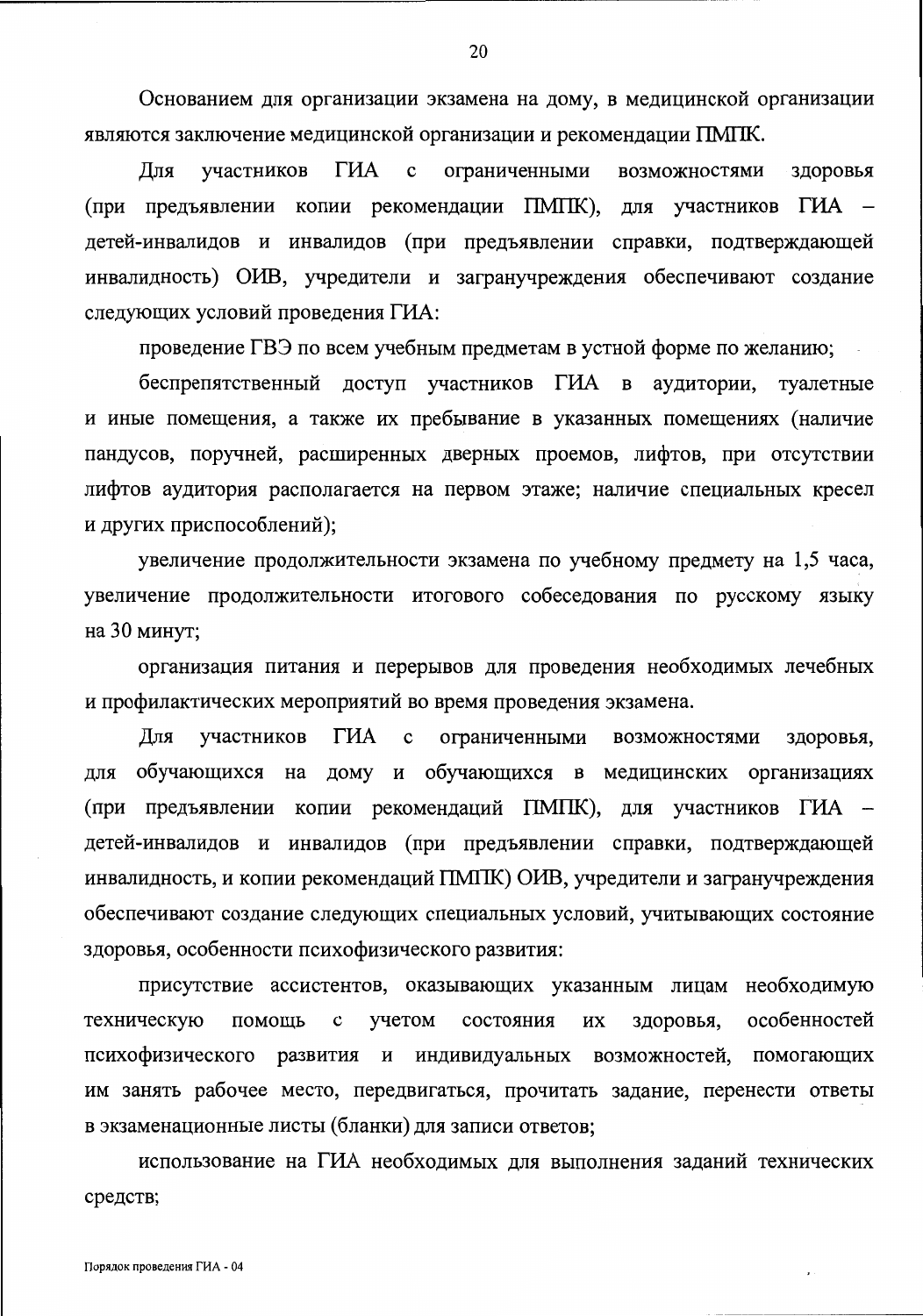оборудование проведения экзамена звукоусиливающей аудитории для коллективного, аппаратурой индивидуального пользования как так И (для слабослышащих участников ГИА);

привлечение при необходимости ассистента-сурдопереводчика (для глухих и слабослышащих участников ГИА);

оформление экзаменационных материалов рельефно-точечным шрифтом Брайля или в виде электронного документа, доступного с помощью компьютера; выполнение письменной экзаменационной работы рельефно-точечным шрифтом Брайля или на компьютере; обеспечение достаточным количеством специальных принадлежностей для оформления ответов рельефно-точечным шрифтом Брайля, компьютером (для слепых участников ГИА);

копирование экзаменационных материалов в день проведения экзамена в аудитории в присутствии членов ГЭК в увеличенном размере; обеспечение проведения увеличительными устройствами; аудиторий ДЛЯ экзаменов индивидуальное равномерное освещение не менее 300 люкс (для слабовидящих участников ГИА);

письменной экзаменационной работы компьютере выполнение на по желанию.

Информация о количестве указанных участников экзамена в ППЭ и о необходимости организации проведения экзаменов в условиях, учитывающих состояние их здоровья, особенности психофизического развития, направляется ОИВ, учредителем и загранучреждением в ППЭ не позднее двух рабочих дней до дня проведения экзамена по соответствующему учебному предмету.

45. Для обучающихся, освоивших образовательные программы основного общего образования в специальных учебно-воспитательных учреждениях закрытого типа, а также в учреждениях, исполняющих наказание в виде лишения свободы, ОИВ при содействии администрации таких учреждений организуют ГИА с учетом специальных условий содержания и необходимости обеспечения общественной безопасности во время прохождения ГИА.

46. Экзамены проводятся в ППЭ, места расположения которых определяются ОИВ, учредителями и загранучреждениями по согласованию с ГЭК.

Количество и места расположения ППЭ определяются исходя из общей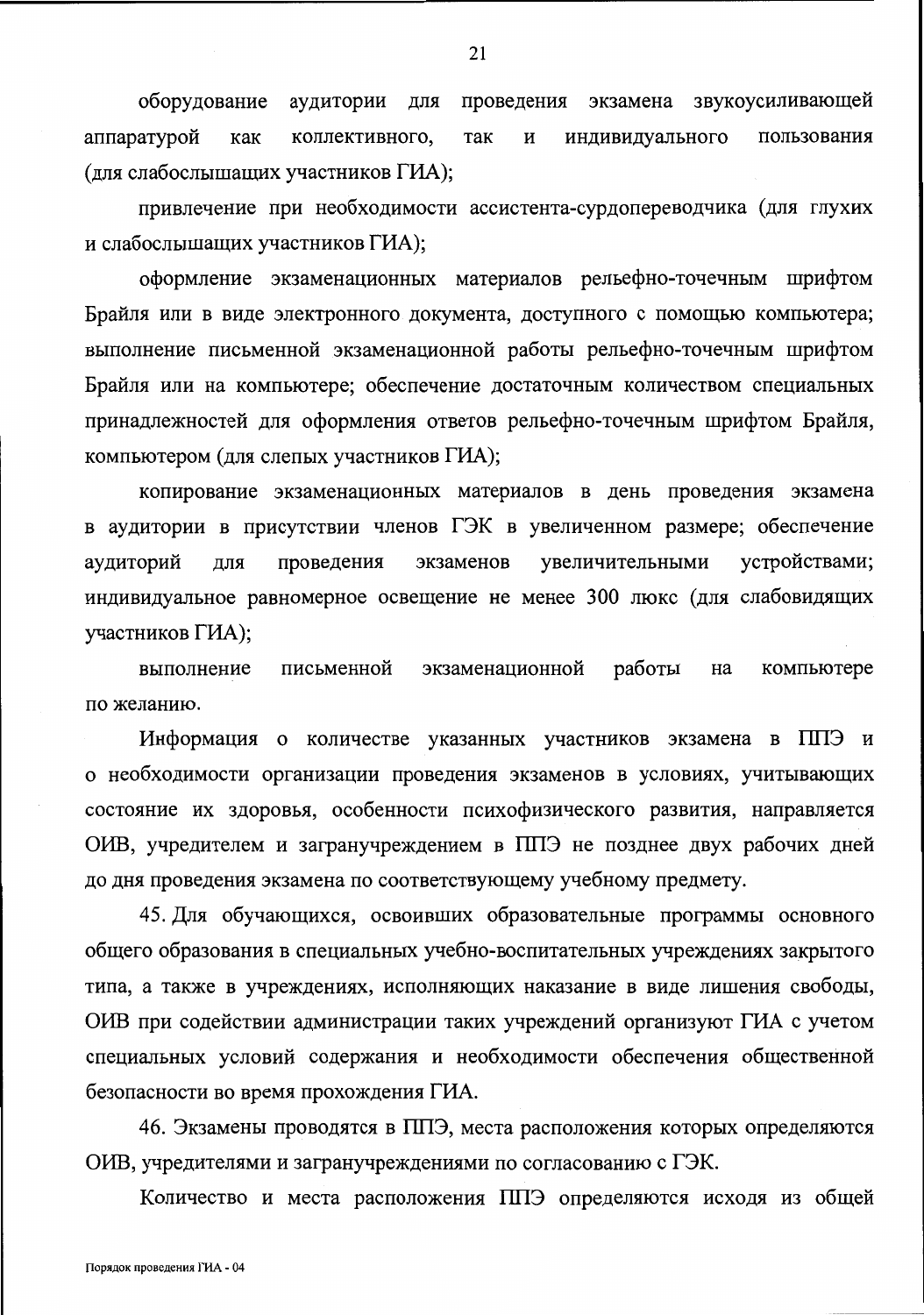численности участников ГИА на территории субъекта Российской Федерации, территориальной доступности и вместимости аудиторного фонда.

В случае угрозы возникновения чрезвычайной ситуации ОИВ, учредители и загранучреждения по согласованию с ГЭК принимают решение о переносе сдачи экзамена в другой ППЭ или на другой день, предусмотренный едиными расписаниями ОГЭ, ГВЭ.

47. При входе в ППЭ осуществляются проверка наличия документов, удостоверяющих личность участников ГИА и лиц, указанных в пунктах 49 и 50 настоящего Порядка, установление соответствия их личности представленным документам, проверка наличия указанных лиц в списках распределения в данный ППЭ.

По решению ОИВ, учредителей и загранучреждений ППЭ оборудуются стационарными И (или) переносными металлоискателями, средствами видеонаблюдения, средствами подавления сигналов подвижной связи.

В случае использования стационарных и (или) переносных металлоискателей входом в ППЭ является место проведения уполномоченными лицами работ с использованием указанных металлоискателей.

В здании (комплексе зданий), где расположен ППЭ, до входа в ППЭ выделяются:

места для хранения личных вещей участников ГИА, организаторов, медицинских работников, специалистов по проведению инструктажа и обеспечению лабораторных работ, экспертов, оценивающих выполнение лабораторных работ по химии, экзаменаторов-собеседников, технических специалистов и ассистентов;

представителей образовательных организаций, помещения ДЛЯ сопровождающих обучающихся, экстернов (далее - сопровождающие);

помещение для представителей средств массовой информации.

B оборудованное телефонной связью, принтером СПП выделяется и персональным компьютером помещение для руководителя ППЭ, в котором осуществляется безопасное хранение экзаменационных материалов. В случае передачи экзаменационных материалов в ППЭ на электронных носителях **CIIII** обеспечивается зашифрованном виде руководитель также  $\bf{B}$ специализированным программным обеспечением для проведения расшифровки и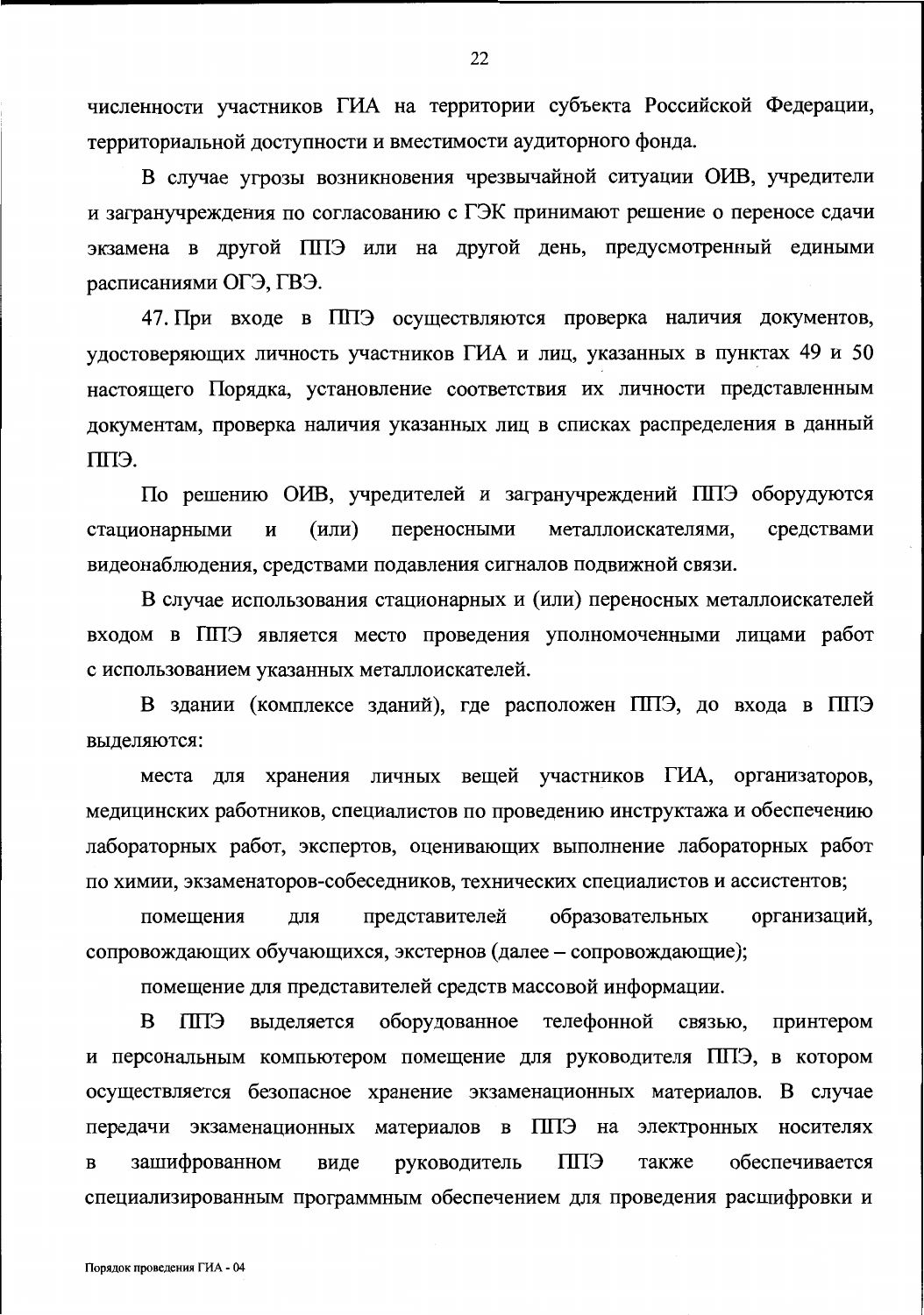тиражирования экзаменационных материалов. В случае если по решению ОИВ, учредителя, загранучреждения сканирование экзаменационных работ участников ГИА проводится в ППЭ, то ППЭ также обеспечиваются сканерами.

В помещении для руководителя ППЭ организуются места для хранения образовательной организации, членов ГЭК, руководителя вешей личных помещениях которой организован ППЭ, или уполномоченного им лица,  $\mathbf{B}$ руководителя ППЭ, общественных наблюдателей, должностных лиц Рособрнадзора, а также иных лиц, определенных Рособрнадзором, должностных лиц органа исполнительной власти субъекта Российской Федерации, осуществляющего переданные полномочия Российской Федерации в сфере образования.

работников  $\bf{B}$ **CIIII** помещения ДЛЯ медицинских выделяются и общественных наблюдателей. Указанные помещения изолируются от аудиторий для проведения экзамена.

Помещения, не использующиеся для проведения экзамена, в день проведения экзамена должны быть заперты и опечатаны.

48. Количество, общая площадь и состояние помещений, предоставляемых ГИА (далее - аудитории), обеспечивают проведение ГИА для проведения в условиях, соответствующих требованиям санитарно-эпидемиологических правил и нормативов<sup>26</sup>.

В день проведения экзаменов в аудиториях должны быть закрыты стенды, плакаты и иные материалы со справочно-познавательной информацией.

Для каждого участника ГИА организуется отдельное рабочее место.

Аудитории, выделяемые для проведения экзаменов по русскому языку,

<sup>&</sup>lt;sup>26</sup> СанПиН 2.4.2.2821-10 «Санитарно-эпидемиологические требования к условиям и организации обучения в общеобразовательных учреждениях» вместе с «СанПиН 2.4.2.2821-10. Санитарноэпидемиологические требования к условиям и организации обучения в общеобразовательных утвержденные нормативы», организациях. Санитарно-эпидемиологические правила  $\mathbf{H}$ постановлением Главного государственного санитарного врача Российской Федерации от 29 декабря 2010 г. № 189 (зарегистрирован Министерством юстиции Российской Федерации 3 марта 2011 г., регистрационный № 19993), с изменениями, внесенными постановлениями Главного государственного санитарного врача Российской Федерации от 29 июня 2011 г. № 85 (зарегистрирован Министерством юстиции Российской Федерации 15 декабря 2011 г., регистрационный № 22637), от 25 декабря 2013 г. № 72 (зарегистрирован Министерством юстиции Российской Федерации 27 марта 2014 г., регистрационный № 31751), от 24 ноября 2015 г. № 81 (зарегистрирован Министерством юстиции Российской Федерации 18 декабря 2015 г., регистрационный № 40154).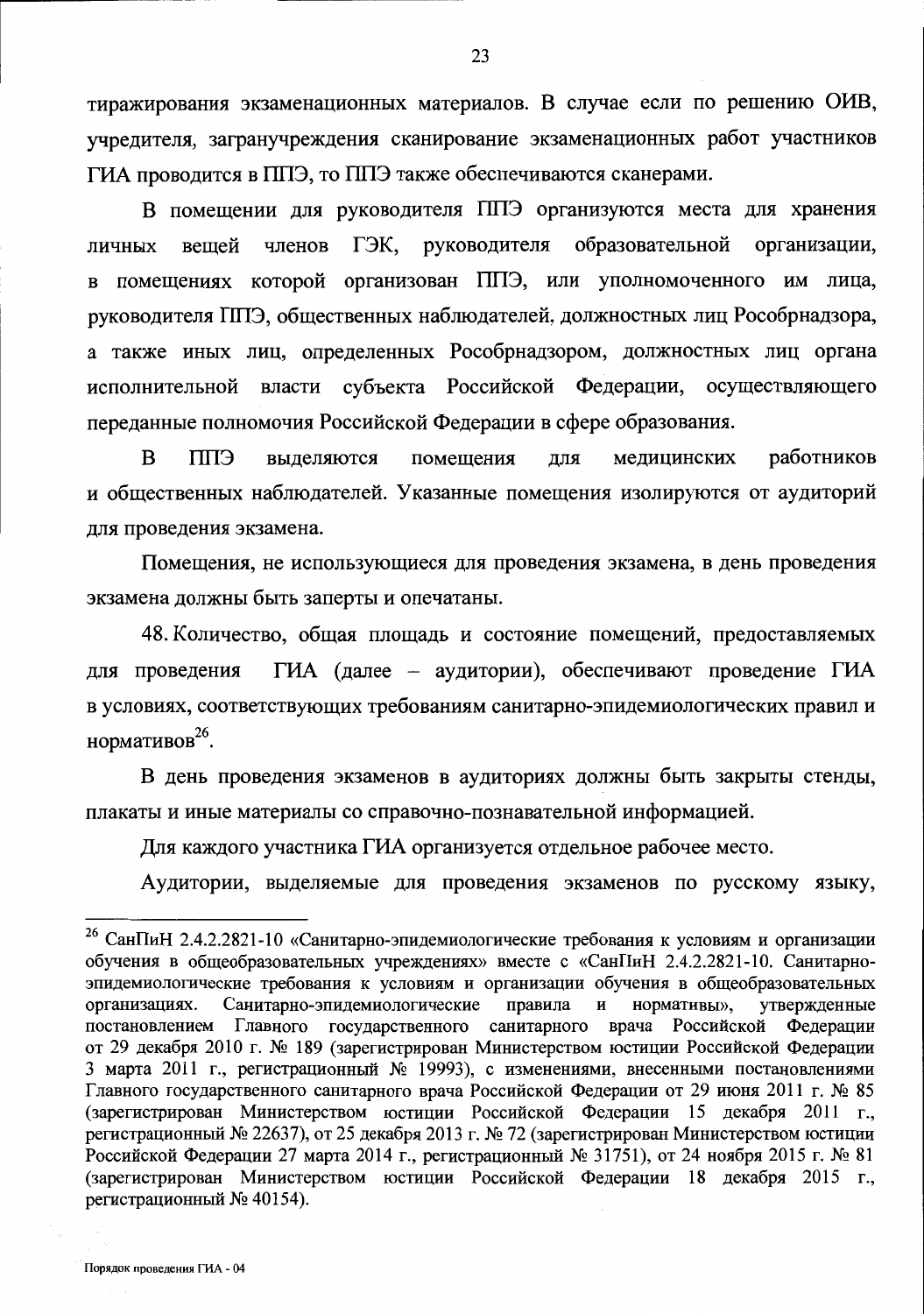оснащаются средствами воспроизведения аудиозаписи, по иностранным языкам средствами записи и воспроизведения аудиозаписи, по информатике и ИКТ, а также в случаях, предусмотренных пунктами 44, 52 настоящего Порядка, - компьютерной техникой, по отдельным учебным предметам - оборудованием для лабораторных работ.

49. В день проведения экзамена в ППЭ присутствуют:

а) руководитель образовательной организации, в помещениях которой организован ППЭ, или уполномоченное им лицо;

б) руководитель и организаторы ППЭ;

в) член ГЭК;

г) технический специалист по работе с программным обеспечением, оказывающий информационно-техническую помощь руководителю и организаторам ППЭ, члену ГЭК;

д) сотрудники, осуществляющие охрану правопорядка, и (или) сотрудники органов внутренних дел (полиции);

е) медицинские работники;

ж) специалист по проведению инструктажа и обеспечению лабораторных работ (при необходимости);

з) экзаменаторы-собеседники (при проведении ГВЭ в устной форме);

и) эксперты, оценивающие выполнение лабораторных работ по химии, в случае, если спецификацией КИМ предусмотрено выполнение обучающимися лабораторной работы;

к) ассистенты (при необходимости).

В качестве руководителей и организаторов ППЭ, членов ГЭК, технических специалистов, специалистов  $\overline{a}$ проведению инструктажа И обеспечению работ, экзаменаторов-собеседников, экспертов, лабораторных оценивающих выполнение лабораторных работ по химии, привлекаются лица, прошедшие соответствующую подготовку. При проведении ГИА по учебному предмету в состав организаторов и ассистентов не входят специалисты по данному учебному предмету. Не допускается привлекать в качестве руководителей и организаторов ППЭ технических специалистов, специалистов по проведению инструктажа и обеспечению лабораторных работ, экзаменаторов-собеседников, экспертов,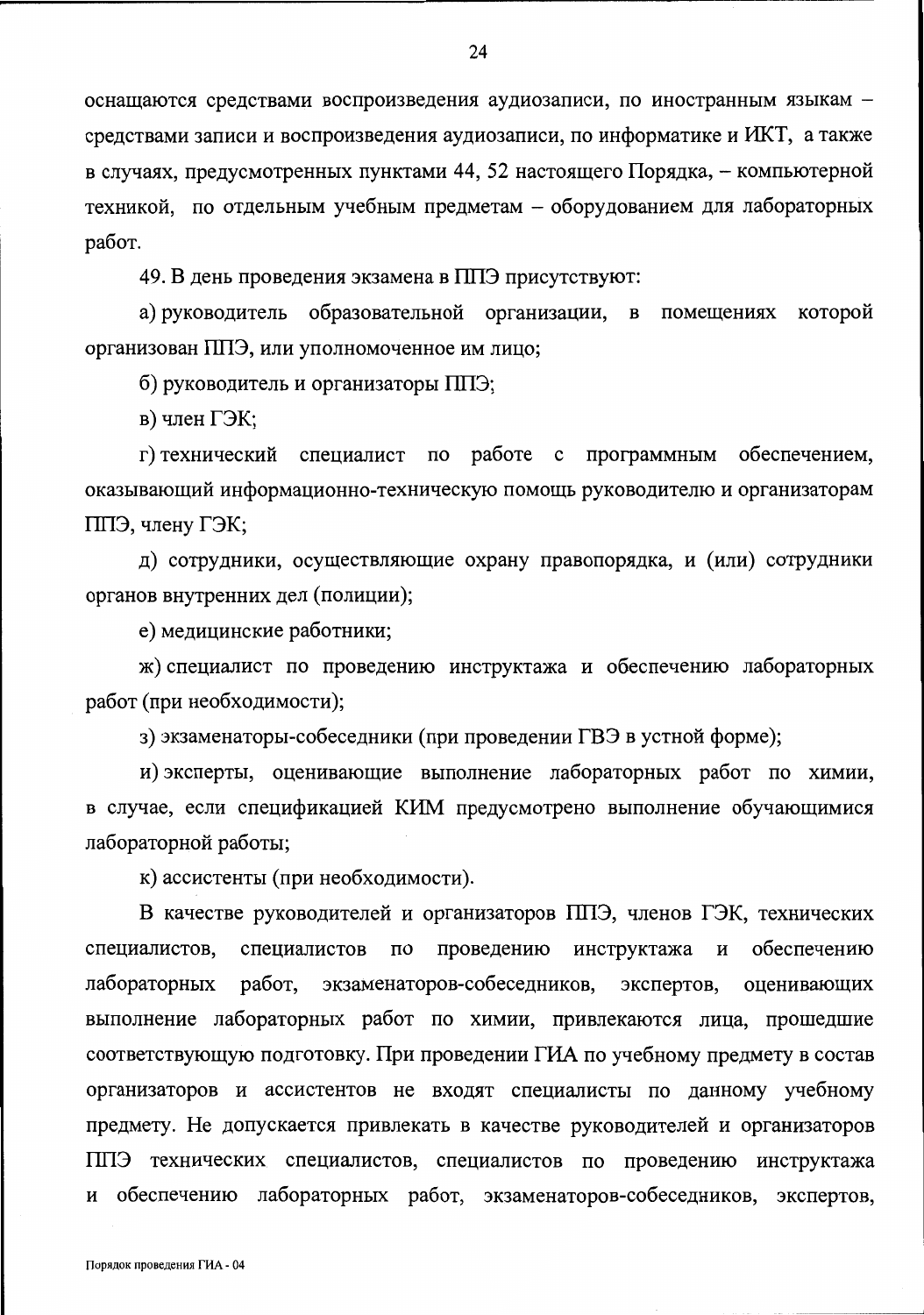оценивающих выполнение лабораторных работ по химии, а также ассистентов, работников образовательных организаций, являющихся учителями обучающихся, сдающих экзамен в данном ППЭ (за исключением ППЭ, организованных в труднодоступных и отдаленных местностях, в образовательных организациях, территории Российской Федерации, пределами расположенных за образовательных уголовноучреждениях загранучреждениях,  $\mathbf a$ также  $\mathbf{B}$ исполнительной системы).

50. В день проведения экзамена по решению Рособрнадзора в ППЭ присутствуют должностные лица Рособрнадзора, а также иные лица, определенные предъявлении соответствующих документов, Рособрнадзором, при лица органа подтверждающих ИХ полномочия, a также должностные субъекта Российской Федерации, исполнительной власти осуществляющего  $c$  $depe$ образования, полномочия Российской Федерации  $\, {\bf B}$ переданные документов, подтверждающих **HX** при предъявлении соответствующих полномочия, - по решению указанного органа.

В день проведения экзамена в ППЭ могут присутствовать аккредитованные представители средств массовой информации и общественные наблюдатели.

Представители средств массовой информации присутствуют в аудиториях для проведения экзамена только до момента вскрытия участниками ГИА индивидуальных комплектов с экзаменационными материалами или до момента (B случае, предусмотренном начала печати экзаменационных материалов пунктом 52 настоящего Порядка).

Общественные наблюдатели свободно перемещаются по ППЭ. При этом в аудитории может находиться один общественный наблюдатель.

51. Допуск в ППЭ лиц, указанных в пункте 50 настоящего Порядка, а также сотрудников, осуществляющих охрану правопорядка, и (или) сотрудников органов внутренних дел (полиции) осуществляется только при наличии у них документов, удостоверяющих личность и подтверждающих их полномочия. Допуск участников ГИА, перечисленных подпунктах  $\langle\langle a\rangle\rangle$ - $\langle\langle \Gamma \rangle\rangle$ ,  $\langle\langle e \rangle\rangle - \langle\langle K \rangle\rangle$ a также лиц,  $\, {\bf B}$ пункта 49 настоящего Порядка, в ППЭ осуществляется при наличии у них документов, удостоверяющих личность, и при наличии их в списках распределения в данный ППЭ, утвержденных ОИВ, учредителем, загранучреждением. Проверка

25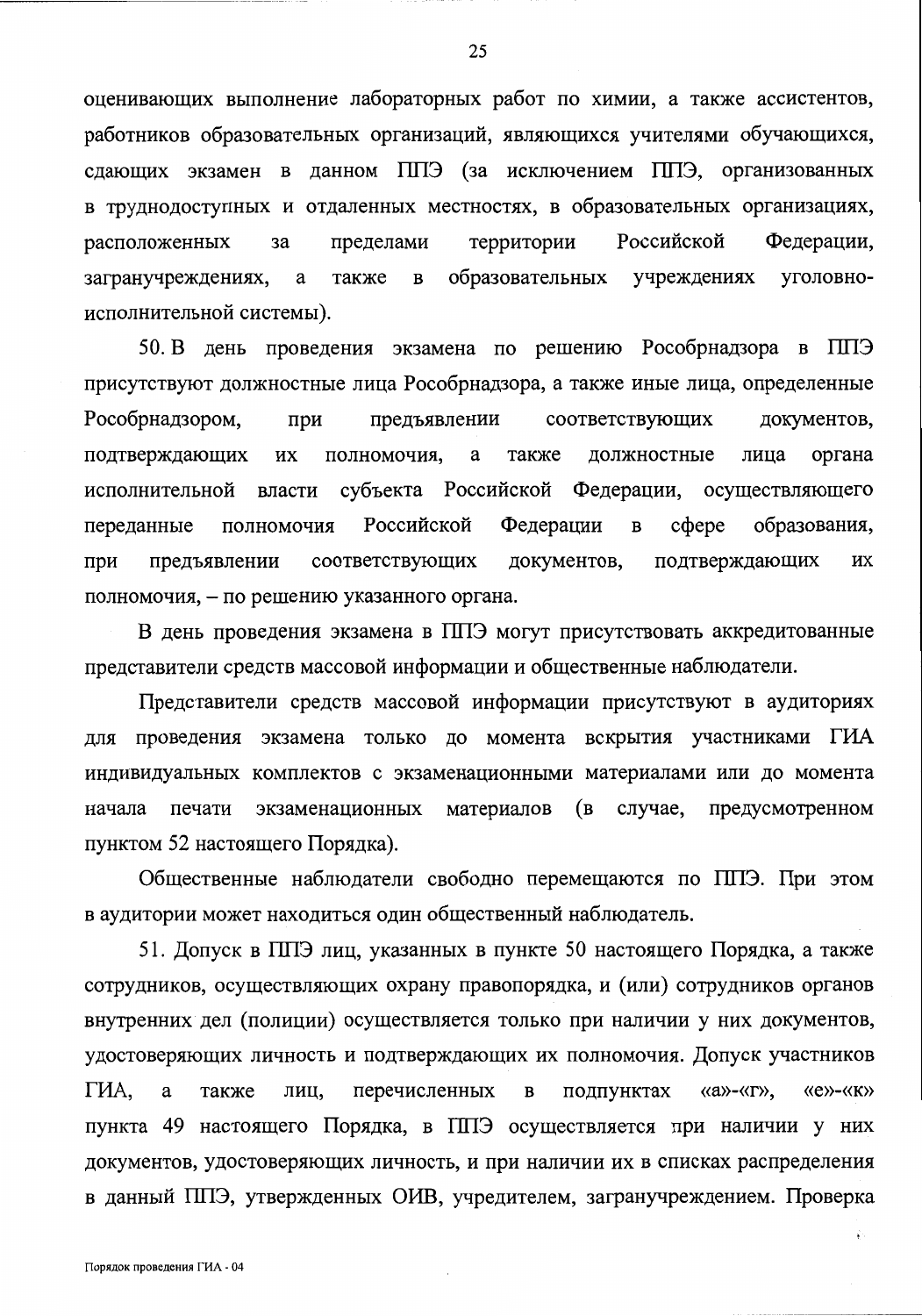указанных документов, установление соответствия личности представленным документам, проверка наличия лиц в списках распределения в данный ППЭ осуществляются при входе в ППЭ сотрудниками, осуществляющими охрану правопорядка, и (или) сотрудниками органов внутренних дел (полиции) совместно с организаторами.

В случае отсутствия у участника ГИА документа, удостоверяющего личность, при наличии его в списках распределения в данный ППЭ он допускается в ППЭ после подтверждения его личности сопровождающим.

52. Экзаменационные материалы доставляются в ППЭ членами ГЭК в день проведения экзамена по соответствующему учебному предмету.

В случае использования экзаменационных материалов на электронных носителях в зашифрованном виде руководитель ППЭ получает от РЦОИ код расшифровки КИМ и в присутствии члена ГЭК, общественных наблюдателей (при наличии) организует расшифровку и тиражирование на бумажных носителях. По решению ГЭК тиражирование экзаменационных материалов проводится в аудиториях в присутствии участников ГИА.

53. До начала экзаменов РЦОИ организует распределение участников ГИА и организаторов по аудиториям. Списки распределения передаются в ППЭ вместе с экзаменационными материалами. Распределение участников ГИА, указанных в пункте 44 настоящего Порядка, осуществляется индивидуально с учетом состояния их здоровья, особенностей психофизического развития. Списки распределения участников ГИА по аудиториям передаются организаторам, а также размещаются на информационном стенде при входе в ППЭ и у каждой аудитории, в которой будет проходить экзамен. Организаторы оказывают содействие участникам ГИА в размещении в аудиториях, в которых будет проходить экзамен.

Организаторы распределяются по аудиториям исходя из того, что в каждой аудитории присутствует не менее двух организаторов. Во время проведения экзамена часть организаторов находится на этажах ППЭ и помогает участникам ГИА ориентироваться в помещениях ППЭ, а также осуществляет контроль за перемещением лиц, не задействованных в проведении экзамена.

54. Участники ГИА рассаживаются за рабочие места в соответствии с проведенным распределением. Изменение рабочего места не допускается.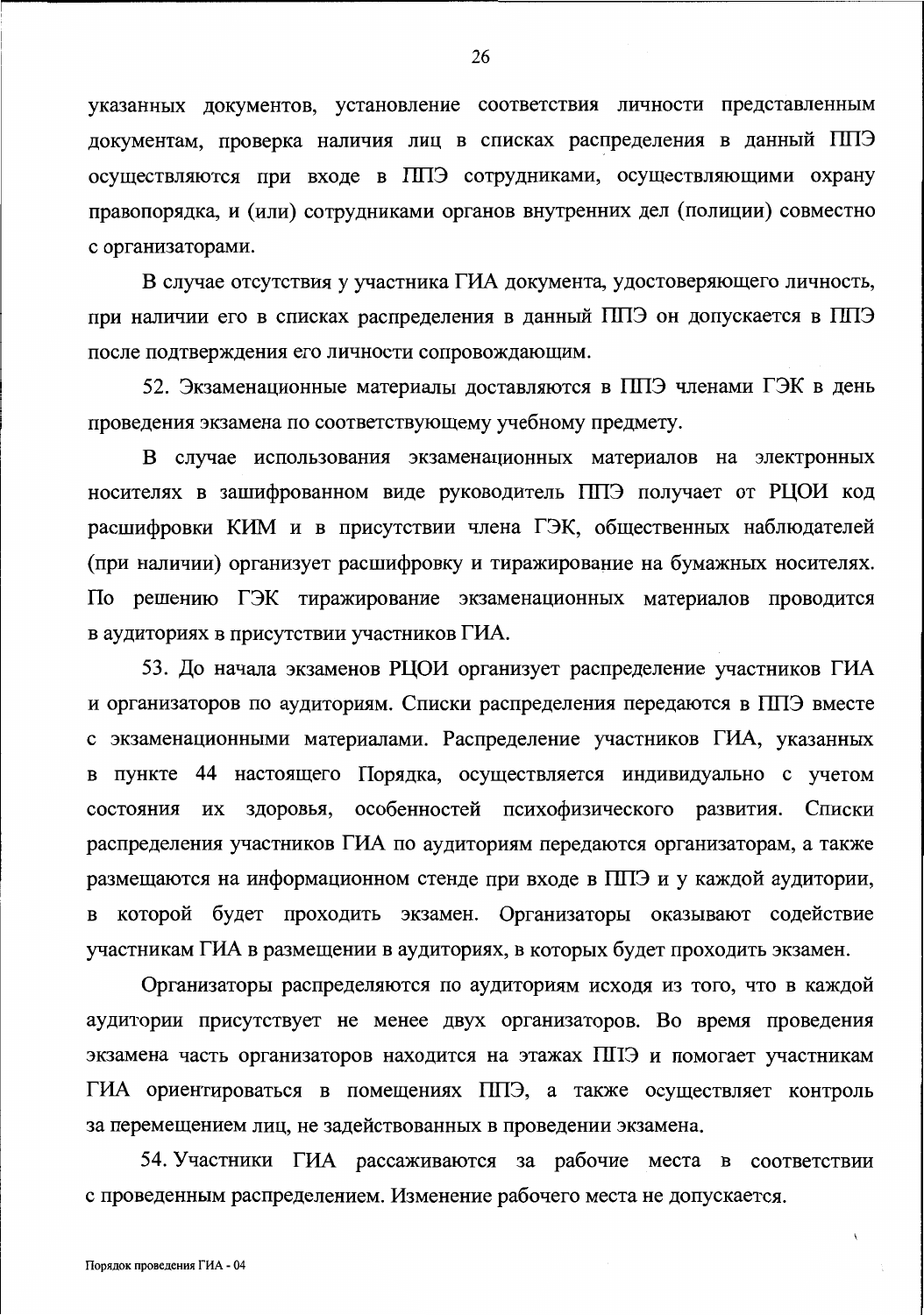Экзамен проводится в спокойной и доброжелательной обстановке.

До начала экзамена организаторы проводят инструктаж, в том числе информируют участников ГИА о порядке проведения экзамена, правилах оформления экзаменационной работы, продолжительности экзамена, порядке апелляций нарушении настоящего Порядка подачи  $\mathbf{o}$  $\boldsymbol{\mathrm{M}}$ несогласии  $\mathbf{o}$ с выставленными баллами, а также о времени и месте ознакомления с результатами ГИА.

Организаторы информируют участников ГИА о том, что записи на КИМ для проведения ОГЭ, текстах, темах, заданиях, билетах для проведения ГВЭ и листах бумаги для черновиков не обрабатываются и не проверяются.

Организаторы выдают участникам ГИА экзаменационные материалы, которые включают в себя листы (бланки) для записи ответов, КИМ для проведения ОГЭ, тексты, темы, задания, билеты для проведения ГВЭ, а также листы бумаги для черновиков (за исключением ОГЭ по иностранным языкам (раздел «Говорение»).

В случае обнаружения брака или некомплектности экзаменационных материалов у участников ГИА организаторы выдают такому участнику ГИА новый комплект экзаменационных материалов.

По указанию организаторов участники ГИА заполняют регистрационные поля экзаменационной работы. Организаторы проверяют правильность заполнения участниками ГИА регистрационных полей экзаменационной работы. По завершении заполнения регистрационных полей экзаменационной работы всеми участниками ГИА организаторы объявляют начало экзамена и время его окончания, фиксируют их на доске (информационном стенде), после чего участники ГИА приступают к выполнению экзаменационной работы.

В случае нехватки места в листах (бланках) для записи ответов на задания с развернутым ответом по просьбе участника ГИА организаторы выдают ему дополнительный лист (бланк). При этом организаторы фиксируют связь номеров основного и дополнительного листа (бланка) в специальных полях листов (бланков). По мере необходимости участникам ГИА выдаются дополнительные листы бумаги ДЛЯ черновиков (за исключением ОГЭ  $\Pi{\rm O}$ иностранным языкам (раздел «Говорение»). Участники ГИА могут делать пометки в КИМ для проведения ОГЭ и текстах, темах, заданиях, билетах для проведения ГВЭ.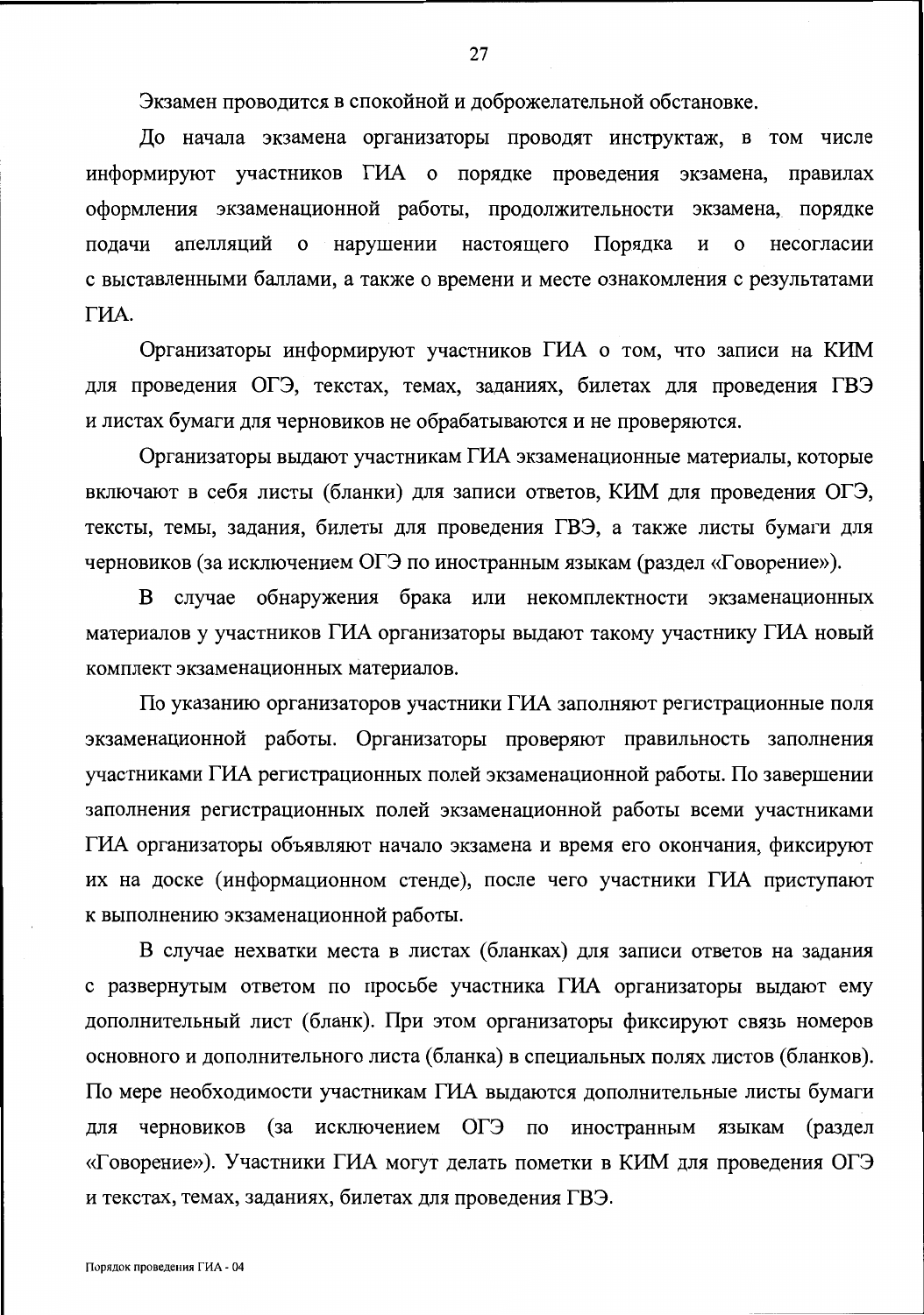55. Во время экзамена участники ГИА соблюдают требования настоящего Порядка и следуют указаниям организаторов. Организаторы обеспечивают соблюдение требований настоящего Порядка в аудитории и ППЭ.

Участники экзамена выполняют экзаменационную работу самостоятельно, без помощи посторонних лиц. Во время экзамена на рабочем столе участника ГИА помимо экзаменационных материалов находятся:

а) гелевая или капиллярная ручка с чернилами черного цвета;

б) документ, удостоверяющий личность;

в) средства обучения и воспитания<sup>27</sup>;

г) лекарства и питание (при необходимости);

д) специальные технические средства (для лиц, указанных в пункте 44 настоящего Порядка) (при необходимости);

е) листы бумаги для черновиков, выданные в ППЭ (за исключением ОГЭ по иностранным языкам (раздел «Говорение»).

Иные личные вещи участники ГИА оставляют в специально отведенном месте для хранения личных вещей участников ГИА, расположенном до входа в ППЭ.

Во время экзамена участники ГИА не должны общаться друг с другом, не могут свободно перемещаться по аудитории и ППЭ. Во время экзамена участники ГИА могут выходить из аудитории и перемещаться по ППЭ в сопровождении одного из организаторов. При выходе из аудитории участники ГИА оставляют экзаменационные материалы и листы бумаги для черновиков на рабочем столе. Организатор проверяет комплектность оставленных участником ГИА экзаменационных материалов и листов бумаги для черновиков.

В день проведения экзамена в ППЭ запрещается:

а) участникам ГИА – иметь при себе средства связи, электронновычислительную технику, фото-, аудио- и видеоаппаратуру, справочные материалы, письменные заметки и иные средства хранения и передачи информации;

работникам, б) организаторам, ассистентам, медицинским техническим инструктажа и обеспечению специалистам,  $\Pi$ O проведению специалистам работ, экзаменаторам-собеседникам, лабораторных экспертам, оценивающим

<sup>27</sup> Часть 5 статьи 59 Федерального закона.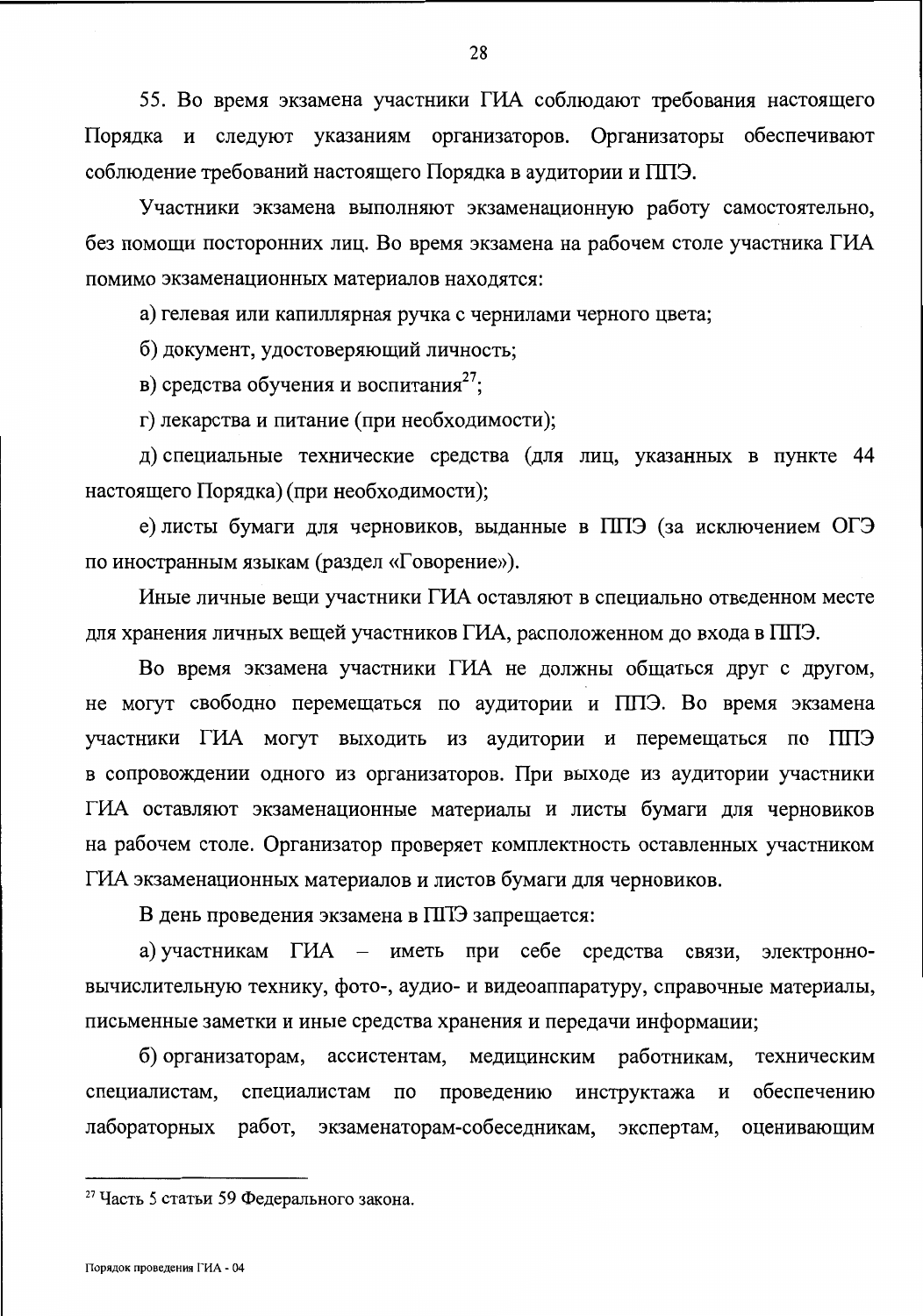выполнение лабораторных работ по химии, - иметь при себе средства связи;

в) лицам, перечисленным в пунктах 49 и 50 настоящего Порядка, - оказывать содействие участникам ГИА, в том числе передавать им средства связи, электронновычислительную технику, фото-, аудио- и видеоаппаратуру, справочные материалы, письменные заметки и иные средства хранения и передачи информации;

г) участникам ГИА, организаторам, ассистентам, техническим специалистам, специалистам по проведению инструктажа и обеспечению лабораторных работ, экзаменаторам-собеседникам, экспертам, оценивающим выполнение лабораторных работ по химии, - выносить из аудиторий и ППЭ экзаменационные материалы на бумажном или электронном носителях, фотографировать экзаменационные материалы.

Руководителю образовательной организации,  $\overline{B}$ помещениях которой организован ППЭ, или уполномоченному им лицу, руководителю ППЭ, членам ГЭК, сотрудникам, осуществляющим охрану правопорядка, и (или) сотрудникам органов внутренних дел (полиции), аккредитованным представителям средств массовой информации и общественным наблюдателям, должностным лицам Рособрнадзора, иным лицам, определенным Рособрнадзором, должностным лицам органа исполнительной власти субъекта Российской Федерации, осуществляющего переданные полномочия, разрешается использование средств связи только в связи со служебной необходимостью в помещении для руководителя ППЭ.

56. Лица, допустившие нарушение настоящего Порядка, удаляются с экзамена. Акт об удалении с экзамена составляется в помещении для руководителя ППЭ в присутствии члена ГЭК, руководителя ППЭ, организатора, общественного наблюдателя (при наличии). Для этого организаторы, руководитель ППЭ или общественные наблюдатели приглашают члена ГЭК, который составляет акт об удалении с экзамена и удаляет лиц, нарушивших Порядок, из ППЭ. Организатор ставит в соответствующем поле бланка участника ГИА необходимую отметку.

В случае если участник ГИА по состоянию здоровья или другим объективным завершить выполнение экзаменационной работы, причинам He может он досрочно покидает аудиторию. При этом организаторы сопровождают участника ГИА к медицинскому работнику и приглашают члена ГЭК. При согласии участника ГИА досрочно завершить экзамен член ГЭК и медицинский работник составляют

29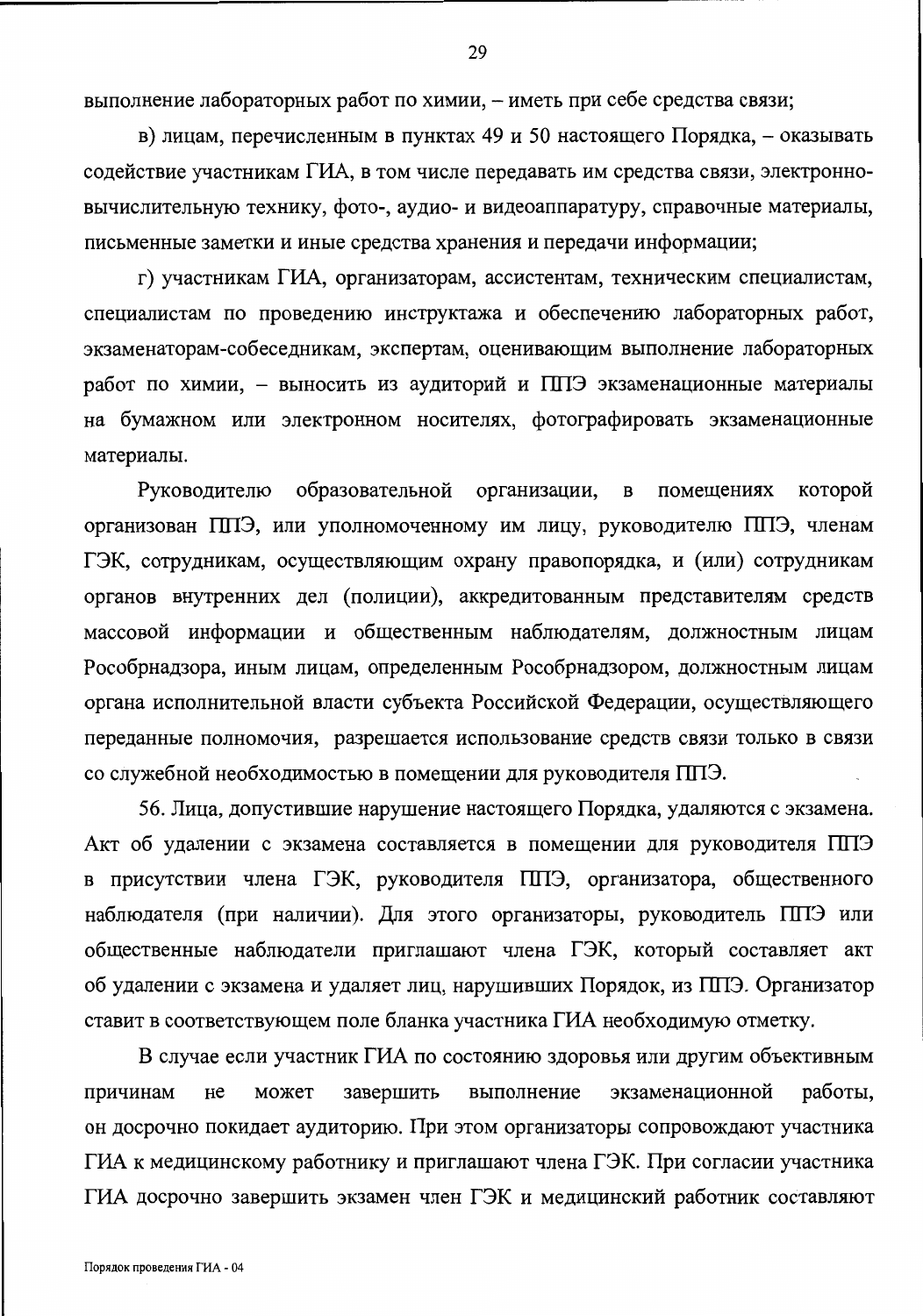акт о досрочном завершении экзамена по объективным причинам. Организатор ставит в соответствующем поле бланка участника ГИА необходимую отметку.

Акты об удалении с экзамена и о досрочном завершении экзамена по объективным причинам составляются в двух экземплярах. Первый экземпляр акта выдается лицу, нарушившему Порядок, или лицу, досрочно завершившему экзамен по объективным причинам, второй экземпляр в тот же день направляется в ГЭК для рассмотрения и последующего направления в РЦОИ для учета при обработке экзаменационных работ.

57. При проведении ОГЭ по иностранным языкам в экзамен включается раздел «Аудирование», все задания которого записаны на аудионоситель.

Аудитории, выделяемые для проведения раздела «Аудирование», оборудуются средствами воспроизведения аудиозаписи.

Для выполнения заданий раздела «Аудирование» технические специалисты или организаторы настраивают средство воспроизведения аудиозаписи так, чтобы было слышно всем участникам ГИА. Аудиозапись прослушивается участниками ГИА дважды, после чего они приступают к выполнению экзаменационной работы.

58. При проведении экзамена по иностранным языкам в экзамен также включается раздел «Говорение», устные ответы на задания которого записываются на аудионосители.

Для выполнения заданий раздела «Говорение» используются аудитории, цифровой аудиозаписи. Технические оснащенные средствами специалисты или организаторы настраивают средства цифровой аудиозаписи для осуществления качественной записи устных ответов.

Участники ГИА приглашаются в аудитории для получения задания устной части КИМ и последующей записи устных ответов на задания КИМ. Участник ГИА подходит к средству цифровой аудиозаписи и по команде технического специалиста или организатора громко и разборчиво дает устный ответ на задание КИМ, после чего прослушивает запись своего ответа, чтобы убедиться, что она произведена без технических сбоев. В случае если во время записи произошел технический сбой, участнику ГИА предоставляется право сдать раздел «Говорение» повторно в резервные сроки.

59. При проведении ОГЭ по русскому языку в экзамен также включается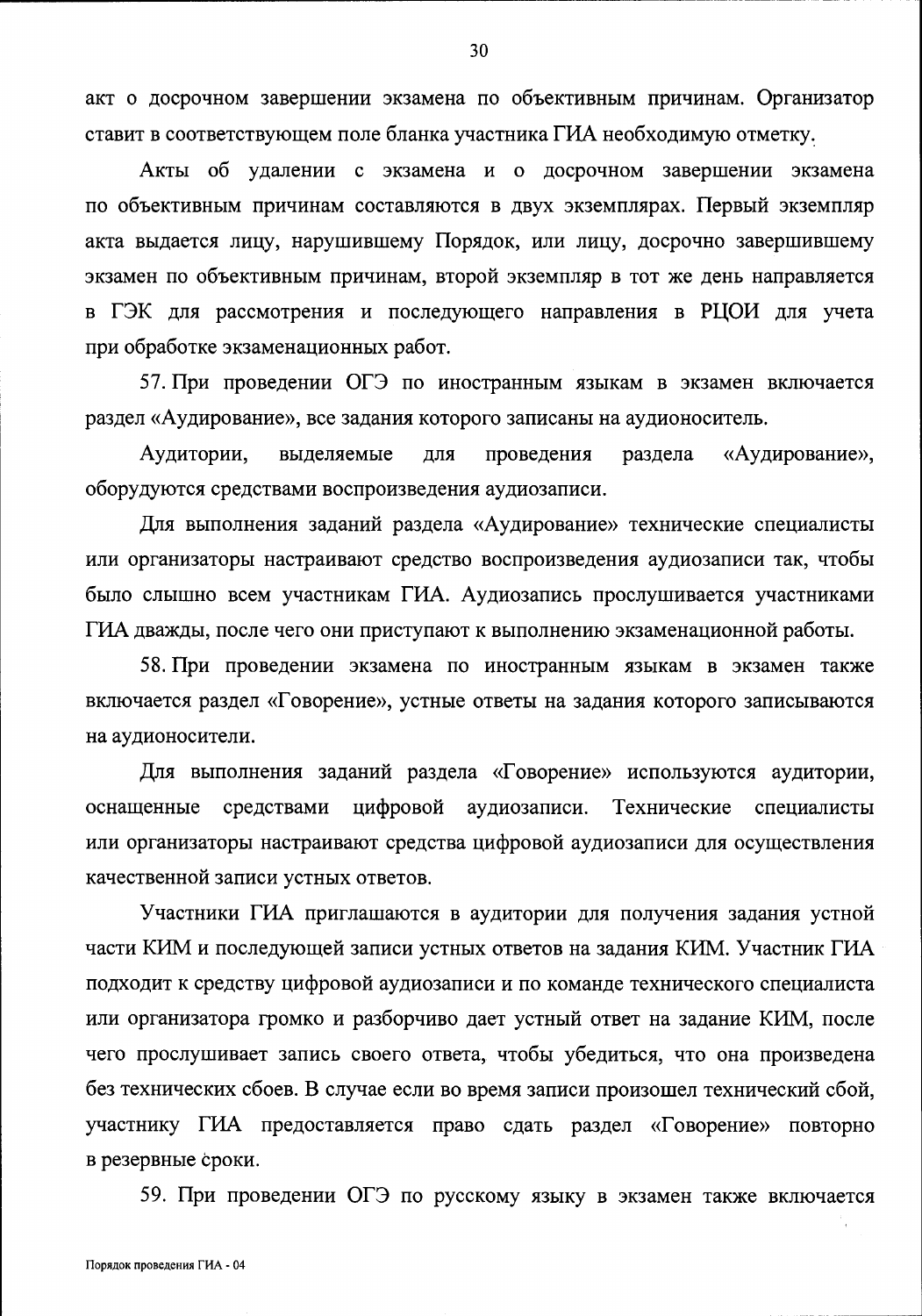изложение, текст которого записан на аудионоситель.

проведения ОГЭ по русскому Аудитории, выделяемые для языку, оборудуются средствами воспроизведения аудиозаписи.

Для написания изложения технические специалисты или организаторы настраивают средство воспроизведения аудиозаписи так, чтобы было слышно всем участникам ГИА. Аудиозапись прослушивается участниками ГИА дважды, после чего они приступают к выполнению экзаменационной работы.

60. При проведении ГВЭ в устной форме устные ответы участников ГИА или записываются на аудионосители записываются на аудионосители с одновременным протоколированием. Аудитории, выделяемые для записи устных ответов, оборудуются средствами цифровой аудиозаписи. В аудитории для записи устных ответов технические специалисты или организаторы настраивают средства цифровой аудиозаписи, чтобы осуществить качественную запись устных ответов. После подготовки участника экзамена приглашают к средству цифровой аудиозаписи.

Участник ГИА по команде технического специалиста или организатора громко и разборчиво дает устный ответ на задание. При проведении экзамена экзаменатор-собеседник при необходимости задает вопросы, которые позволяют участнику ГИА уточнить и (или) дополнить устный ответ в соответствии с требованиями вопроса экзаменационного задания. Технический специалист или организатор предоставляет участнику ГИА возможность прослушать запись его ответа и убедиться, что она произведена без технических сбоев.

В случае одновременной аудиозаписи и протоколирования устных ответов участнику экзамена предоставляется возможность ознакомиться с протоколом его ответа и убедиться, что он записан верно.

61. За 30 минут и за 5 минут до окончания экзамена организаторы сообщают участникам ГИА о скором завершении экзамена и напоминают о необходимости перенести ответы из листов бумаги для черновиков, КИМ для проведения ОГЭ, текстов, тем, заданий и билетов для проведения ГВЭ в листы (бланки) для записи ответов.

Участники ГИА, досрочно завершившие выполнение экзаменационной работы, сдают экзаменационные материалы и листы бумаги для черновиков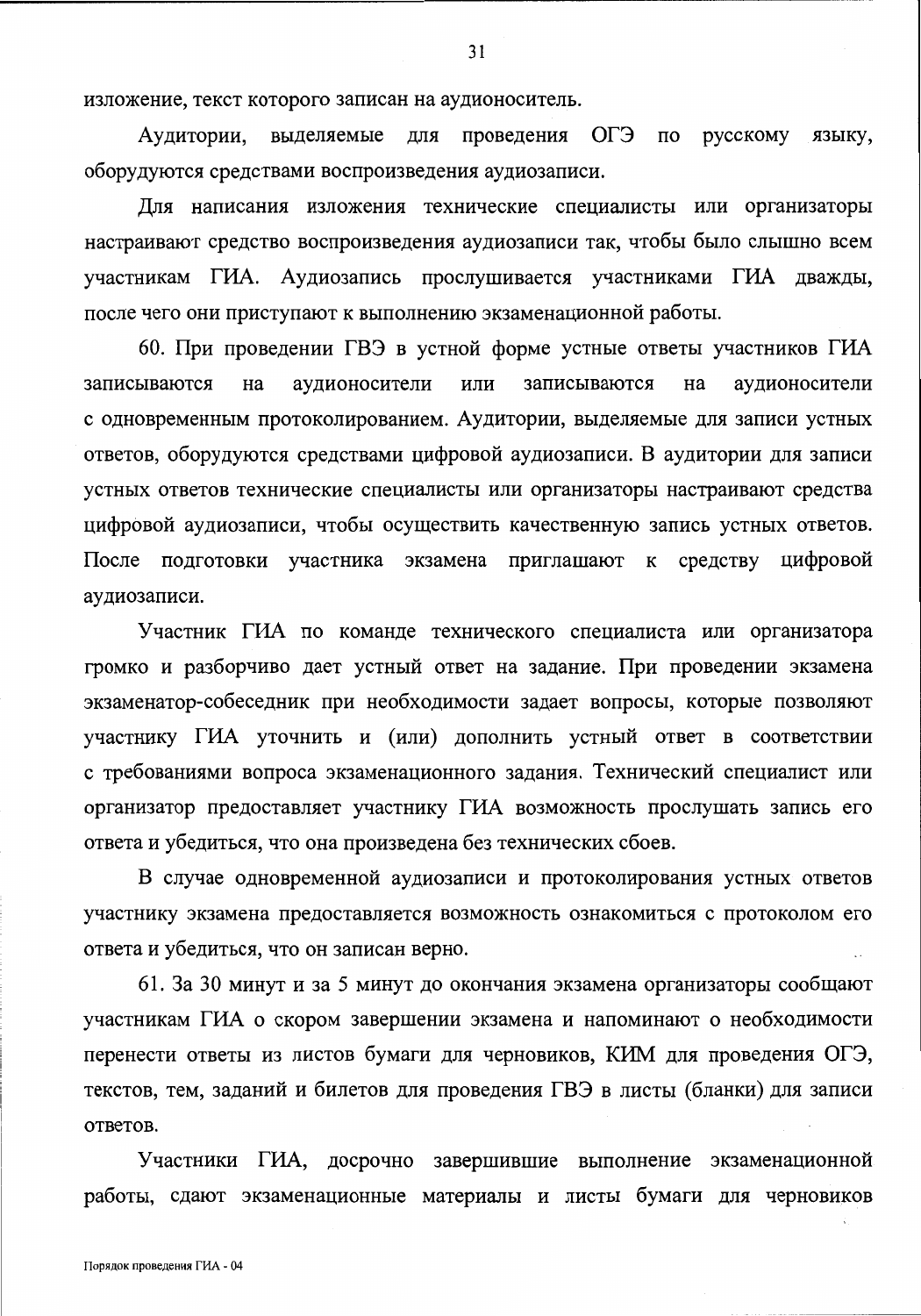организаторам и покидают ППЭ, не дожидаясь завершения экзамена.

По истечении времени экзамена организаторы объявляют об окончании экзамена и собирают экзаменационные материалы и листы бумаги для черновиков у участников ГИА.

В случае если листы (бланки) для записи ответов и дополнительные листы (бланки) для записи ответов содержат незаполненные области (за исключением регистрационных полей), организаторы погашают их следующим образом: «Z».

Собранные экзаменационные материалы и листы бумаги для черновиков организаторы упаковывают в отдельные пакеты.

62. По завершении экзамена член ГЭК составляет отчет о проведении экзамена в ППЭ, который в тот же день передается в ГЭК.

Запечатанные пакеты с экзаменационными работами в тот же день РЦОИ направляются членом ГЭК в РЦОИ (структурные подразделения муниципального района и (или) городского округа).

В случае если по решению ОИВ, учредителя, загранучреждения сканирование ГИА работ участников проводится  $\mathbf B$ помещении экзаменационных для руководителя ППЭ, в ППЭ сразу по завершении экзамена техническим специалистом производится сканирование экзаменационных работ в присутствии члена ГЭК, руководителя ППЭ, общественных наблюдателей (при наличии).

Неиспользованные экзаменационные материалы и использованные КИМ для проведения ОГЭ и тексты, темы, задания, билеты для проведения ГВЭ, а также использованные листы бумаги для черновиков направляются в места, определенные ОИВ, учредителем, загранучреждением, для обеспечения их хранения.

Неиспользованные экзаменационные материалы и использованные КИМ для проведения ОГЭ, тексты, темы, задания, билеты для проведения ГВЭ хранятся до 1 марта года, следующего за годом проведения экзамена, использованные листы бумаги для черновиков - в течение месяца после проведения экзамена. По истечении указанного срока перечисленные материалы уничтожаются лицами, определенными ОИВ, учредителем, загранучреждением.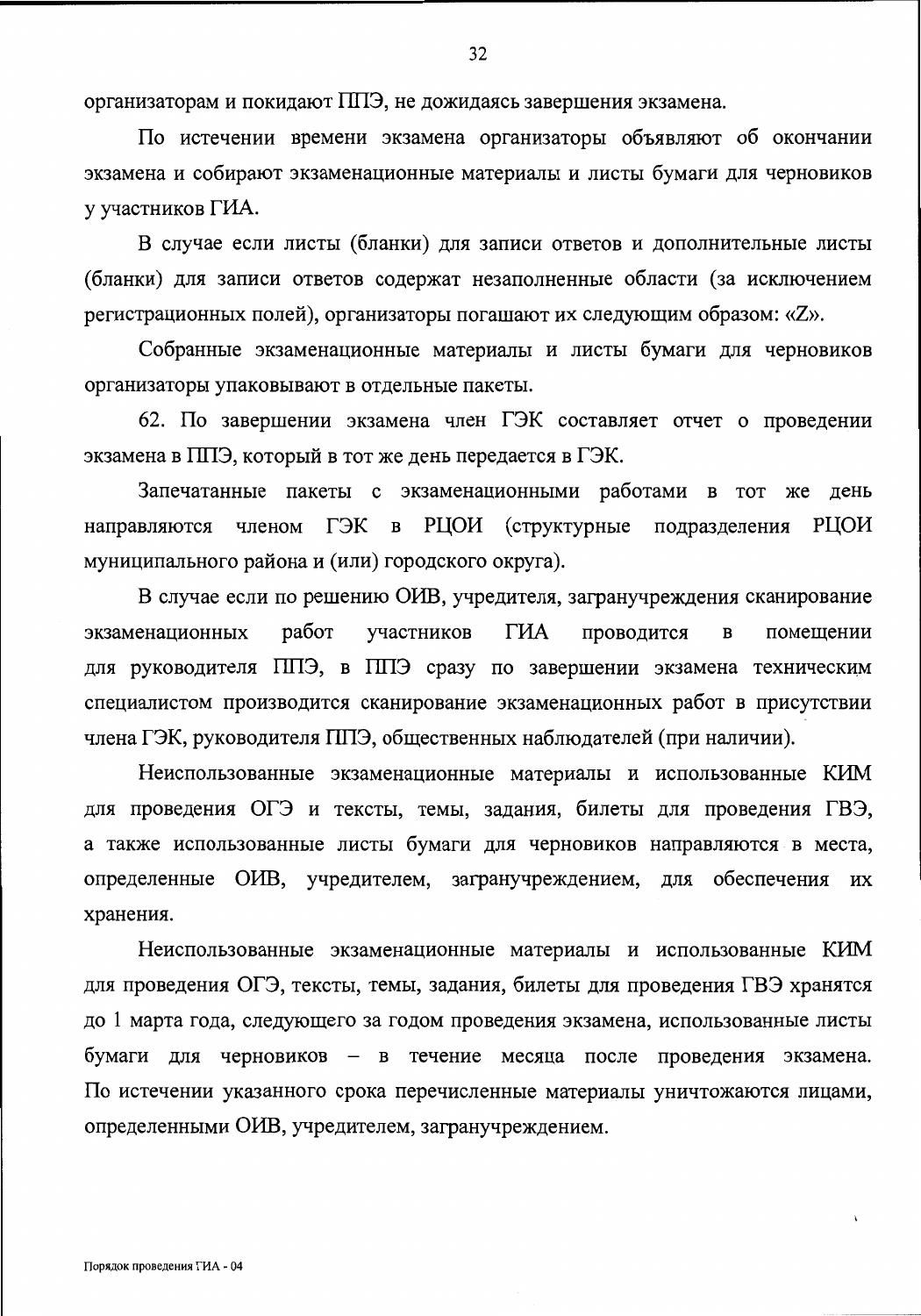VI. Проверка экзаменационных работ участников ГИА и их оценивание

63. РЦОИ обеспечивает предметные комиссии обезличенными копиями экзаменационных работ участников ГИА.

Записи на КИМ для проведения ОГЭ, текстах, темах, заданиях, билетах для проведения ГВЭ, а также листах бумаги для черновиков не обрабатываются и не проверяются.

«Говорение» При проверке устных ответов на задания раздела ОГЭ по иностранным языкам предметные комиссии обеспечиваются файлами цифровой аудиозаписью ответов иностранным устных  $\overline{10}$ языкам  $\mathbf c$ и специализированными программными средствами для их прослушивания.

При проверке устных ответов на задания ГВЭ предметные комиссии обеспечиваются файлами с цифровой аудиозаписью устных ответов ИЛИ протоколами устных ответов участников экзамена.

64. Экзаменационные работы проверяются двумя экспертами. По результатам проверки эксперты независимо друг от друга выставляют баллы за каждый ответ на задания экзаменационной работы. Результаты каждого оценивания вносятся в протоколы проверки предметными комиссиями, которые после заполнения передаются в РЦОИ для дальнейшей обработки. В случае существенного расхождения в баллах, выставленных двумя экспертами, назначается третья проверка. Существенное расхождение в баллах определено в критериях оценивания по соответствующему учебному предмету.

Третий эксперт назначается председателем предметной комиссии из числа экспертов, ранее не проверявших экзаменационную работу.

Третьему эксперту предоставляется информация о баллах, выставленных экспертами, ранее проверявшими экзаменационную работу. Баллы, выставленные третьим экспертом, являются окончательными.

65. Предметные работают комиссии  $\, {\bf B}$ помещениях, исключающих возможность допуска к ним посторонних лиц (за исключением сотрудников РЦОИ, осуществляющих организационно-технологическое сопровождение работы предметных комиссий) и распространение информации ограниченного доступа.

В РЦОИ и местах работы предметных комиссий могут присутствовать:

а) члены ГЭК – по решению председателя ГЭК;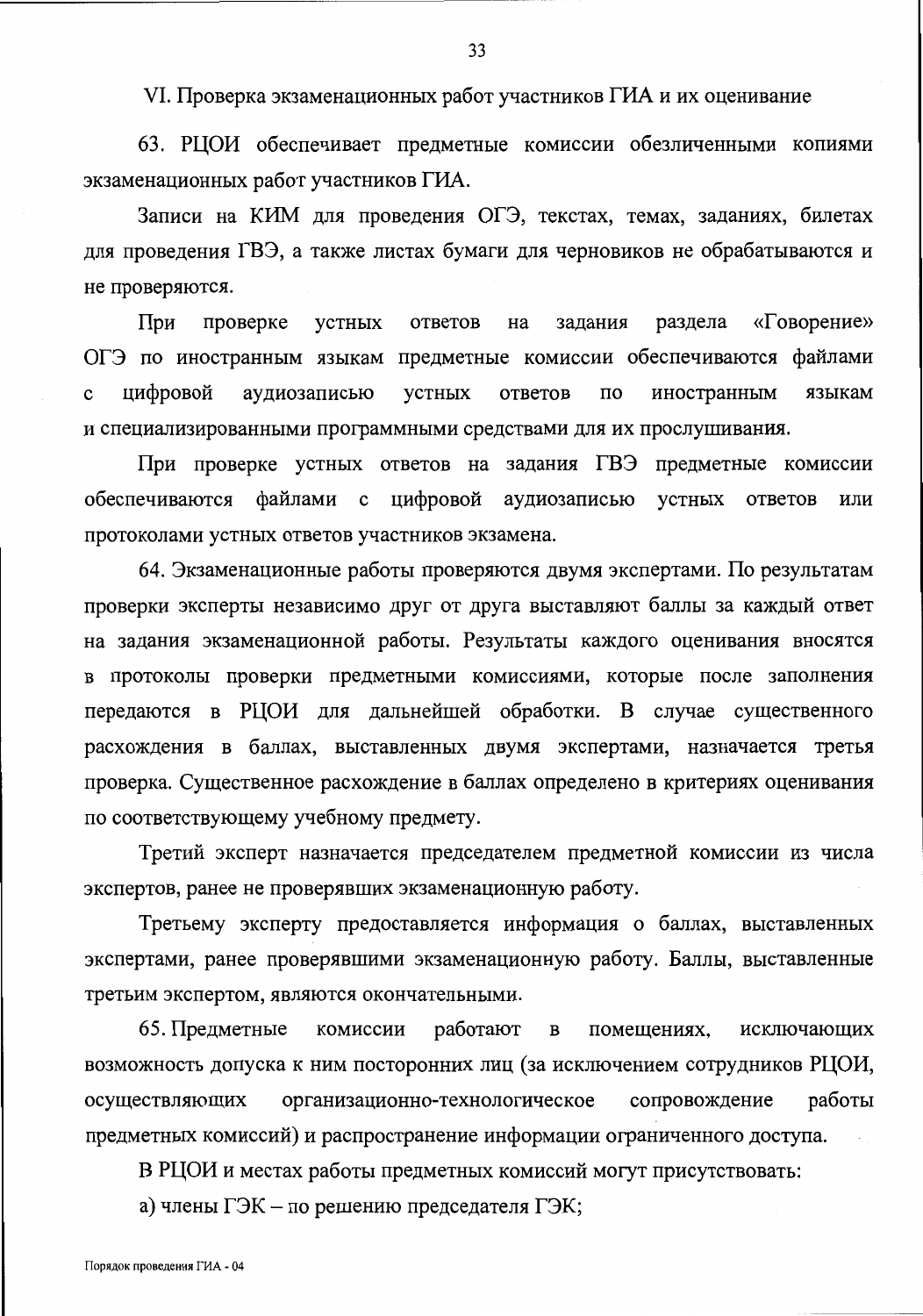б) аккредитованные общественные наблюдатели – по желанию;

в) должностные лица Рособрнадзора, а также иные лица, определенные Рособрнадзором, должностные лица органа исполнительной власти субъекта Российской Федерации, осуществляющего переданные полномочия Российской Федерации в сфере образования, – по решению соответствующих органов.

Экспертам запрещается иметь при себе средства связи, фото-, аудиопомещений копировать И3 указанных видеоаппаратуру,  $\boldsymbol{\mathrm{M}}$ выносить  $\mathbf H$ экзаменационные работы, критерии оценивания, протоколы проверки экзаменационных работ, а также разглашать информацию, содержащуюся в указанных материалах. По завершении проверки использованные экспертами материалы (за исключением протоколов проверки экзаменационных работ) уничтожаются лицами, определенными руководителем РЦОИ.

ОИВ. определенных Экзаменационные работы хранятся  $\overline{B}$ местах, учредителем, загранучреждением, до 1 марта года, следующего за годом проведения экзамена, и по истечении указанного срока уничтожаются лицами, определенными ОИВ, учредителем, загранучреждением.

В случае установления факта нарушения экспертом указанных требований, обязанностей недобросовестного возложенных на него выполнения ОИВ, учредитель, статуса эксперта в личных целях использования или загранучреждение принимают решение об исключении эксперта из состава предметной комиссии.

66. По решению ОИВ двух и более субъектов Российской Федерации организуется обмен экзаменационными работами между соответствующими субъектами Российской Федерации (далее - межрегиональная перекрестная проверка).

Организационное И технологическое обеспечение межрегиональной РЦОИ перекрестной проверки работ осуществляют экзаменационных соответствующих субъектов Российской Федерации.

67. Обработка и проверка экзаменационных работ занимают не более десяти календарных дней. Непосредственно по завершении обработки и проверки экзаменационных работ РЦОИ направляет в уполномоченную организацию результаты обработки и проверки экзаменационных работ.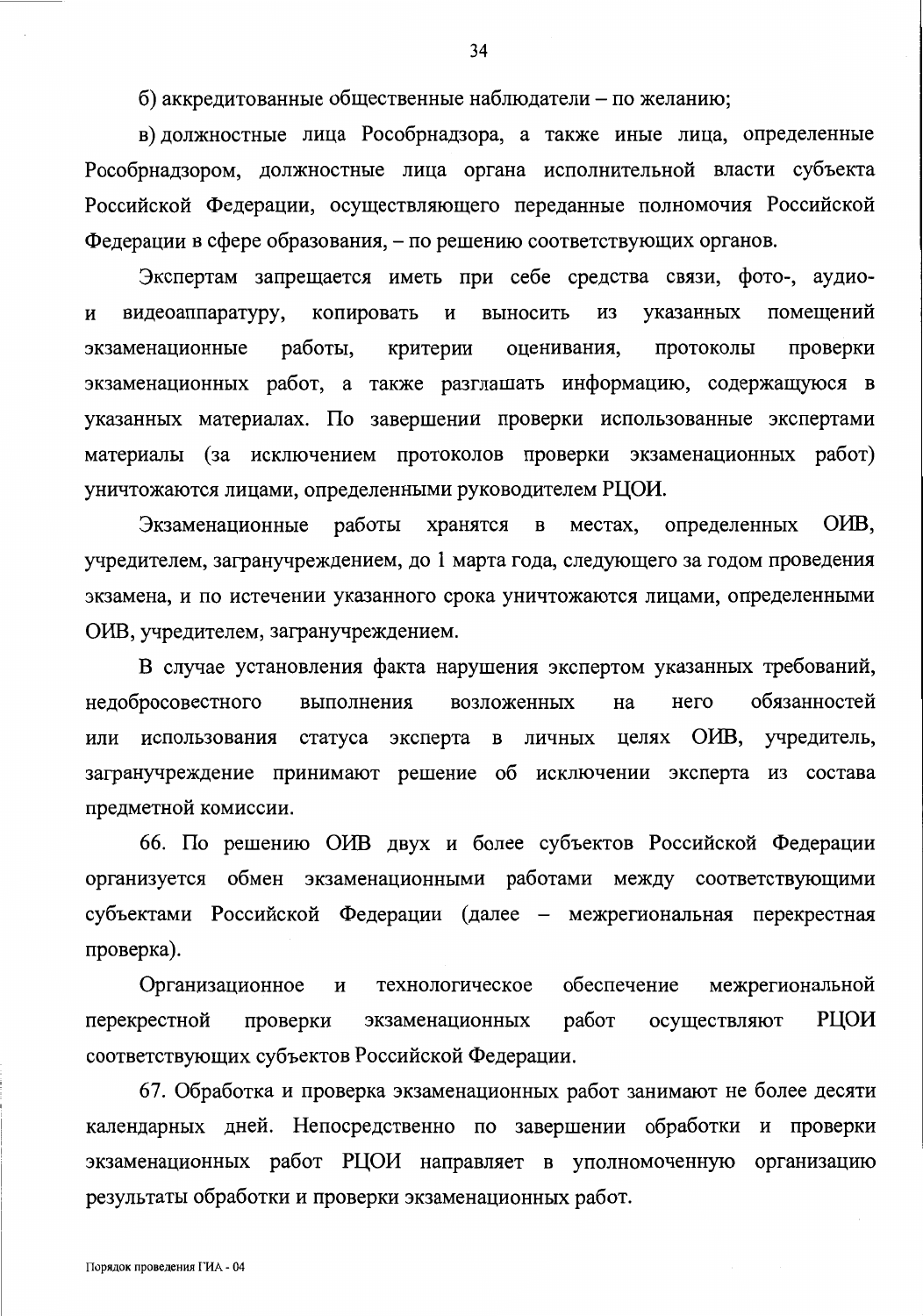68. Полученные результаты в первичных баллах (сумма баллов за правильно выполненные задания экзаменационной работы) РЦОИ переводит в пятибалльную систему оценивания.

VII. Утверждение, изменение и (или) аннулирование результатов ГИА

69. Председатель ГЭК рассматривает результаты ГИА по каждому учебному предмету и принимает решение об их утверждении, изменении и (или) аннулировании в случаях, предусмотренных настоящим Порядком.

70. Утверждение результатов ГИА осуществляется в течение одного рабочего дня, следующего за днем получения результатов проверки экзаменационных работ.

71. По решению ОИВ или ГЭК предметные комиссии осуществляют перепроверку отдельных экзаменационных работ.

Результаты перепроверки оформляются протоколами ГЭК.

По итогам перепроверки экзаменационных работ председатель ГЭК в течение двух рабочих дней, следующих за днем получения результатов перепроверки экзаменационных работ, принимает решение об изменении результатов ГИА согласно протоколам перепроверки экзаменационных работ или о сохранении выставленных до перепроверки результатов.

72. В случае если конфликтной комиссией была удовлетворена апелляция участника ГИА о нарушении настоящего Порядка, председатель ГЭК принимает решение об аннулировании ГИА ГИА результата данного участника по соответствующему учебному предмету, а также о его допуске к ГИА в резервные сроки.

В случае если конфликтной комиссией была удовлетворена апелляция участника ГИА о несогласии с выставленными баллами, председатель ГЭК принимает решение об изменении его результата ГИА по соответствующему учебному предмету согласно протоколам конфликтной комиссии.

73. При установлении фактов нарушения настоящего Порядка участником ГИА председатель ГЭК принимает решение об аннулировании его результата ГИА по соответствующему учебному предмету.

В случае если нарушение совершено лицами, указанными в пунктах 49 и 50 настоящего Порядка, или иными (неустановленными) лицами, председатель ГЭК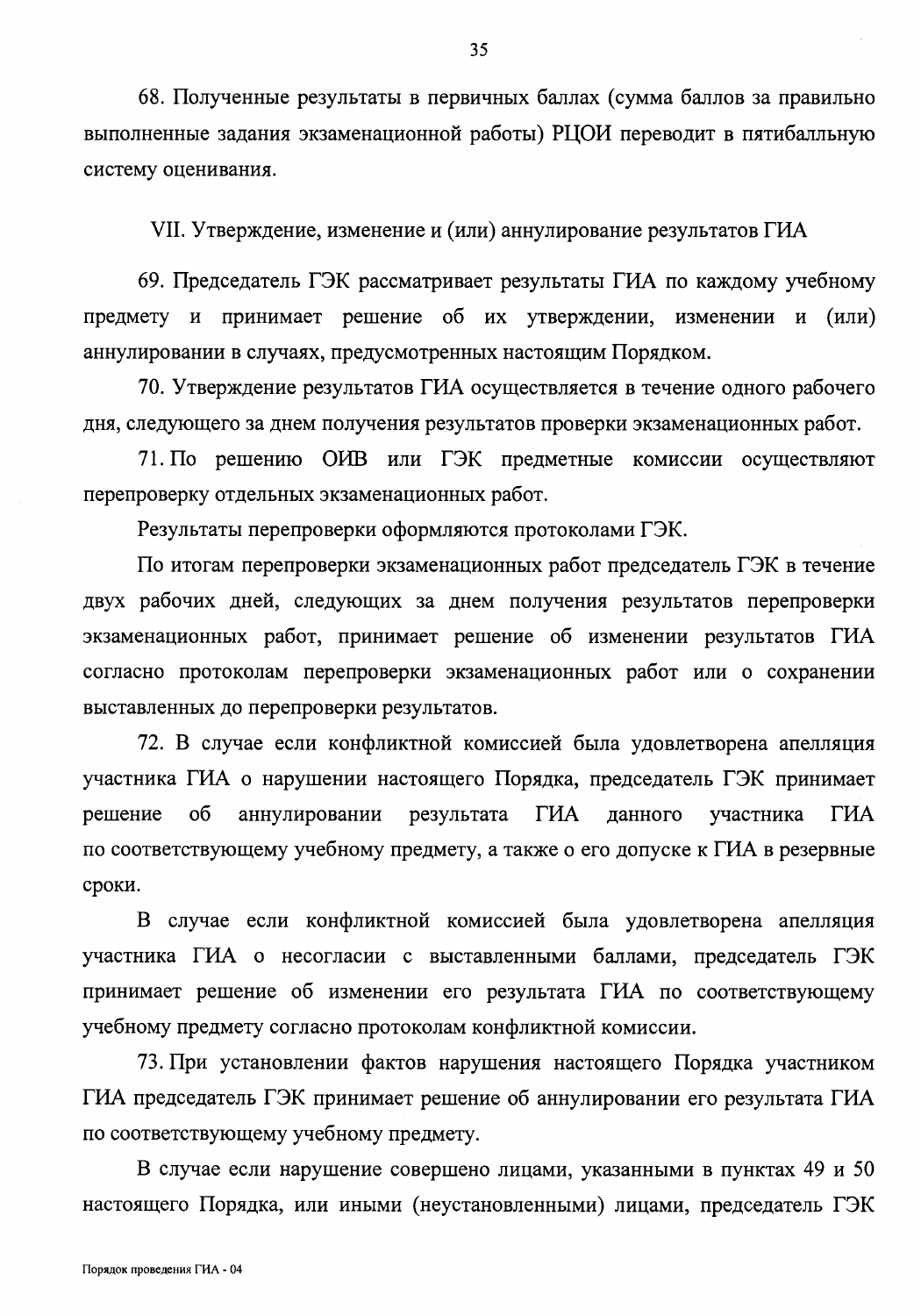принимает решение об аннулировании результатов ГИА по соответствующему учебному предмету участников ГИА, результаты которых были искажены, а также о повторном допуске их к ГИА по соответствующему учебному предмету в резервные сроки.

аннулировании результата ГИА Для принятия решения  $\sigma$  $\, {\bf B}$ связи Порядка председатель ГЭК нарушением настоящего запрашивает  $\mathbf{C}$ у уполномоченных лиц и организаций необходимые документы и сведения, в том числе экзаменационные работы и другие экзаменационные материалы, сведения о лицах, присутствовавших в ППЭ, и другие сведения.

Решение об изменении или аннулировании результатов ГИА в случаях, предусмотренных настоящим Порядком, принимается в течение двух рабочих дней, следующих за днем принятия конфликтной комиссией соответствующих решений, завершения перепроверки экзаменационных работ, документального подтверждения факта нарушения настоящего Порядка.

74. После утверждения результаты ГИА в течение одного рабочего дня  $\overline{\mathbf{B}}$ образовательные организации, передаются  $\mathbf{a}$ также органы местного самоуправления, осуществляющие управление в сфере образования, учредителям и загранучреждениям для ознакомления участников ГИА с утвержденными председателем ГЭК результатами ГИА.

Ознакомление участников ГИА с утвержденными председателем ГЭК результатами ГИА по учебному предмету осуществляется в течение одного рабочего дня со дня их передачи в образовательные организации, а также органы местного самоуправления, осуществляющие управление в сфере образования, учредителям и загранучреждениям. Указанный день считается официальным днем объявления результатов ГИА.

### VIII. Оценка результатов ГИА

75. Результаты ГИА признаются удовлетворительными в случае, если участник ГИА по сдаваемым учебным предметам набрал минимальное количество первичных баллов, определенное ОИВ, учредителем, загранучреждением.

76. Участникам ГИА, не прошедшим ГИА или получившим на ГИА неудовлетворительные результаты более чем по двум учебным предметам,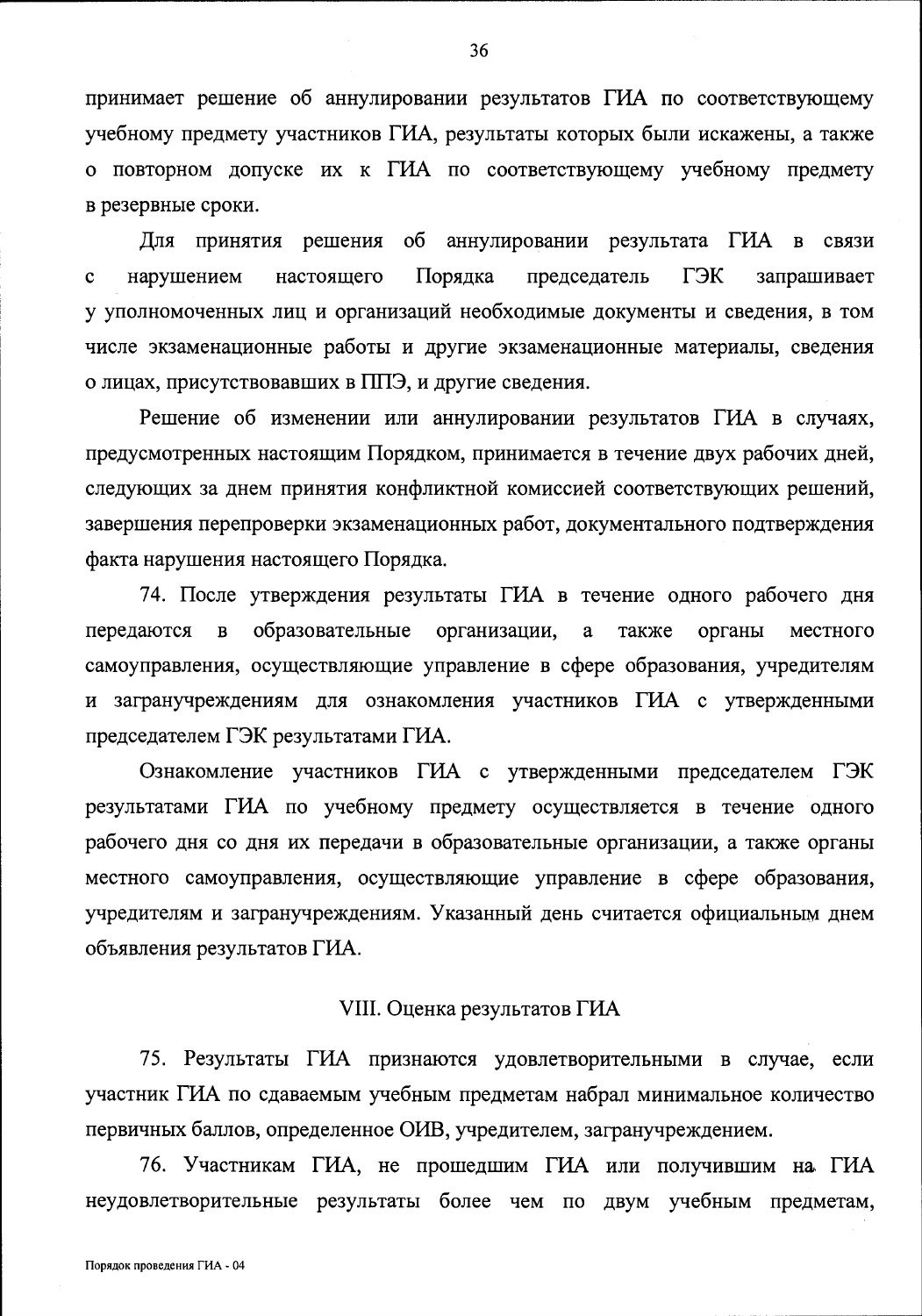либо получившим повторно неудовлетворительный результат по одному или двум учебным предметам на ГИА в резервные сроки, предоставляется право пройти ГИА по соответствующим учебным предметам в дополнительный период, но не ранее 1 сентября текущего года в сроки и формах, устанавливаемых настоящим Порядком.

Участникам ГИА, проходящим ГИА только по обязательным учебным предметам, не прошедшим ГИА или получившим на ГИА неудовлетворительные результаты более чем по одному обязательному учебному предмету, либо получившим повторно неудовлетворительный результат по одному из этих предметов на ГИА в резервные сроки, предоставляется право пройти ГИА по соответствующим учебным предметам в дополнительный период, но не ранее 1 сентября текущего года в сроки и формах, устанавливаемых настоящим Порядком.

Заявления на участие в ГИА в дополнительный период не позднее чем за две недели до начала указанного периода подаются лицами, указанными в настоящем пункте Порядка, лично на основании документа, удостоверяющего личность, или их родителями (законными представителями) на основании документов, удостоверяющих личность, ИЛИ уполномоченными лицами основании документов, удостоверяющих личность, доверенности на в образовательные организации, которыми указанные лица были допущены к прохождению ГИА.

## IX. Прием и рассмотрение апелляций

77. Конфликтная комиссия принимает в письменной форме апелляции участников ГИА о нарушении настоящего Порядка и (или) о несогласии с выставленными баллами (далее вместе - апелляции).

78. Конфликтная комиссия не рассматривает апелляции по вопросам содержания и структуры заданий по учебным предметам, а также по вопросам, связанным с оцениванием результатов выполнения заданий экзаменационной работы с кратким ответом, нарушением участником ГИА требований настоящего Порядка или неправильным оформлением экзаменационной работы.

79. При рассмотрении апелляции проверка изложенных в ней фактов не проводится лицами, принимавшими участие в организации и (или) проведении соответствующего экзамена либо ранее проверявшими экзаменационную работу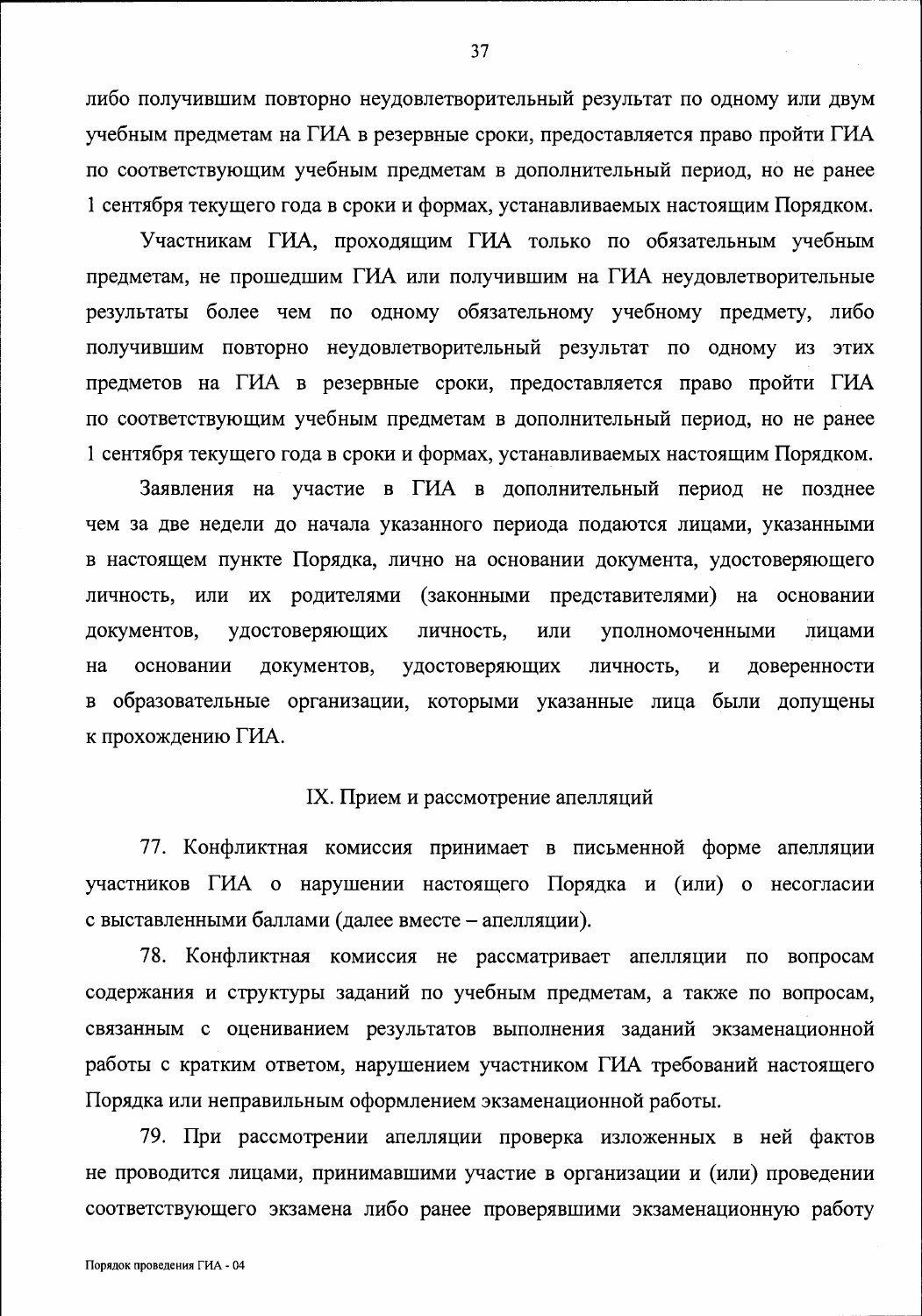участника ГИА, подавшего апелляцию.

В целях выполнения своих функций конфликтная комиссия запрашивает у уполномоченных лиц и организаций необходимые документы и сведения, в том числе листы (бланки) для записи ответов, КИМ для проведения ОГЭ, тексты, темы, задания и билеты для проведения ГВЭ, протоколы проверки экзаменационных работ предметными комиссиями, протоколы устных ответов, устные ответы на аудионосителях, а также сведения о лицах, присутствовавших в ППЭ, иные сведения о соблюдении настоящего Порядка.

Участники ГИА и (или) их родители (законные представители) при желании могут присутствовать при рассмотрении апелляции.

При рассмотрении апелляции также могут присутствовать:

а) члены ГЭК – по решению председателя ГЭК;

б) аккредитованные общественные наблюдатели;

Рособрнадзора, определенные в) должностные лица иные лица, Рособрнадзором, а также должностные лица органа исполнительной власти субъекта Российской Федерации, осуществляющего переданные полномочия Российской Федерации в сфере образования, – по решению соответствующих органов.

Рассмотрение апелляции проводится в спокойной и доброжелательной обстановке.

Конфликтная комиссия не позднее чем за один рабочий день до даты рассмотрения апелляции информирует участников ГИА, подавших апелляции, о времени и месте их рассмотрения.

80. Апелляцию о нарушении настоящего Порядка (за исключением случаев, установленных пунктом 78 настоящего Порядка) участник ГИА подает в день проведения экзамена по соответствующему учебному предмету члену ГЭК, не покидая ППЭ.

В целях проверки изложенных в апелляции сведений о нарушении настоящего Порядка членом ГЭК организуется проведение проверки при участии организаторов, технических специалистов, специалистов  $\Pi{\rm O}$ проведению инструктажа и обеспечению лабораторных работ, экзаменаторов-собеседников, лабораторных работ экспертов, оценивающих выполнение  $\Pi\mathbf{O}$ химии. не задействованных в аудитории, в которой сдавал экзамен участник ГИА,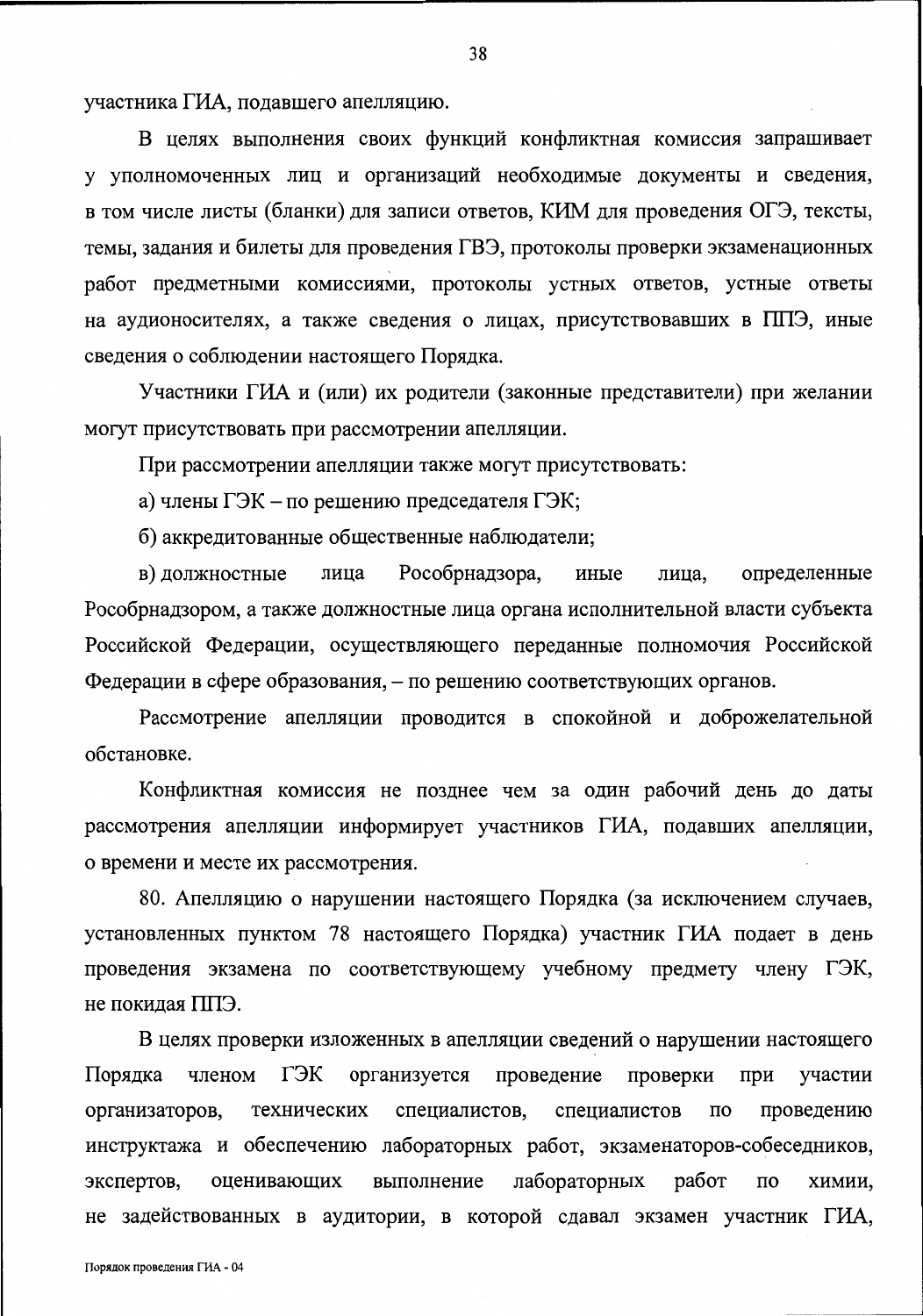подавший апелляцию, общественных наблюдателей, сотрудников, осуществляющих охрану правопорядка и (или) сотрудников органов внутренних дел (полиции), медицинских работников, а также ассистентов. Результаты проверки оформляются в форме заключения. Апелляция о нарушении настоящего Порядка и заключение о результатах проверки в тот же день передаются членом ГЭК в конфликтную комиссию.

При рассмотрении апелляции о нарушении настоящего Порядка конфликтная комиссия рассматривает апелляцию, заключение о результатах проверки и выносит одно из решений:

об отклонении апелляции;

об удовлетворении апелляции.

При удовлетворении апелляции о нарушении настоящего Порядка результат экзамена, по процедуре которого участником ГИА была подана указанная апелляция, аннулируется, и участнику ГИА предоставляется возможность сдать экзамен по соответствующему учебному предмету в иной день, предусмотренный едиными расписаниями ОГЭ, ГВЭ.

Конфликтная комиссия рассматривает апелляцию о нарушении настоящего Порядка в течение двух рабочих дней, следующих за днем ее поступления в конфликтную комиссию.

81. Апелляция о несогласии с выставленными баллами, в том числе по результатам перепроверки экзаменационной работы в соответствии с пунктом 71 настоящего Порядка, подается в течение двух рабочих дней, следующих за официальным днем объявления результатов ГИА по соответствующему учебному предмету.

Участники ГИА или их родители (законные представители) на основании документов, удостоверяющих личность, подают апелляцию  $\mathbf{o}$ несогласии с выставленными баллами непосредственно в конфликтную комиссию или в образовательную организацию, в которой они были допущены к ГИА. Руководитель образовательной организации, принявший апелляцию, передает ее в конфликтную комиссию в течение одного рабочего дня после ее получения.

 $(MJ)$ По решению OHB, учредителя, загранучреждения подача и рассмотрение апелляций о несогласии с выставленными баллами организуются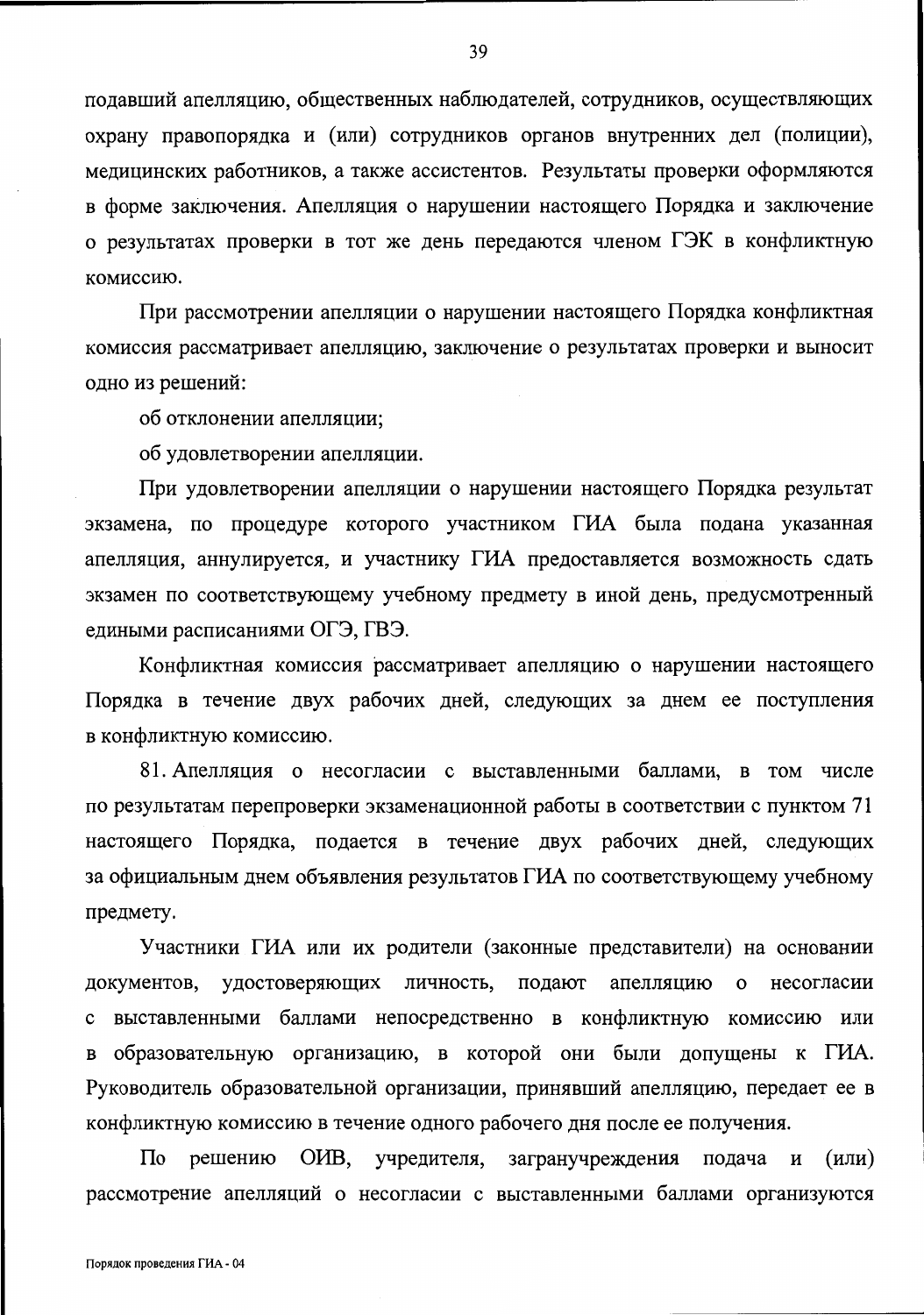с использованием информационно-коммуникационных технологий при условии соблюдения требований законодательства Российской Федерации в области защиты персональных данных.

82. При рассмотрении апелляции о несогласии с выставленными баллами конфликтная комиссия запрашивает в РЦОИ, предметной комиссии распечатанные изображения экзаменационной работы, электронные носители, содержащие файлы с цифровой аудиозаписью устных ответов участника ГИА, протоколы устных ответов участника ГИА, копии протоколов проверки экзаменационной работы предметной комиссией, КИМ для проведения ОГЭ, тексты, темы, задания и билеты для проведения ГВЭ участника ГИА, подавшего апелляцию о несогласии с выставленными баллами.

Указанные материалы предъявляются участнику ГИА (при его участии в рассмотрении апелляции). Участник ГИА (участник ГИА, не достигший возраста 14 лет, – в присутствии родителей (законных представителей) письменно ЧTO emy предъявлены изображения подтверждает, выполненной **HM** экзаменационной работы, файлы с цифровой аудиозаписью его устного ответа, протокол его устного ответа.

До конфликтной заседания комиссии  $\Pi$ <sup>O</sup> рассмотрению апелляции о несогласии с выставленными баллами конфликтная комиссия устанавливает правильность оценивания развернутого ответа участника экзамена, подавшего апелляцию. Для этого к рассмотрению апелляции эксперт привлекается по соответствующему учебному предмету, не проверявший ранее экзаменационную работу участника экзамена, подавшего апелляцию о несогласии с выставленными баллами.

В случае если эксперт не дает однозначного ответа о правильности оценивания экзаменационной работы участника ГИА, конфликтная комиссия обращается в Комиссию по разработке КИМ по соответствующему учебному предмету с запросом о разъяснениях по критериям оценивания.

83. По результатам рассмотрения апелляции о несогласии с выставленными баллами конфликтная комиссия принимает решение об отклонении апелляции сохранении выставленных баллов либо об удовлетворении  $\overline{M}$ апелляции и изменении баллов. При этом в случае удовлетворения апелляции количество ранее выставленных баллов может измениться как в сторону увеличения, так и в сторону

40